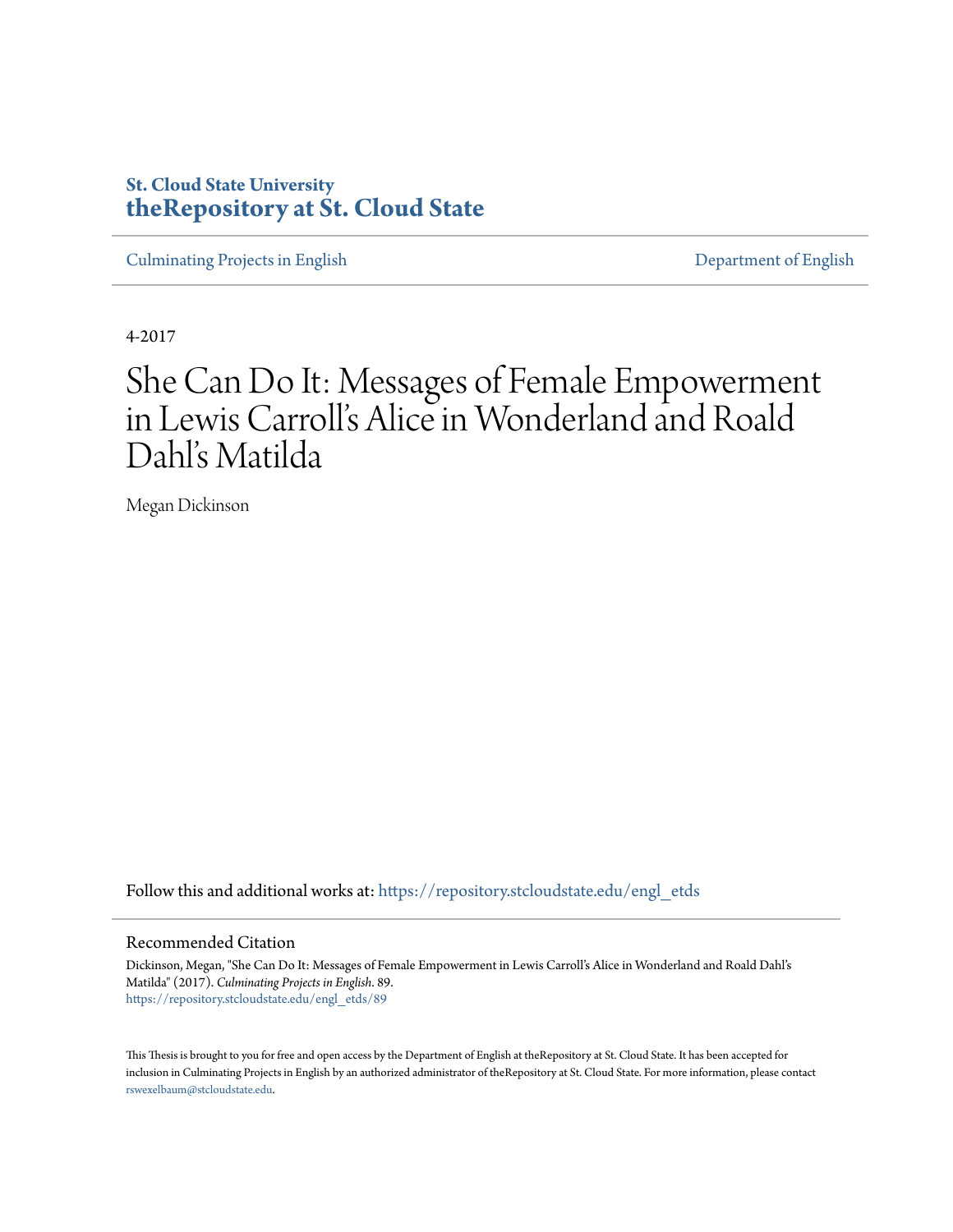### **She Can Do It:**

### **Messages of Female Empowerment in Lewis Carroll's** *Alice in Wonderland*

### **and Roald Dahl's** *Matilda*

by

Megan Dickinson

A Thesis

Submitted to the Graduate Faculty of

St. Cloud State University

in Partial Fulfillment of the Requirements

for the Degree of

Master of Arts

in English

March 2017

Thesis Committee: Judith Dorn, Chairperson Sharon Cogdill Elizabeth Berila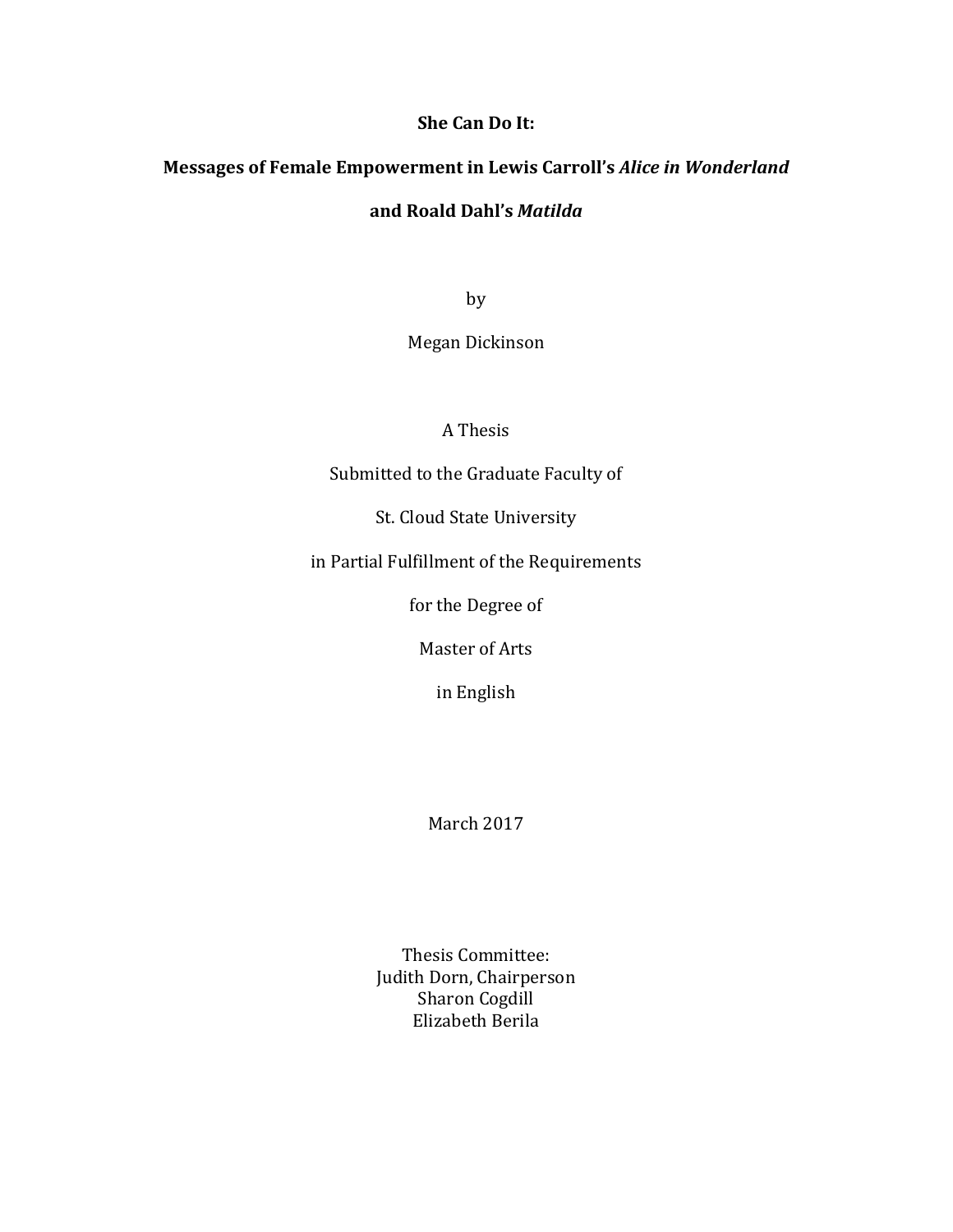### **Abstract**

This research evaluates notions of empowerment, agency, and feminization found in Lewis Carroll's *Alice in Wonderland* and Roald Dahl's *Matilda*. Current conversations about these texts fail to address the three-pronged relationship between author, character, and reader. Through close readings of the source texts, applying feminist theory to the texts, and examining the complex power relationships between author and character and author and reader, the research concludes that both *Alice* and *Matilda* are empowering stories.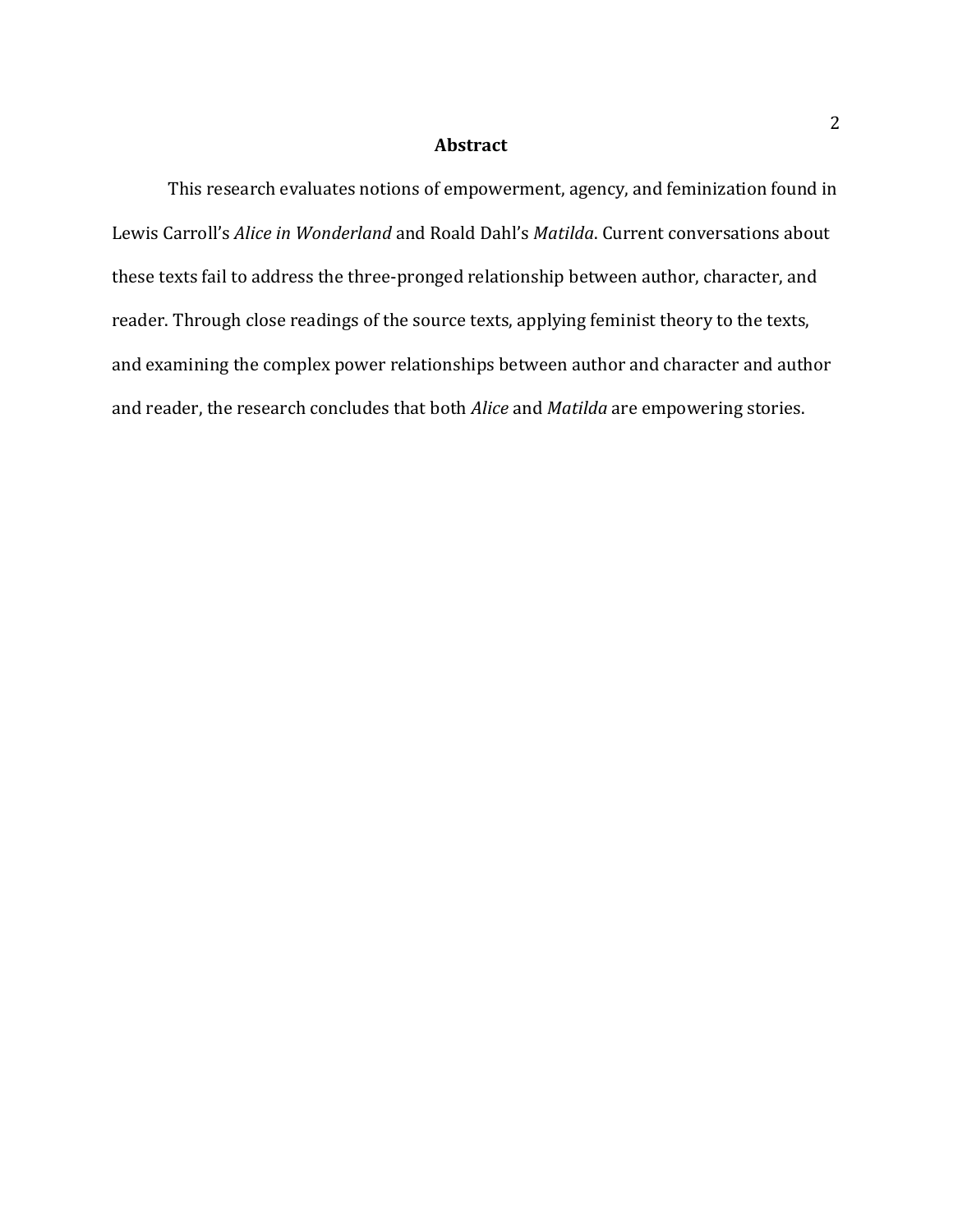# **Acknowledgements**

To Henry and Clara: Thank you for being the best distractions

And to Matt: Thank you for everything else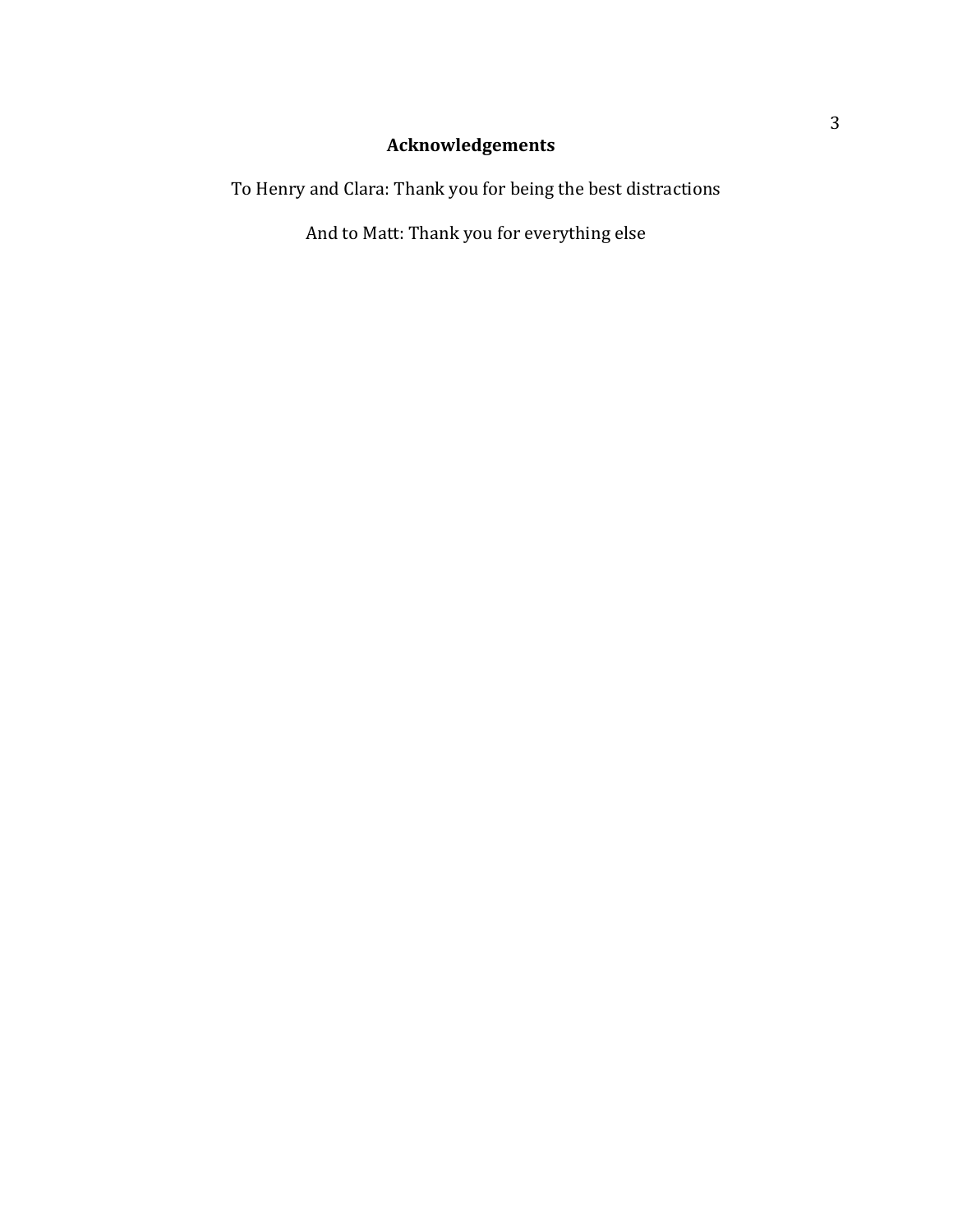# **Table of Contents**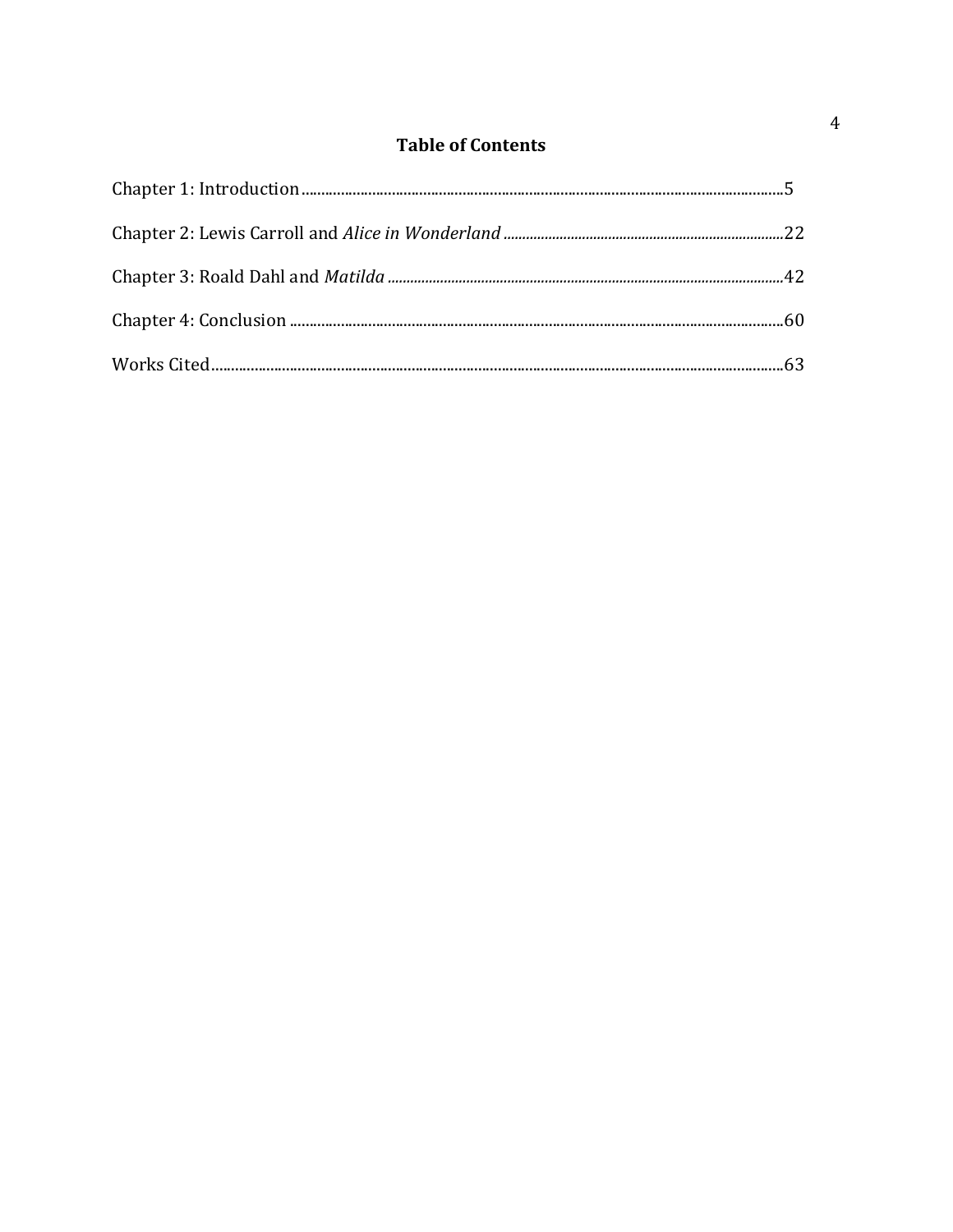### **Chapter 1: Introduction**

The relationship between children and adults has always represented an imbalance of power: an imbalance where adults are expected to educate, protect, nurture, and generally look after children's well being. Children are expected to defer to adults until they become adults themselves. Historically speaking, the relationships between men and women closely align with that of adult and child; there was a time in Western culture when women were expected to defer to the men in their lives for major decision-making and protection. Given the similarities between women and children in these basic power dynamic explanations, what social necessity would there be in empowering little girls? Both Roald Dahl and Lewis Carroll have solidified their place in literary history with pieces written explicitly about children for an assumed audience of children. In their respective pieces *Matilda* and *Alice in Wonderland*, each author creates stories about female children and their adventures, which illustrates a rather unorthodox literary paradigm for their respective times. So, given that Carroll and Dahl were willing to bend the unspoken rules of children's literature, did they, as adult men, write feminist stories about girls for an assumed audience of little girls? By thoroughly examining the source materials through a feminist lens, and carefully applying the selected theory I was able to discern that *Alice* and *Matilda* do indeed have themes designed to empower their audiences.

These pieces are just two examples of men fashioning texts about and for young female audiences. While the relationship between author and character and author and reader is not a new concept, the analysis of power between an adult male author and young female characters and readers presents a new element to discussions of children's literature and feminism. In this new view there are men who, by many social definitions,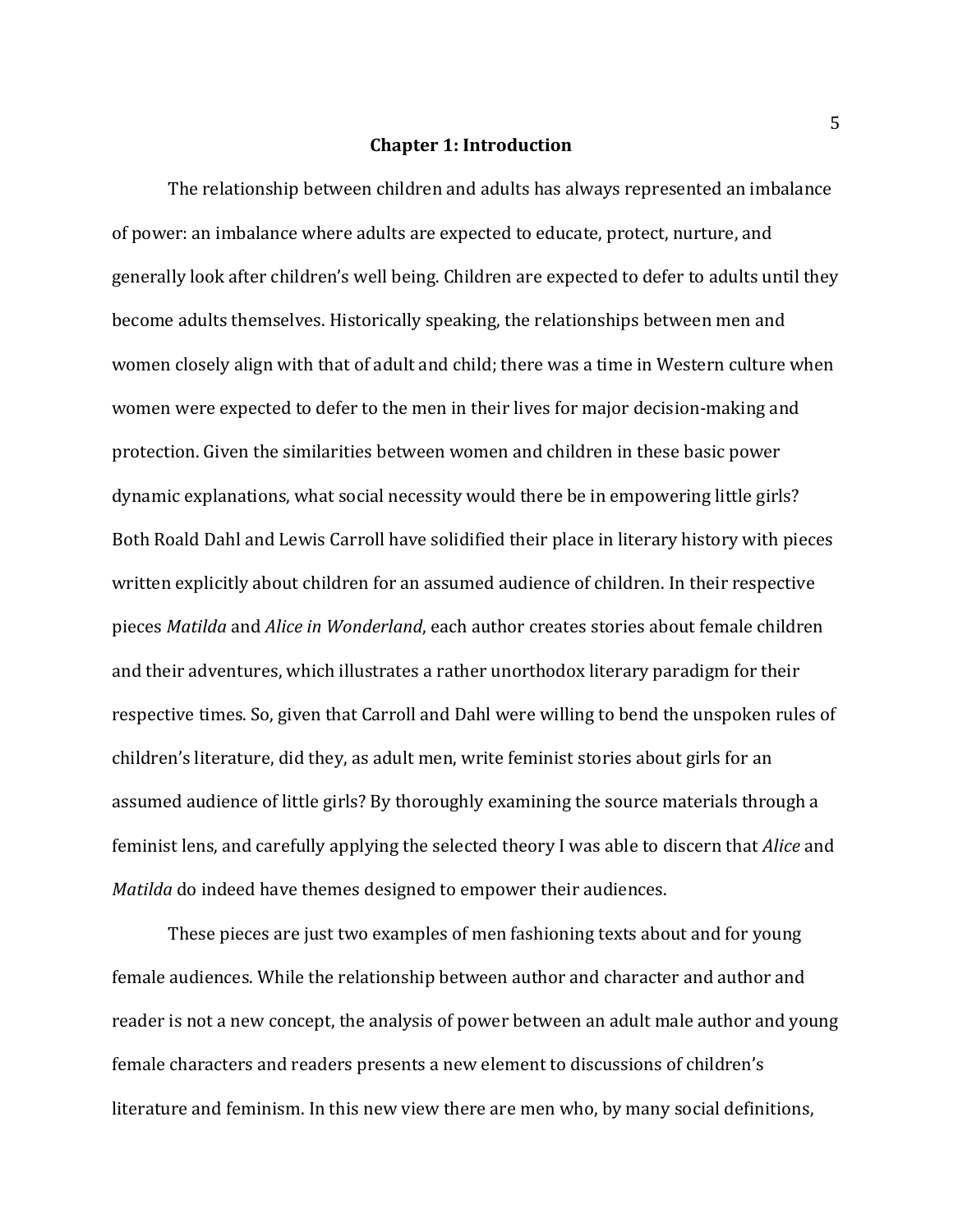are powerful and find it relevant to write stories about empowering female children. By creating such stories they inspire their audiences to carry the embedded feminist ideals into the real world.

Both Carroll and Dahl were white men from backgrounds that provided them some social status, and in their respective socio-political times were in positions where their rights and ideas wouldn't be challenged. Their audience, however, being both female and juvenile did not share these same advantages given that children, particularly little girls, are often not seen as powerful. There is a serious division of power at work here already, one that could easily be used to maintain the gender role binary that existed in each of the author's respective times. Carroll and Dahl could have written stories about girls who find themselves in extraordinary circumstances and require rescue from a male hero, or where the girls end up hurt, maimed, or dead, the lesson being that girls belong at home and not on adventures. But neither author took that route. They wrote their characters as strong, capable, and resilient girls who get themselves out of the situations they don't like.

Given that there is a certain didactic element to all hero stories, one that leaves audiences thinking they should take care of those weaker than themselves and find the power to do good things, these authors take this inherent expectation and use it to empower their protagonists. By writing characters that are strong, young, and female it stands to reason that the assumed audience of little girls could carry these lessons over into their own lives. Whether or not Dahl and Carroll set out to create empowering feminist texts for children is not really the issue because the texts speak clearly enough; through the texts Dahl and Carroll use their powerful positions in society to empower the young girls they share that society with.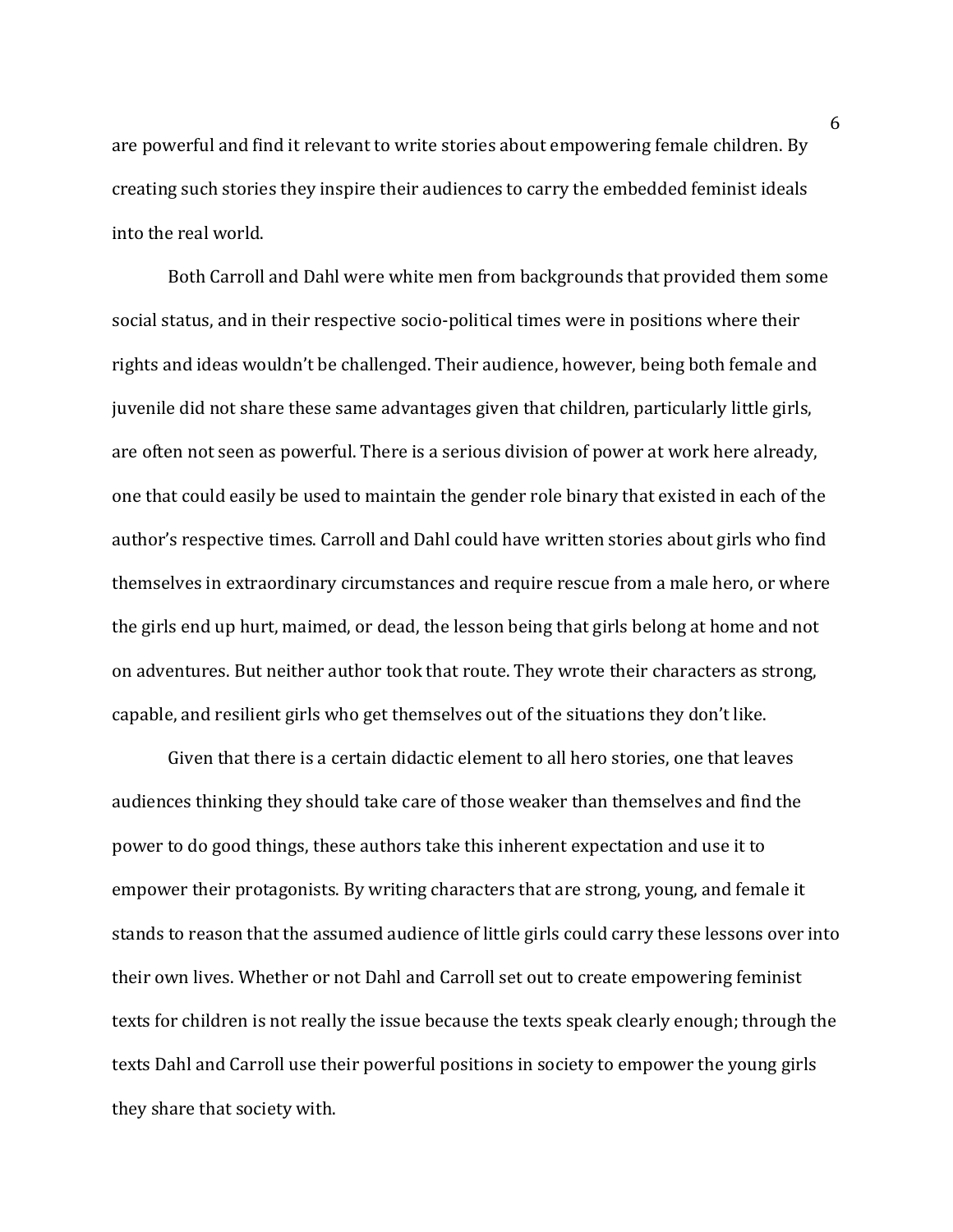Both Dahl and Carroll have themes in their works that suggest they are in favor of female equality, which is the definition of feminism I will employ throughout this piece. Their encouragement of knowledge-based self-empowerment, the perseverance of their characters, and the clear acceptance of upsetting established power dynamics provide ample illustration for these feminist leanings. In her work, *Breaking the Angelic Image: Woman Power in Victorian Children's Fantasy*, Edith Honig explores the gap between how Victorian women were represented in literature and how women in the twentieth-century were characterized:

Victorian women in adult fiction were submissive and repressed, or if independent and assertive, mad and bad. Twentieth-century fiction for adults saw the emergence of the liberated female. Where did she come from?... Familiarity with Carroll's bright and independent Alice first suggested to me that Victorian children's fantasy might provide the strong, liberated females who would forge that missing link. (3)

If Honig's idea that entertaining texts, especially children's texts, can be powerful and inspiring to audiences holds true, then we can assume based on critical acclaim and sheer lasting power that *Matilda* and *Alice* fit Honig's criteria. Therefore, intentionally or not, Carroll and Dahl act as feminist mentors for their audiences. Close readings of the texts, as well as the incorporation of feminist literary theory and children's literature theory will illustrate these points.

For the purposes of this project I will apply Foucault's definition of power as an agreed upon set of systems, rules, and norms that work with and against themselves. Foucault's discussions of how he understands and interprets power are quite loquacious

7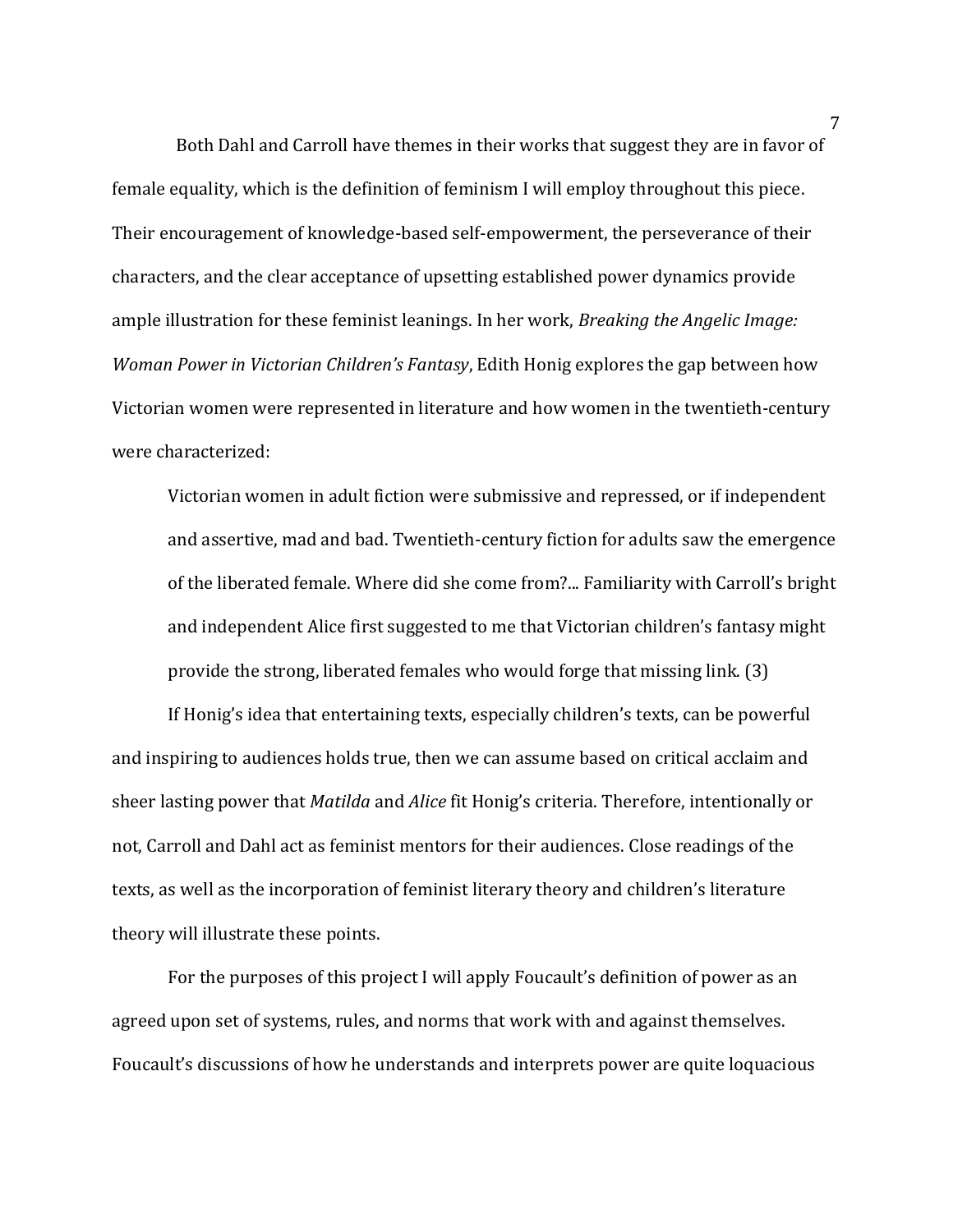and somewhat difficult to narrow into workable definitions. In *Understanding Foucault*, Tony Schirato and his collogues try to concisely define Foucault's notio:

For Foucault, power is not a thing, nor is it possessed by individuals or groups. Rather, it is both a complex flow and a set of relations between different groups and areas of society that changes with circumstances and time. Another important point Foucault makes about power is that it is not solely negative (working to repress or control people)—it is also highly productive. Power produces resistance to itself. Power produces what we are and what we can do, and influences or determines how we see ourselves and the world. (xxv)

This understanding of power works well for my purposes here in that those who begin the stories with power don't need to maintain it throughout the text. According to Foucault, the nature of power is fluid. Power can shift through knowledge, circumstances, and time, which is precisely what happens with both Alice and Matilda in their stories. Both girls start their texts in positions that are far from powerful. Alice finds herself in a strange land with impossible creatures, and Matilda has never been regarded as anything more than an inconvenience in her family home. However, both characters are able to glean knowledge about themselves, their abilities, and the beings that hold power in their current surroundings, and through their experiences that they are able to use this new awareness to shift power dynamics.

In *Alice* we see that she is fully under the expectation of being able to demonstrate her knowledge. She is supposed to be able to recite poems and figures, but is also not supposed to think for herself. The Caterpillar and the Duchess both chastise Alice for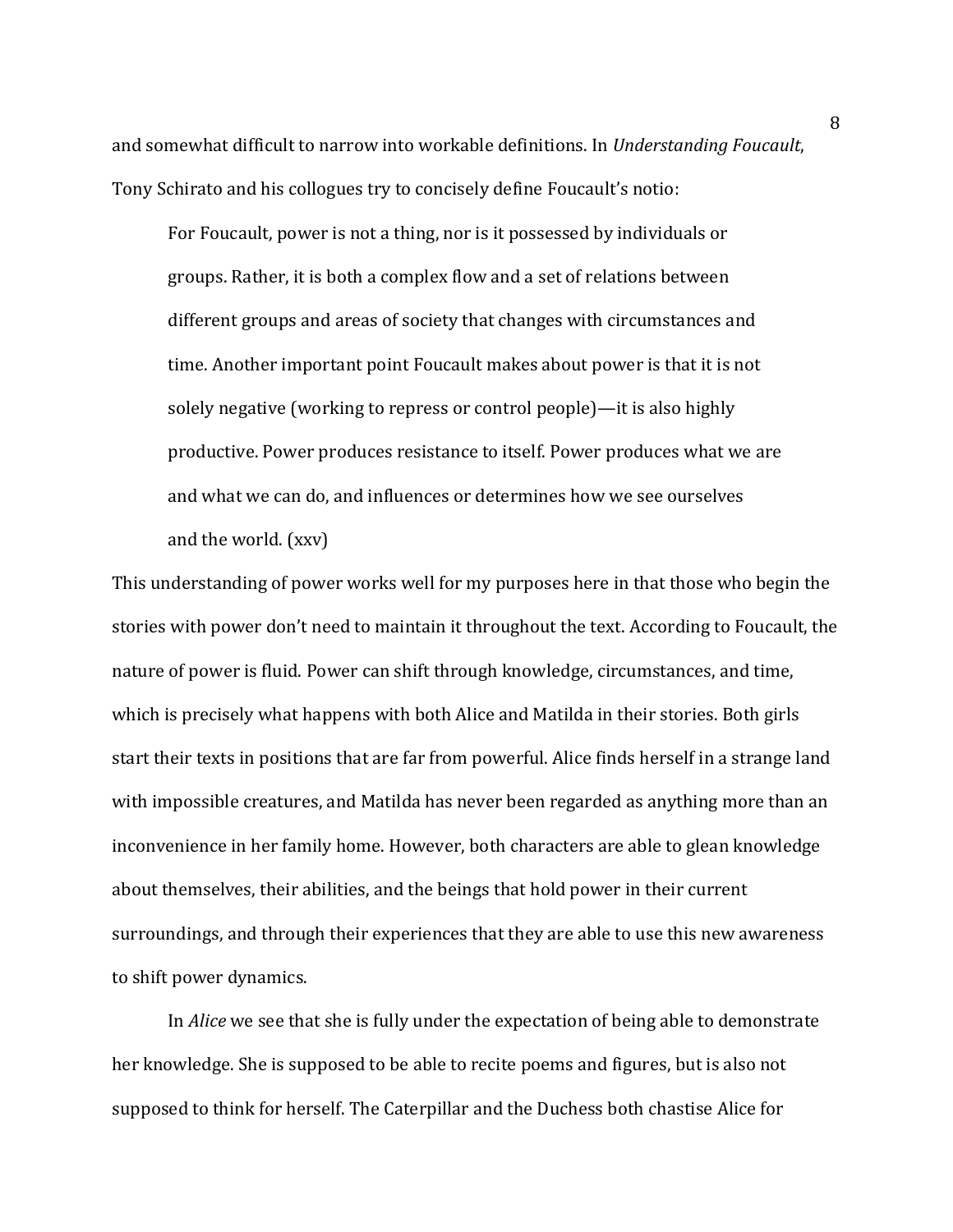thinking, "I've a right to think,' said Alice sharply, for she was beginning to feel a little worried. 'Just about as much right,' said the Duchess, 'as pigs have to fly…" (Carroll 72). The creatures of Wonderland do not give Alice much in the way of respect or power. They expect her to do as they say and to tolerate their nonsensical nature. If taken at face value, this exchange may seem like Carroll wants Alice to adhere to the expectations of obedience and diminutive social standing. However, the fact that Alice says anything contrary to the Duchess, in addition to her retorts to the Caterpillar's incessant line of questioning, Carroll shows his audience that some situations warrant questioning, regardless of your size or gender.

*Matilda* provides us with a clearer guide of what is expected of her. Mr. Wormwood tells his daughter that she is not supposed to bother herself with thoughts of business or with reading. Education is not something either Wormwood parent prizes; they can't understand why their daughter would want to expand her horizons. Matilda's social expectations are also defined by her experiences with the tyrannical headmistress Miss Trunchbull. At school Matilda is exposed to severe physical displays of power imbalance. Miss Trunchbull runs the school, aptly named Crunchem Hall, solely by instilling fear of her physical abilities into the hearts of students and faculty. In Miss Honey's first day of school introductions she is sure to mention the terrifying Headmistress, "Never argue with her. Never answer her back. Always do as she says. If you get on the wrong side of Miss Trunchbull she can liquidise you like a carrot in a kitchen blender" (Dahl 69). Miss Trunchbull has a type of power that no creature in Wonderland has; she is able to terrify people into compliance with just her reputation. Early in each of the texts both Alice and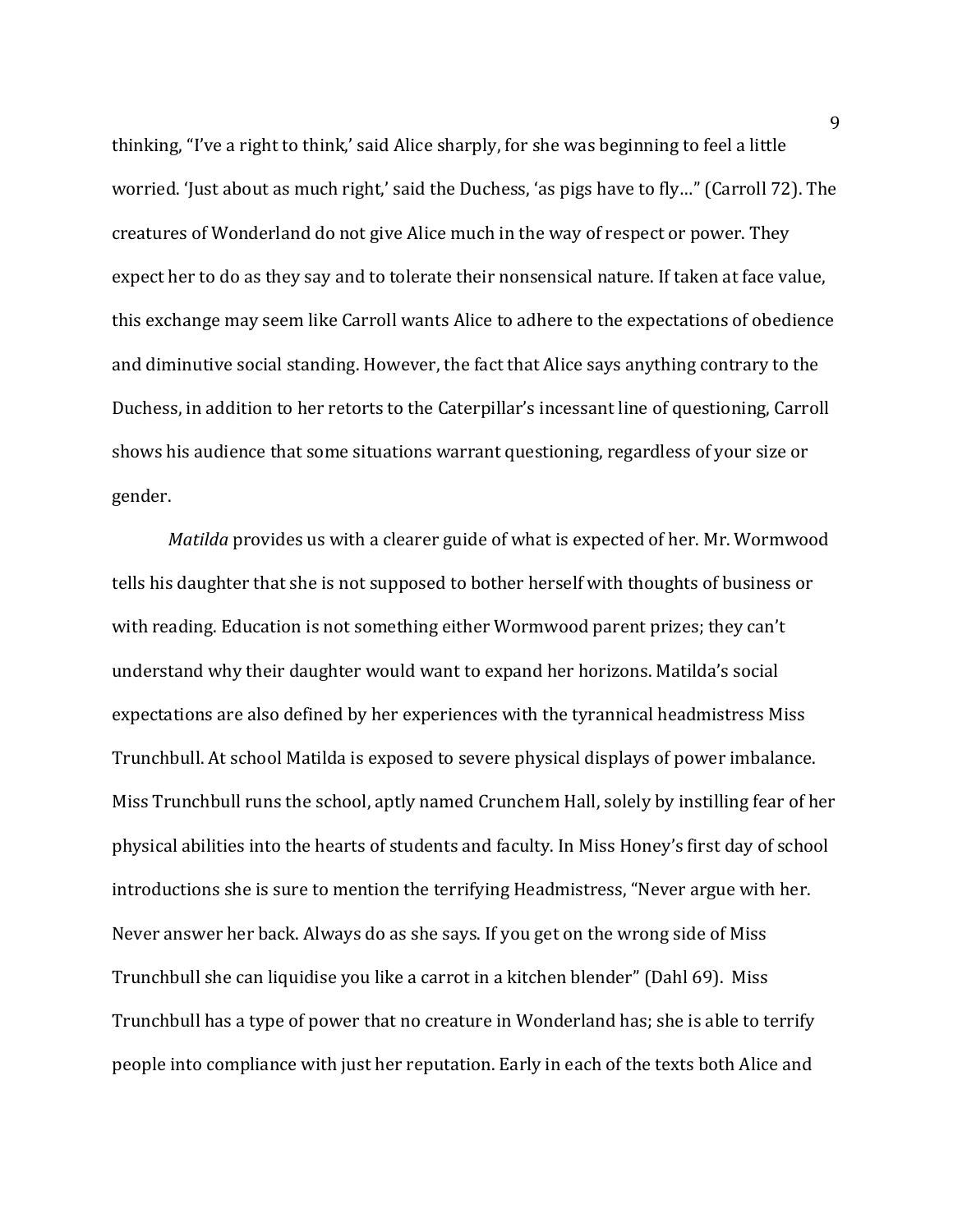Matilda are expected to fall into their prescribed, less-powerful places in life without thinking too much about it.

Thinking is precisely what Alice and Matilda do in order to change their circumstances though. The second element to Foucault's theory of power that I will employ is that power and knowledge are infinitely linked, an idea that he explains in *Discipline and Punish*:

Power produces knowledge…power and knowledge directly imply one another…there is no power relation without the correlative constitution of a field of knowledge, nor any knowledge that does not presuppose and constitute at the same time power relations. (Foucault 2005:27) (Schirato 48)

In both texts, knowledge gained through formal education or life experiences helps each of the protagonists develop their own self-empowerment and eventually change their circumstances. Understanding that power and knowledge require one another helps shape our understanding of the intricacies of the power relationships in both *Alice in Wonderland*  and *Matilda*.

Carroll encourages Alice to work through her problems and to find personal strength all while gaining knowledge and striving for more of a voice. She wants to be taken seriously, in a place that refuses to see her as someone with agency. As discussed in Honig and in *Men in Wonderland*, the ideas that Carroll presents are forward thinking for his time. The expectations for Victorian girls were domestically focused, and their voices were seen as unimportant. Evidently Carroll disagreed.

All of Dahl's stories present an element that bucks social trends and *Matilda* is no exception. Written in the 1980s, a time when the feminist social climate was quite different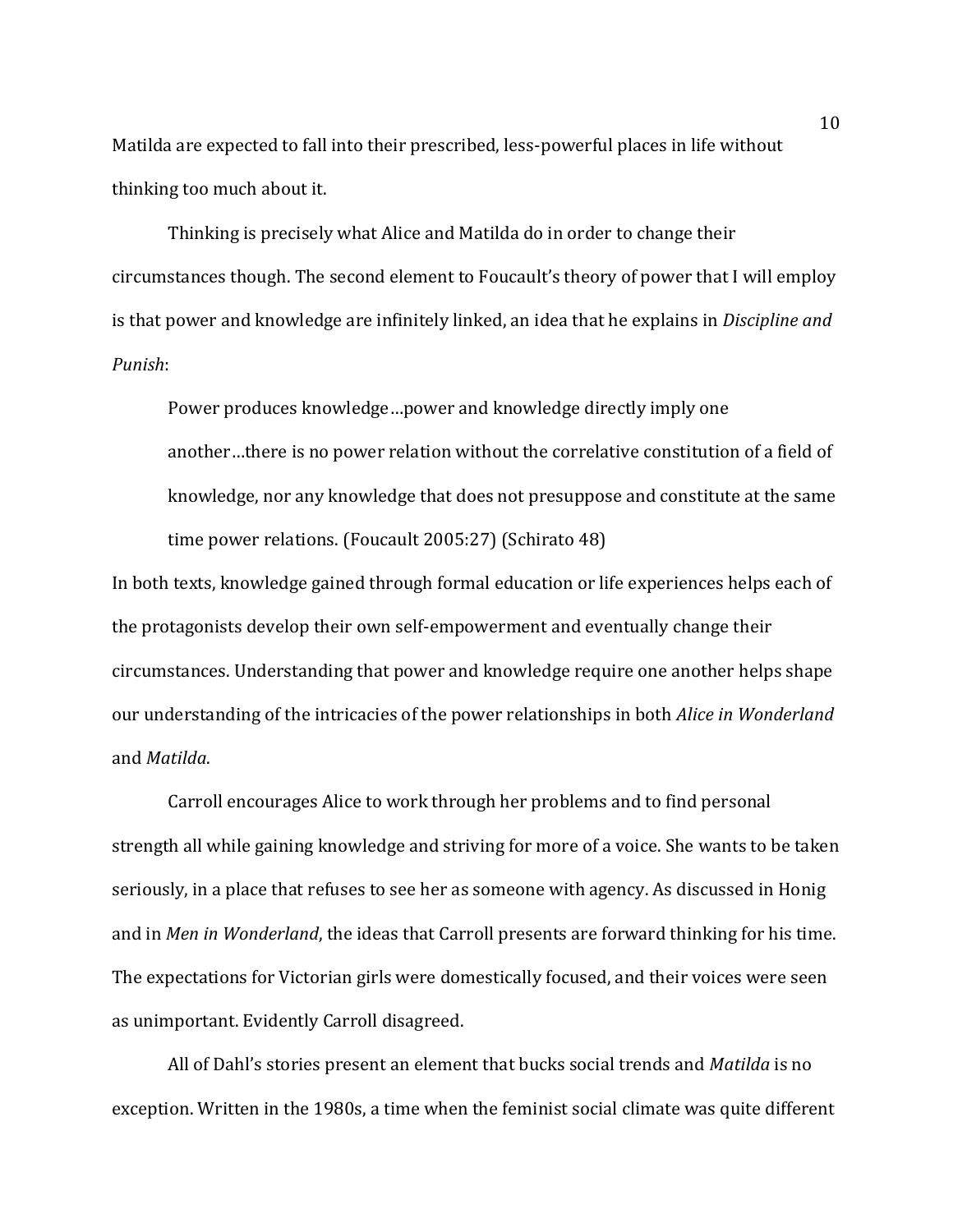than the Victorian era, as women were working outside of the home, had the right to vote, and were no longer relegated to a life decided upon by men. However, gender equality was not fully realized and the feminist fight continued.

In his article "Male Feminism", Stephen Heath presents an alternate definition of feminism: "Feminism is a subject for women who are, precisely, its subjects, the people who make it, it is their affair. Feminism is also a subject for men, what it is about obviously concerns them; they have to learn to make it their affair, to carry it through into our lives" (201). The idea of men writing feminist works isn't all that unusual; men are, in fact, allowed to be feminists too. Given what is known about both Carroll and Dahl's affinities for women, how their sympathies for children and young girls came to be, the evidence suggests that they did indeed have feminist qualities. Heath's suggestion that men have to make a conscious effort to understand and embrace feminism coincides with the evidence presented about both authors examined here.

*Alice* and *Matilda* are a couple of the ways that these authors took up a feminist torch. The characters provide examples of empowered female children who carry on to shape their worlds to be more suitable. The texts and Heath's second quote seem to be in direct conversation with each other. Perhaps Carroll and Dahl saw that they had a responsibility as members of society, quite powerful members of society, to somehow influence other parts of the population into a more sympathetic mindset. There is a difference between domination and influence, though. Children's literature can't be forcibly consumed; parents and teachers can read to kids, or assign readings, but these adults cannot force children to understand or heed any messages in the books.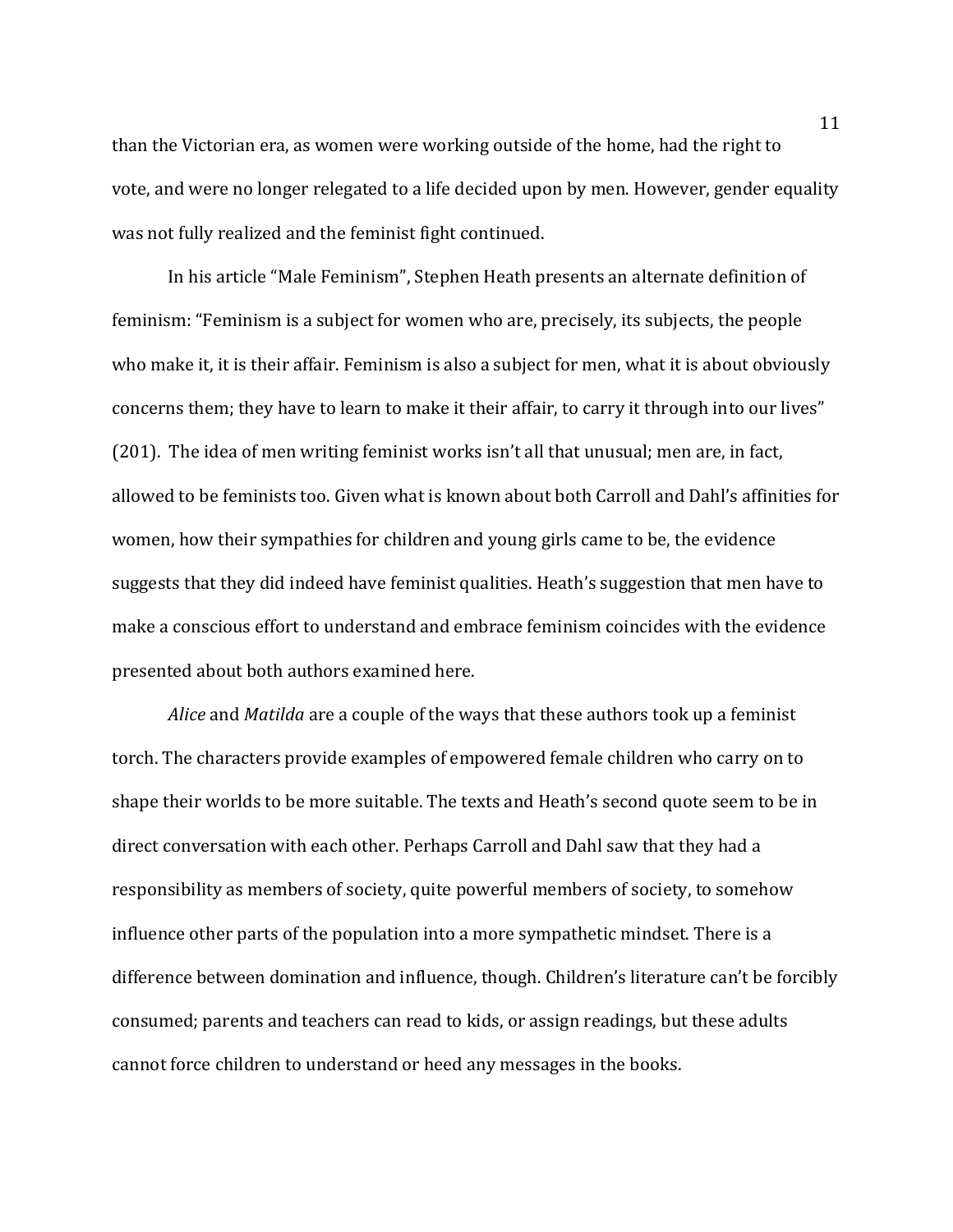For example, when readers see Alice standing up for her right to think, or Matilda saying that she felt just as capable as a pocket calculator to do complex math problems, it might be easy to take these scenes at face value. However, applying theory, these events are more weighted, more feminist.

Annette Kolodny claims that reading is a socially motivated experience, meaning that people learn to read from their own unique experiences, our lives color how we read, and as a result we seem to read what we know and enjoy.

"Literary criticism matters to feminists because they insist that literature embodies social beliefs, conventions, attitudes, and ideologies that operate powerfully throughout the whole of society" (Kolodny 2145). While this may be true, that feminist critics hold that the mainstream society that authors are writing in colors their works, doesn't it also stand to reason that subversive ideas in society could also influence a writer? Perhaps the tricky part with that is not that it could happen, because clearly there has always been literature that bucks social norms, it's just that usually these texts were secret. Here, these moderately subversive texts are popular. Not only are these particular pieces popular, but they are canonical classics (in the Children's Literature canon), and they are written for children. Kolodny continues her argument about the intricate relationship between literary criticism, writers, and readers by saying:

The continuing result…has been nothing less than an acute attentiveness to the ways in which males wield various forms of influence over females- are inscribed in the texts (both literary and critical) that we have inherited, not merely as subject matter, but as the unquestioned, often unacknowledged given of the culture. Even more important than the new interpretations of individual texts are probings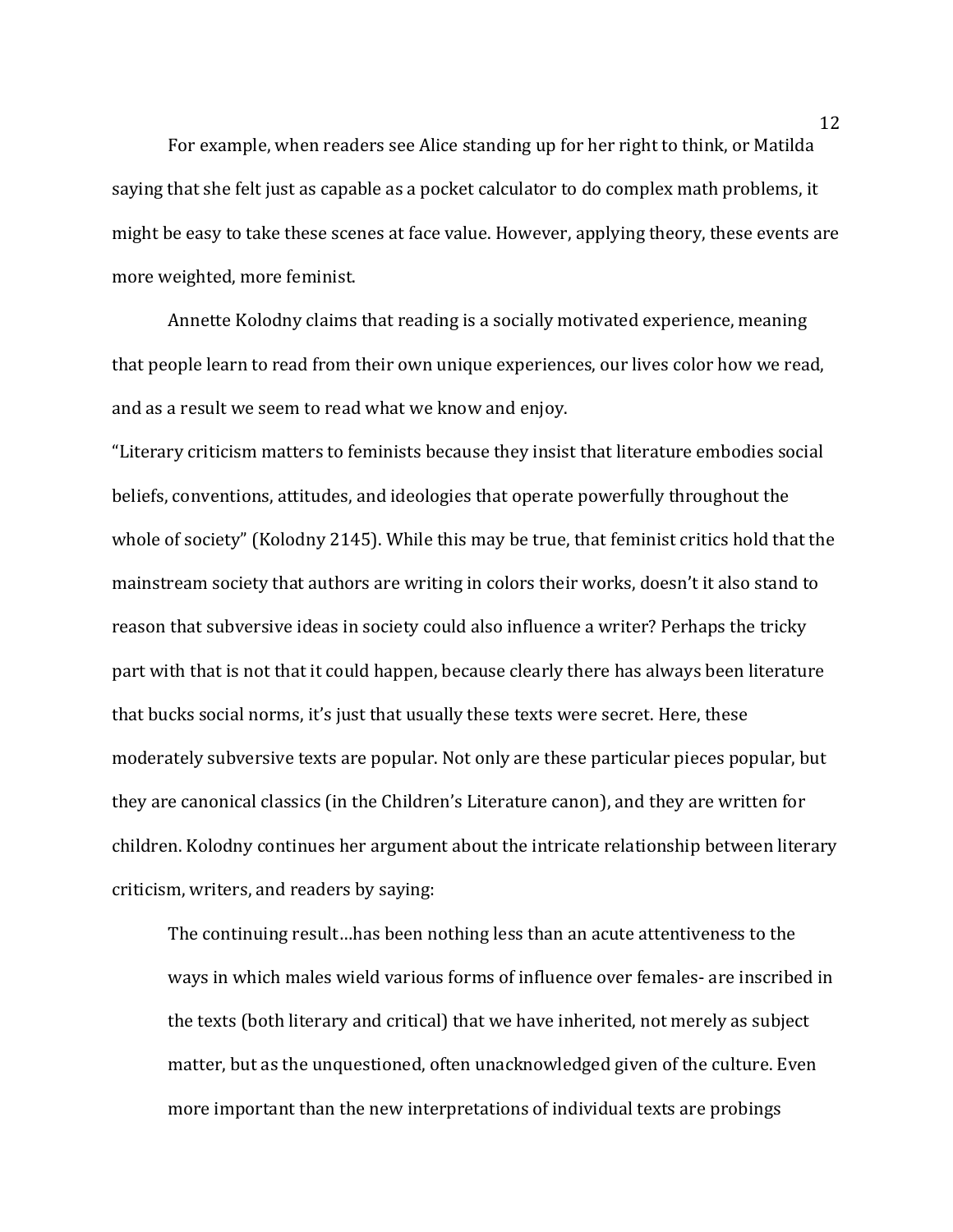into the consequences (for women) of the conventions that inform those texts (2148-49).

So, it stands to reason that if literature is influenced by all of the things that make up a society, whether consciously or not, then literature would also provide a safe space to dissent in an author's current social climate. Much like Carroll and Dahl did in their respective pieces. While Kolodny's expression here isn't meant to be positive in that her argument suggests that theorists either become complacent or set out on a hunt for meaning that may or may not exist in a text. If her argument is that texts have no independent meaning, I counter with a suggestion that there are, at least in *Alice* and *Matilda*, authorial planted ideas. Maybe this message doesn't fall into Kolodony's definition of "meaning" but I argue that there is most assuredly a powerful intent. These pieces aren't typical social propaganda; this is children's literature, with subtle messaging intended on empowering young female audiences.

Perhaps the most important dynamic at play in both texts is that between author and audience. By the nature of creation an author is in control of situations in their piece, they maintain the control over the characters that they create, and they exert their almost god-like power to enforce their will on the characters. The fact that both Dahl and Carroll, as grown men, would feel comfortable enough to write from a perspective that they would have no direct experience with could show how perfectly unfit they were for the task.

Roderick McGillis suggests in his essay, The Delights of Impossibility: No Children, No Books, Only Theory*,* "Children are non-existent because the notions of childhood we have are constructions of adults who cannot recall precisely what is was like to be a child…" (202). Here McGillis essentially denies any agency a child may have, whether real or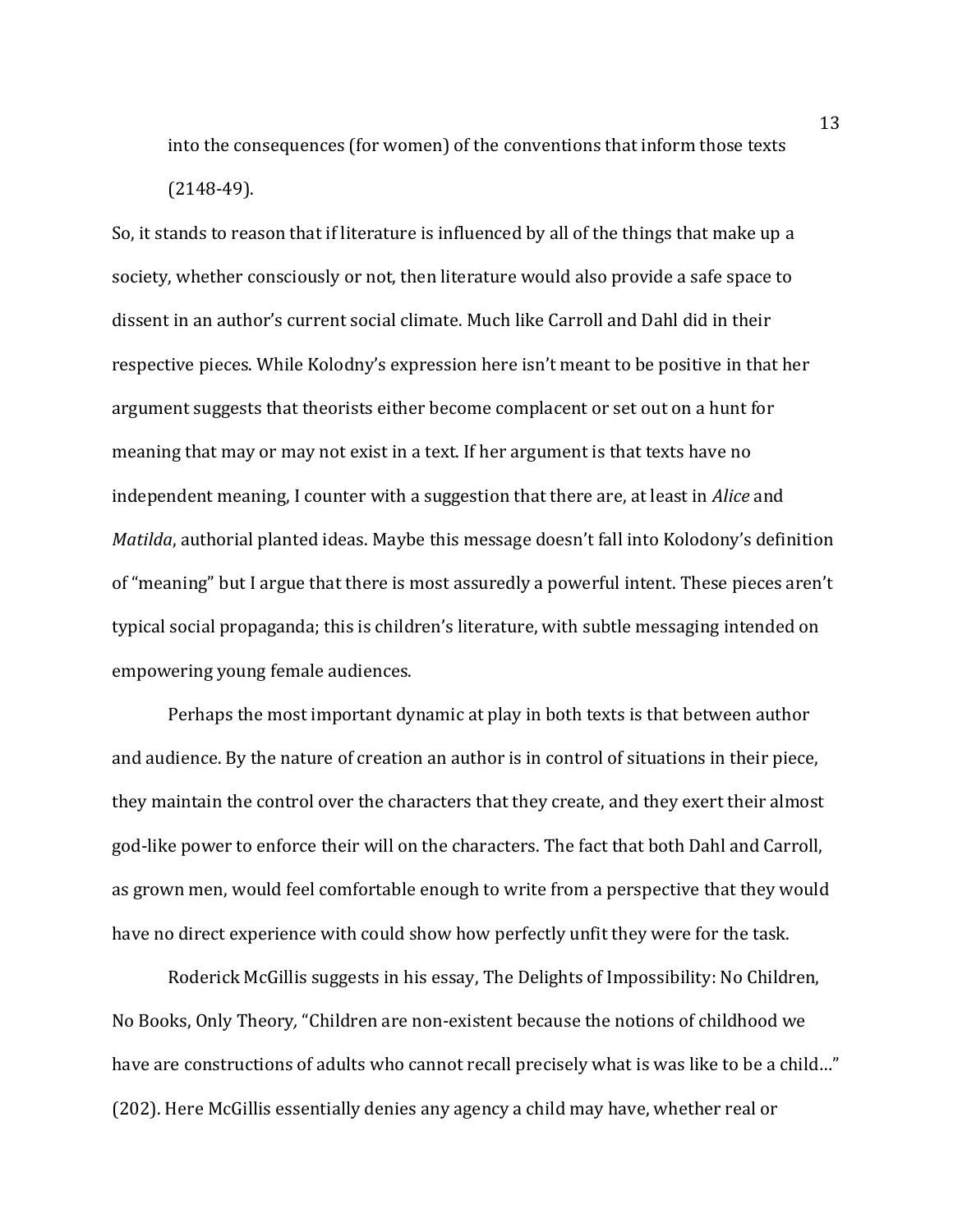fictional, to convey ideas about the time and experiences they have while they are young. Since children are not in a socially powerful position they are unable to express what their lives are like in a way that adults will take to heart. By removing agency from the children, he gives all of the power to the adults, which is generally what authors of children's literature would do. Adults have the power, hardly ever know what to do with it, and oftentimes misuse and abuse it. McGillis' sentiment is particularly pertinent when considering that while grown men have experienced being children, since according to him we are unable to suggest that they have experienced childhood at all, these grown men have not experienced life from a young female perspective.

Catherine Robson explores the idea of men writing of female childhood in her book *Men in Wonderland*. Robson explains:

The idealization and idolization of little girls, long acknowledged features of the Victorian era, cannot be thought of without reference to a pervasive fantasy of male development in which men become masculine only after an initial feminine stage. In this light, little girls represent not just the true essence of childhood, but an adult male's best opportunity of reconnecting with his lost self. (3)

While Robson's research focuses on Victorian writers, including Lewis Carroll, it stands to reason that the idea applies to later authors such as Dahl. As Robson suggests that childhood is indeed a feminine experience, regardless of the sex of the child, then perhaps the best way for any author to relate to a juvenile audience is to write from the perspective of the epitome of childhood: the young girl. The idea that the young girl's perspective provides the perfect paradigm for the childhood experience might alienate the young male audience, however. That being said, we must infer, based on both title and subject matter,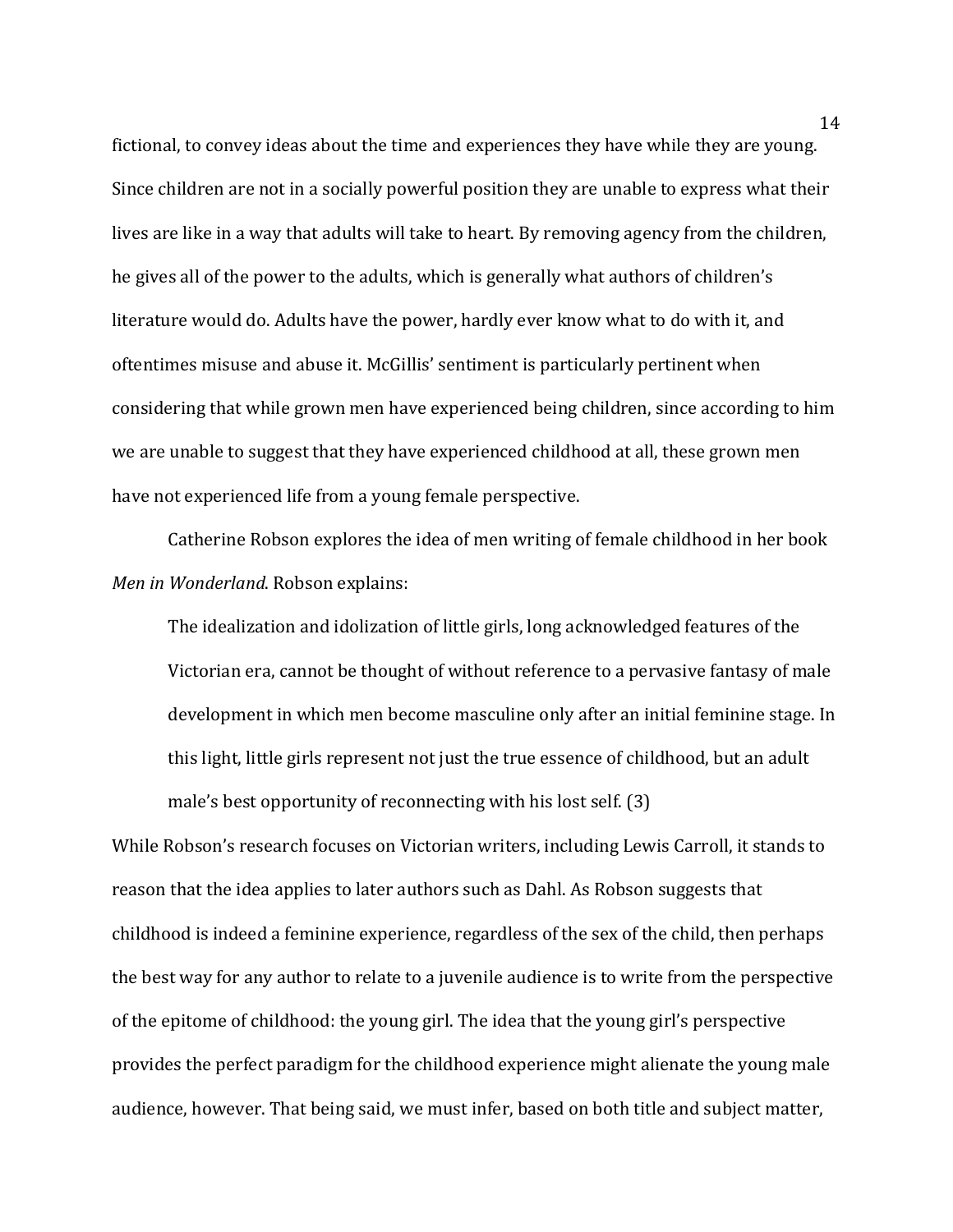that Carroll and Dahl fully intended these pieces for a young female audience, as opposed to a more general one.

In both *Alice* and *Matilda,* the authors position themselves in a literal control over the lives of these little girls, as the men are responsible for creating the fantastic worlds. Additionally, the men assign both traditional and non-traditional gender roles to young girls while simultaneously creating a sense of self for these characters, which eventually carries over to the audience. These men have filled their texts with social and gendered commentary and created an interesting and often shifting role of power that spans age, sex, and literary role, be it author, character, or reader.

For most adults it would not make sense to give children all of the power in text because it would not translate to real life. However, both Carroll and Dahl encourage their readers to buck this tradition. Dahl is blatant in his lack of regard for established, powerful entities. Several critical texts refer to Dahl as an anarchist since he fails to adhere to the paradigm of maintaining control over the children he writes. Knowles and Malmkjaer suggest that "Dahl allies himself with the child reader against the world of adults, which is why many saw him as subversive; but he none the less exercises his own control over the reader" (Knowles 125). As an author Dahl is willing to share his power with his characters but not so much with his readers. The way that he uses language as a signal of power has also been examined, "In a child's world power rests with parents and teachers and Dahl is helping them to get their own back for the small injustices every child experiences" (138). Knowles and Malmkjaer provide extensive evidence about the language patterns in Matilda with particular regard to the descriptions of adults, as well as their dialogues with children (133-41). This detailed approach to the language in *Matilda* suggests that perhaps Dahl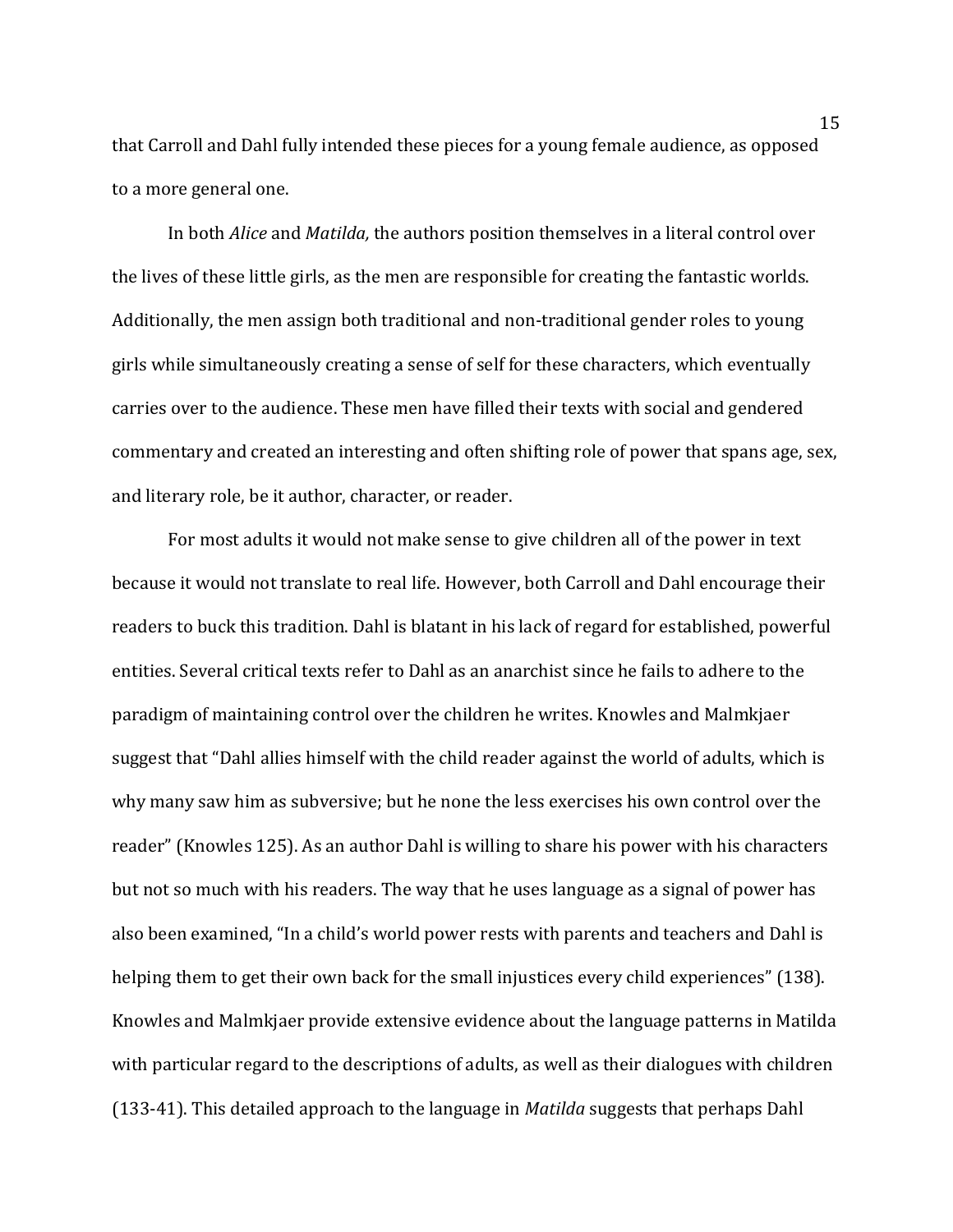believes that through language children can gain some power that both he and audience think children should have.

There are volumes written on the language in Carroll's texts; his wordplay and mocking tone of his contemporaries is notorious. Knowles and Malmakjaer explain, "…in Carroll's case the overriding theme which the puns reinforce is his preoccupation with the nature of language…he plays on the meaning of *dry*- both 'not wet' and 'ininterestingly expressed'- in order to reinforce his criticism of Victorian educational practices…" (232). Regarding the correlation to Dahl and the topic of power dynamics within the text, it may prove useful to turn to the text itself for examination. Alice frequently finds herself in conversations that she must redirect or try and reason her way out of. For example, while having tea with the Hatter and the March Hare, "Alice did not at all like the tone of this remark, and thought it would be as well to introduce some other subject of conversation" (Carroll 50). Carroll allows Alice a great deal of agency with regard to her language as she frequently attempts to recall her lessons, both academically and socially, and when she runs into difficulty she is not above suggesting that she is not herself.

Both Carroll and Dahl encourage their female characters to work through their issues, never accepting what it seems that many children would be unable to change. In this their pieces have an almost universal audience; what reader does not wish to see their hero succeed? And to take this idea one step further, what function does a little girl have as a 'hero' in a text? Margery Hourihan discusses the inverting gender norms in the traditional heroic tales in her book *Deconstructing the Hero*. Hourihan suggests that in many historic tales where women or girls are presented as heroes, the perception of these female characters comes about because they aren't actually presented as possessing feminine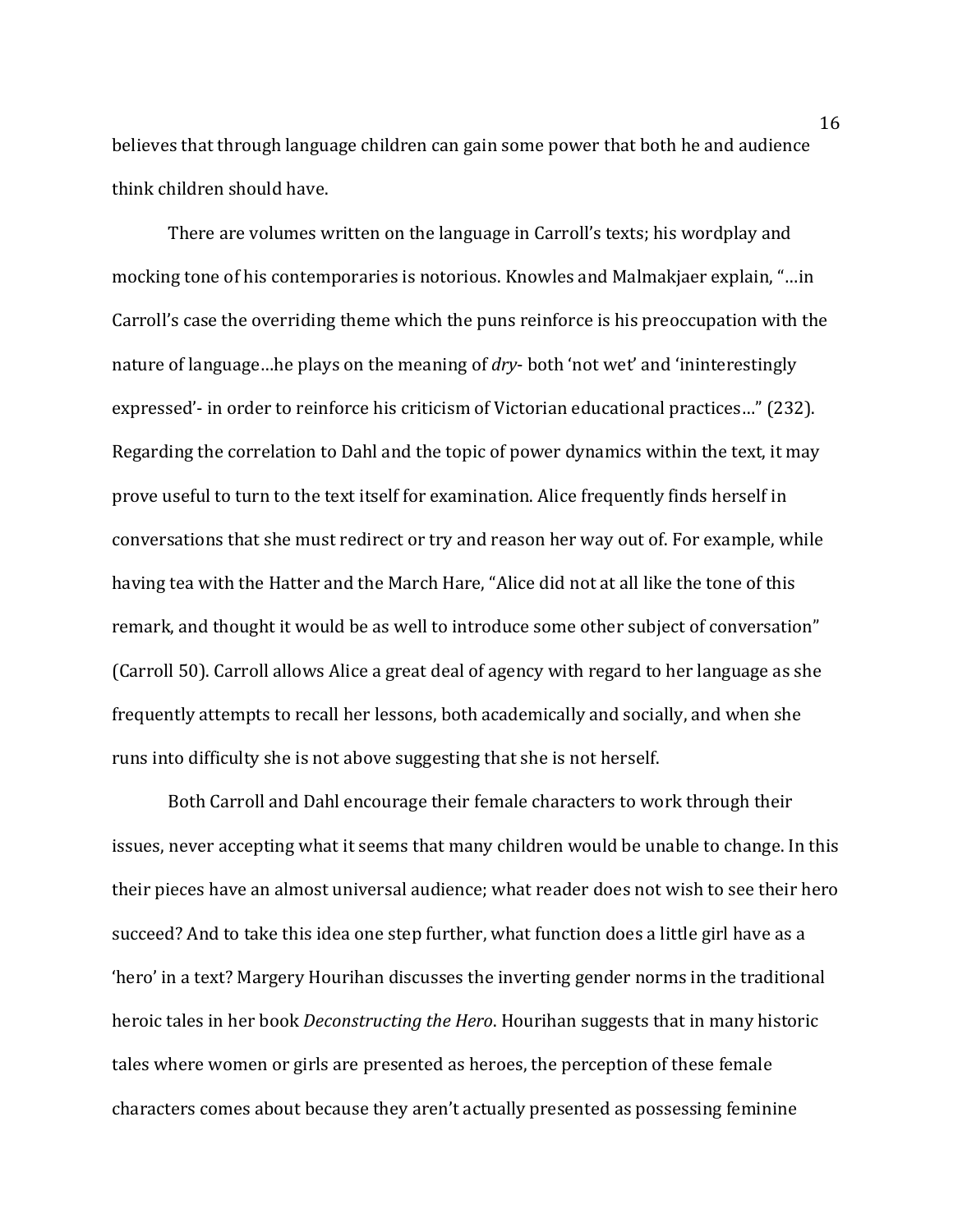traits. The example of Joan of Arc illustrates the idea that in order for Joan to be a hero she must first be engaged in the more engrossing, and thus more important, happenings in the male realm. Secondly, Joan must be stripped of anything even remotely feminine; she wears men's armor and rides with a male army. Hourihan states, "The inference readers are likely to draw form such a story is that, if they wish their lives and deeds to be worthy of notice, women must strive to behave as much like men as possible" (206). However, both *Matilda* and *Alice in Wonderland* fail these requirements. Neither title character is expected to behave as anything other than a young female on an adventure. Hourihan specifically mentions Alice in her work, "She is unequivocally both a child and a girl, but her sense, benevolence and self-possession make her a worthy representative of humankind despite her youth and her femininity"(207). Alice is a hero in her text, even though readers expect nothing masculine from her; while there are no swords or murders she still has a rather startling adventure.

With Matilda, Dahl writes his heroine to function outside what her immediate family deems important. She is encouraged, through her author, to read, to excel in academia and essentially to right the wrongs that she is forced to suffer. While Matilda realizes that her circumstances are extraordinary, she does not fear what makes her different, and she feels that it is her duty to not only explore how far she can take her talents, but also use them to protect people. Matilda is at once a traditional girl groomed to take care of others, even adults, while being rather unique in that she has superior intelligence and a need to express her gifts. She also puts herself in a position where she can take control of her response to the abuses she is forced to suffer at the hands of her father and headmistress. She punishes them. She scares them. There might not be an element of a power dynamic so inherently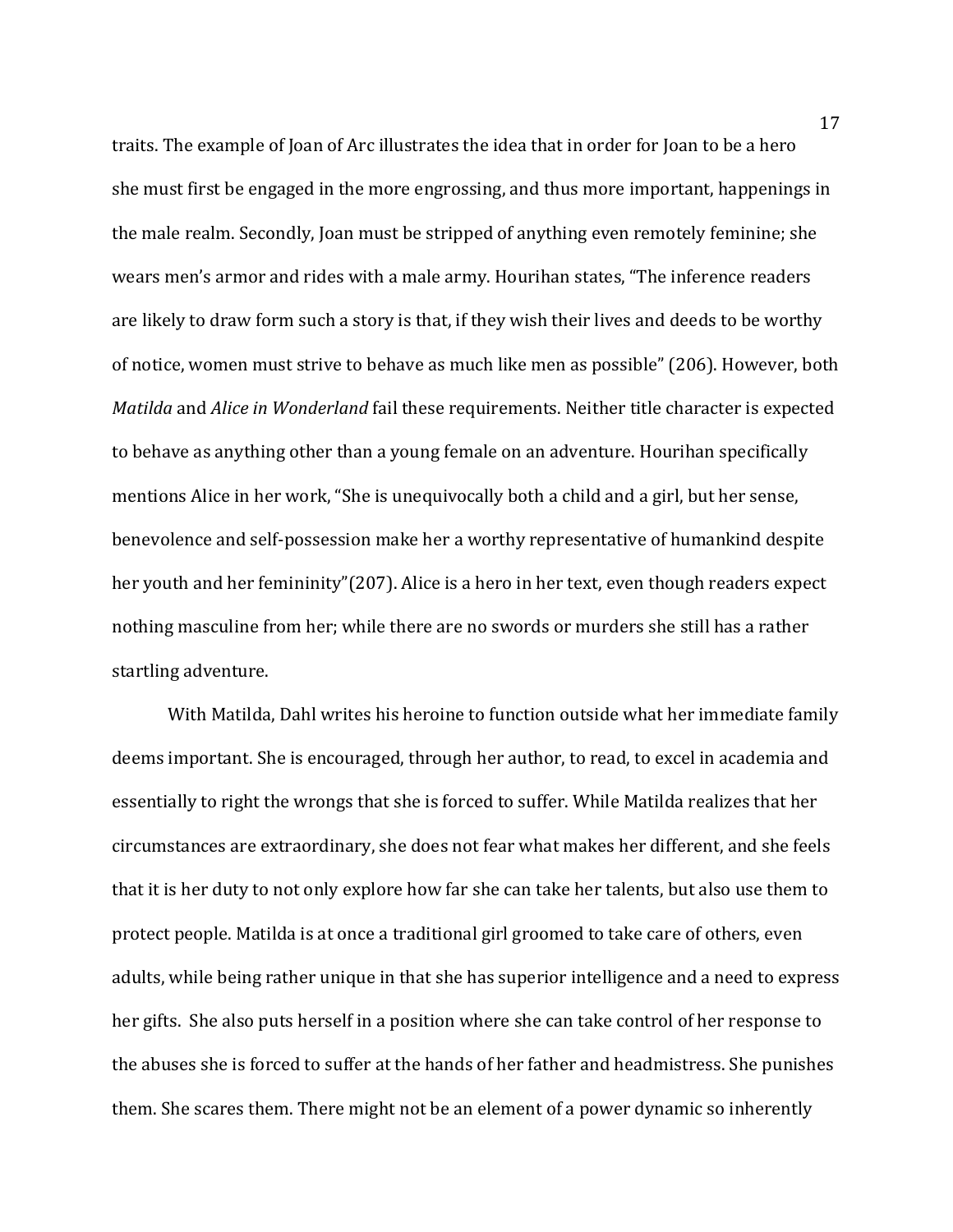compelling as that of fear. By creating fear in the hearts of her enemies, Matilda is able to change the power structure in her world to something that suits her better.

Matilda's punishments are for the most part pretty harmless and are essentially designed to embarrass her parents, particularly her father. This dynamic between Matilda and her father, and eventually the very masculine Miss Trunchbull, illustrates an interesting dichotomy at work in the texts. Dahl here is willing to allow his character to maintain her inherent feminine traits, but also to acquire and act on more masculine traits. At the same time, Matilda has distrust and severe disdain for masculine adults; they have failed her in the most important ways, especially regarding her most valued asset, her education.

In looking at Alice one finds many similarities to Matilda. Each character struggles for power, however, Alice's power is different from Matilda's. Matilda is empowered in a very academic way; she is inclined to explore how *her mind* will take control of a situation, and she uses her *powers* in this way. Alice is also encouraged to use her mind, but in a more imaginative sense. When Alice attempts to recall her figures, lessons, or poems she gets them horribly wrong. Intelligence is not stressed for Alice to the same degree that it is for Matilda. When Alice attempts to figure out whether or not she is indeed herself, she compares her intelligence and physical attributes to those of other girls that she knows,

'I'm sure I'm not Ada,' she said, 'for her hair goes in such long ringlets, and mine doesn't go in ringlets at all and I'm sure I can't be Mabel for I know all sorts of things, and she, oh! she knows such a very little!' (Carroll 13)

Carroll gives Alice the authority over her intellectual faculties in a way that she is able to differentiate herself from her peers; however, she also uses the shallow and more feminine

18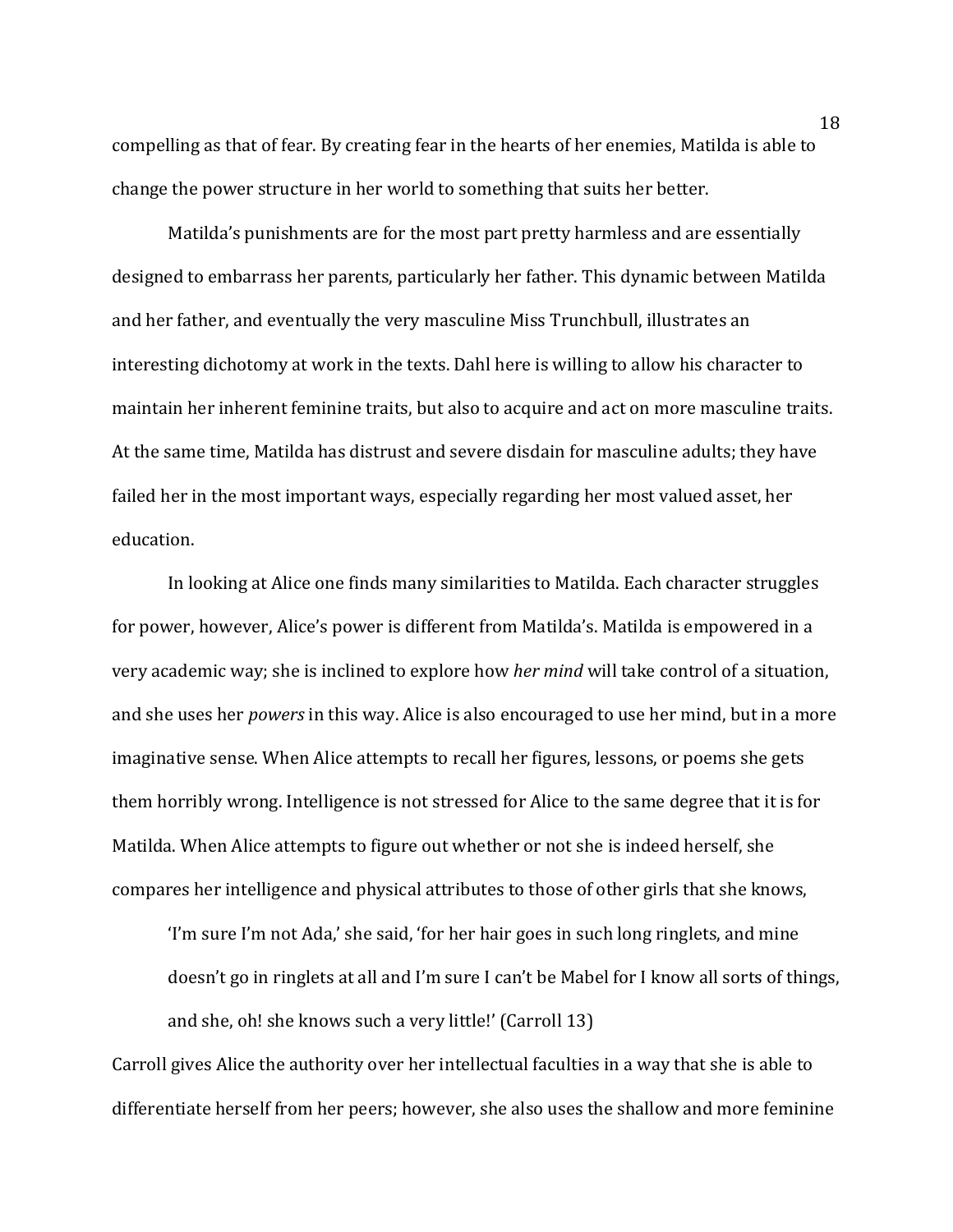comparison of physical attributes. Alice's power, while present, is almost always matched with a socially acceptable reminder that she is a young girl.

Alice is also more likely to react poorly to a situation than Matilda is. When the Queen of Hearts orders Alice beheaded, Alice gets into a huff, kicking cards and telling them that they are nothing to be feared. This scene is of particular interest though in that Alice essentially asserts her power over the situation *by* throwing a tantrum. Here again Carroll matches Alice's power with a suggestion of typical behavior for young, spoiled girls. Although the idea that Alice's behavior is actually a fit as opposed to an acceptable, more mature, response to severe frustration is debatable, especially if you consider that Alice must take immediate control over her situation. All in all, Matilda is more calculating in her use of power, and Alice is more reactive.

The power presented in each of the texts is also present when considering the education of each of the girls. Regarding education and intellectualism Alice and Matilda are almost opposites. There is little or no imagination to Matilda's education once she gets to Chrunchem Hall, unless you count the creativity behind the punishments dealt out by Miss Trunchbull. However when Alice has her discussion with the Mock Turtle, we learn that in Wonderland all education is a joke, at least when compared to traditional modes of education. Additionally, as mentioned earlier, Alice has a very difficult time remembering her lessons when pressed to recite them, which may lead readers to the assumption that Alice simply has no mind for school. This assumption may only be strengthened if readers remember that Alice begins her adventures as a result of boredom with her sister's book. "…once or twice she had peeped into the book her sister was reading, but it had no pictures or conversations in it, 'and what is the use of a book,' thought Alice, 'without pictures or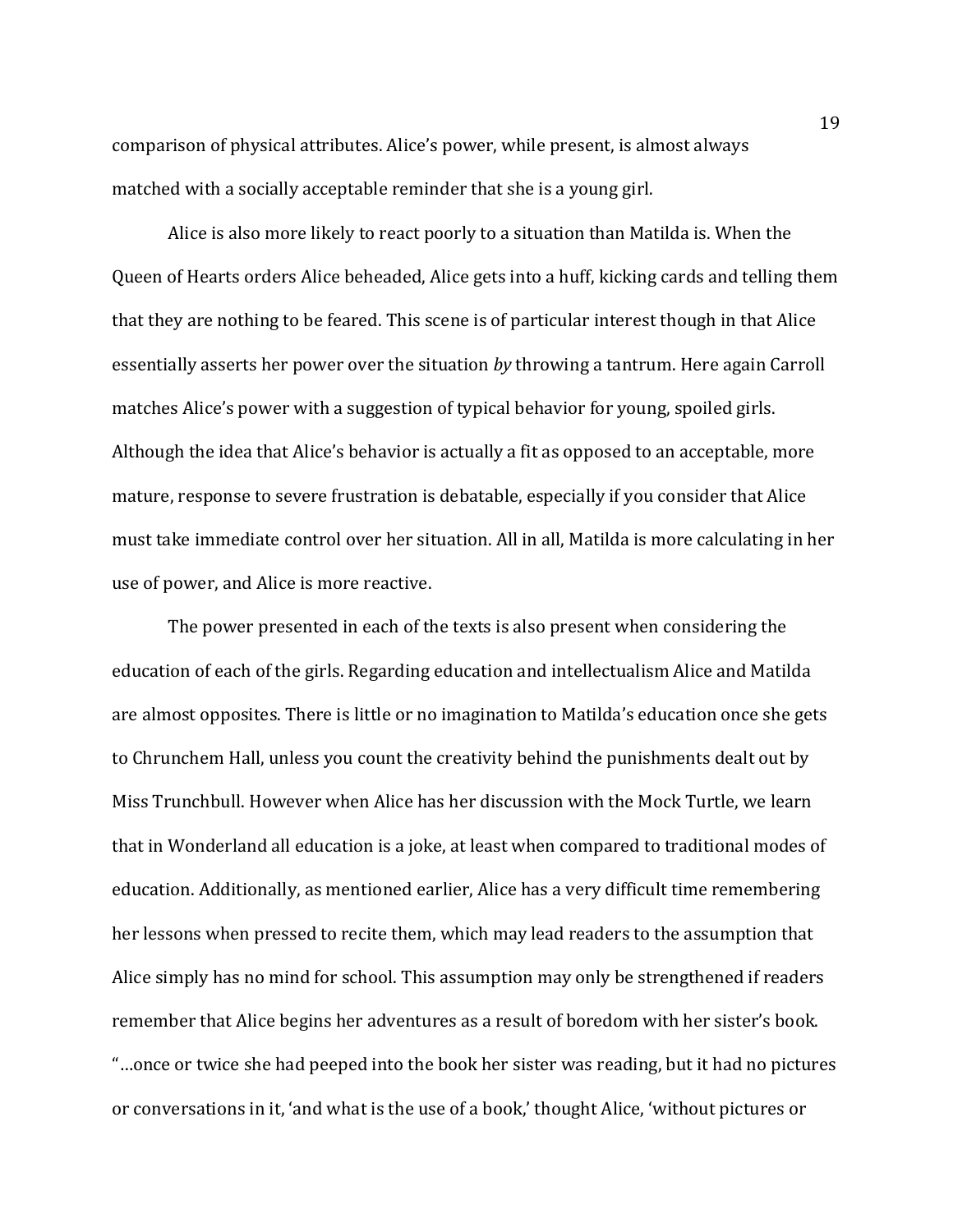conversations?'" (Carroll 3). Matilda simply can't help herself when it comes to inhaling great works of literature, another stark contrast to Alice.

Alice and Matilda face similar situations when trying to assert themselves to those who wish to prevent them from thinking. Alice must justify herself to the Duchess, while Matilda has to defend her intelligence with her father. This provides a very interesting similarity between the girls in that they each feel that they should be able to assert themselves and that they each have a right to power and intelligence within a conversation. Perhaps the most interesting thing about these particular scenes though is how each character is written. Readers are led to feel that Alice's happenings are little more than fantasy and there is little weight associated with them. However Carroll at least alludes that Alice wants power, even if he may not expressly write it for her. On the other hand, Dahl encourages Matilda to explore her capacities. There is no room for Matilda to quit; she just doesn't have that mindset.

With regard to the general feel for each of the pieces, Carroll writes Alice in a very whimsical way, while Dahl writes Matilda in a way that seems almost fantastic and instructional at the same time. That is not to suggest that Carroll has no didactic themes in his *Alice* pieces; they are just more cleverly disguised than those in Dahl's work. Perhaps this difference is so prevalent because Dahl intends for his authorial voice to be heard.

Dahl's voice…is loudly audible everywhere, speaking directly to the reader…He is always stirring the pot, complicating the oppositional and confrontation dialogues between child and adult, conspiring overtly with the child reader but also needling the child with indirect and discomfiting exposures of childhood shortcomings and support for chosen adult values. (Hollindale 275)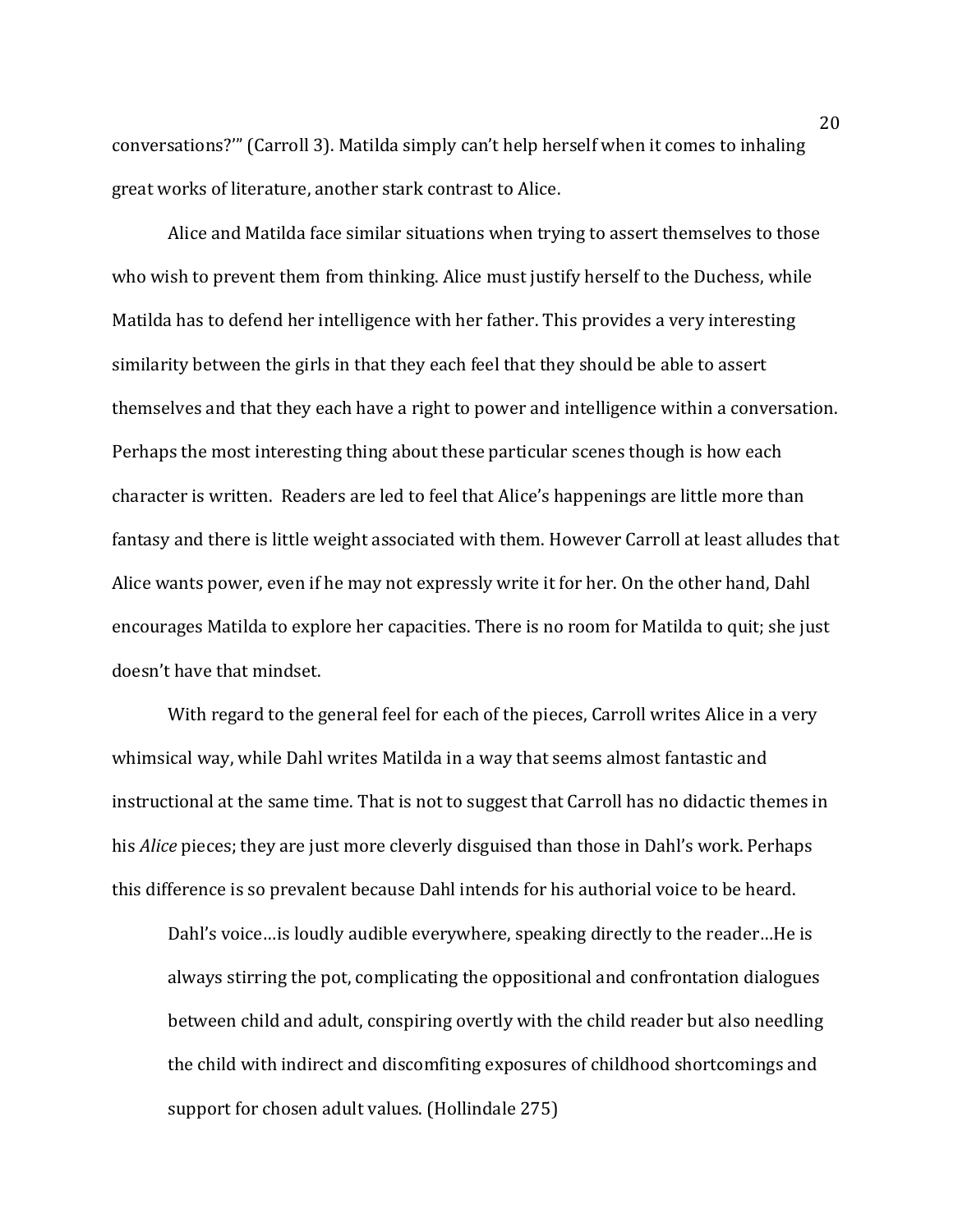Dahl, as an author, positions himself in the text. Carroll takes a more hands-off approach. However, each author seems fully aware of their power, and they distribute other powers as they see fit. In this particular case they share their power with two young girls. Here though the authors don't relinquish their control, they simply strive to share it. Through these stories, the audiences are educated and empowered to recognize what they might perceive as power imbalance in their lives and to make the requisite changes.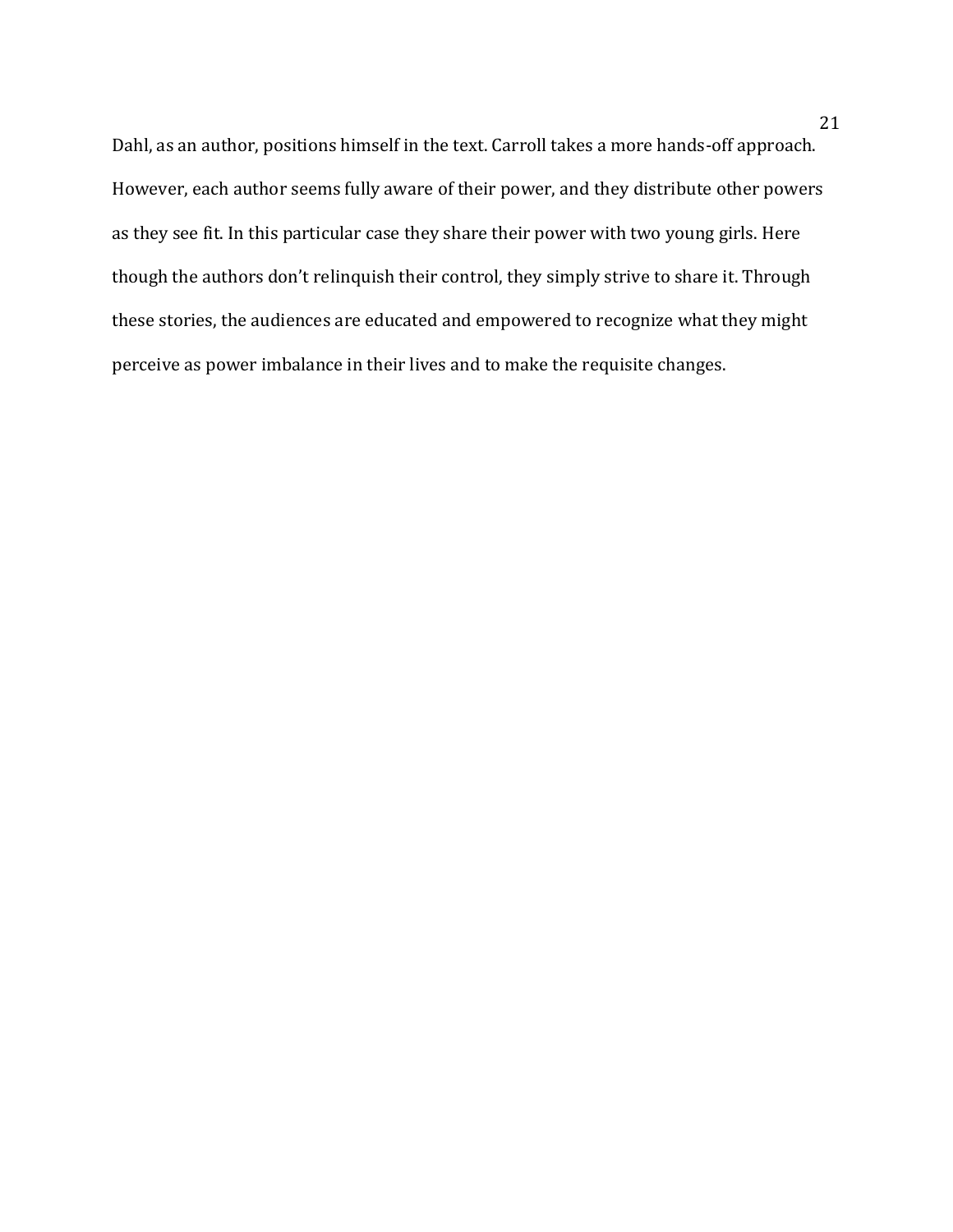### **Chapter 2: Lewis Carroll and** *Alice in Wonderland*

While there is no Charles Dodgson or Lewis Carroll autobiography, the basic events of his upbringing and early life are well documented. Charles Dodgson was born the 27th of January 1832. He came from a large family with ten siblings (seven sisters, three brothers) and married parents. All evidence suggests that Dodgson's childhood was nice and unremarkable in any sense. Additional well-documented facts about Dodgson include his time at Oxford, his relationship with the Liddell family, and his predilection for relationships with young girls. Dodgson's life was an important one, and his history is worth noting. However, by examining Victorian ideas of childhood and innocence, as well as recent research into the relationships between Dodgson and his young, female friends, and a close reading of *Alice in Wonderland*, I aim to continue the discussion of male authors empowering their girl characters, and subsequently, their audiences.

During Dodgson's upbringing, the idea of childhood was overtly feminized regardless of the child's sex, perhaps in part because the responsibility of carrying, birthing, and raising children was a woman's role. It could be argued that modern childhood is still a generally feminine part of life. Women and children are often, if not always, categorized together. The words we use to define childhood, motherhood, and the entire infant and toddler experience certainly carry weight with how we perceive this formative part of life. Catherine Robson explores the feminized vocabulary surrounding childhood in the introduction to her text *Men in Wonderland*.

After all, here at the beginning of the twenty-first century, the world of infancy and young childhood is still largely perceived as a female domain. Not only does the care of little children continue to be primarily woman's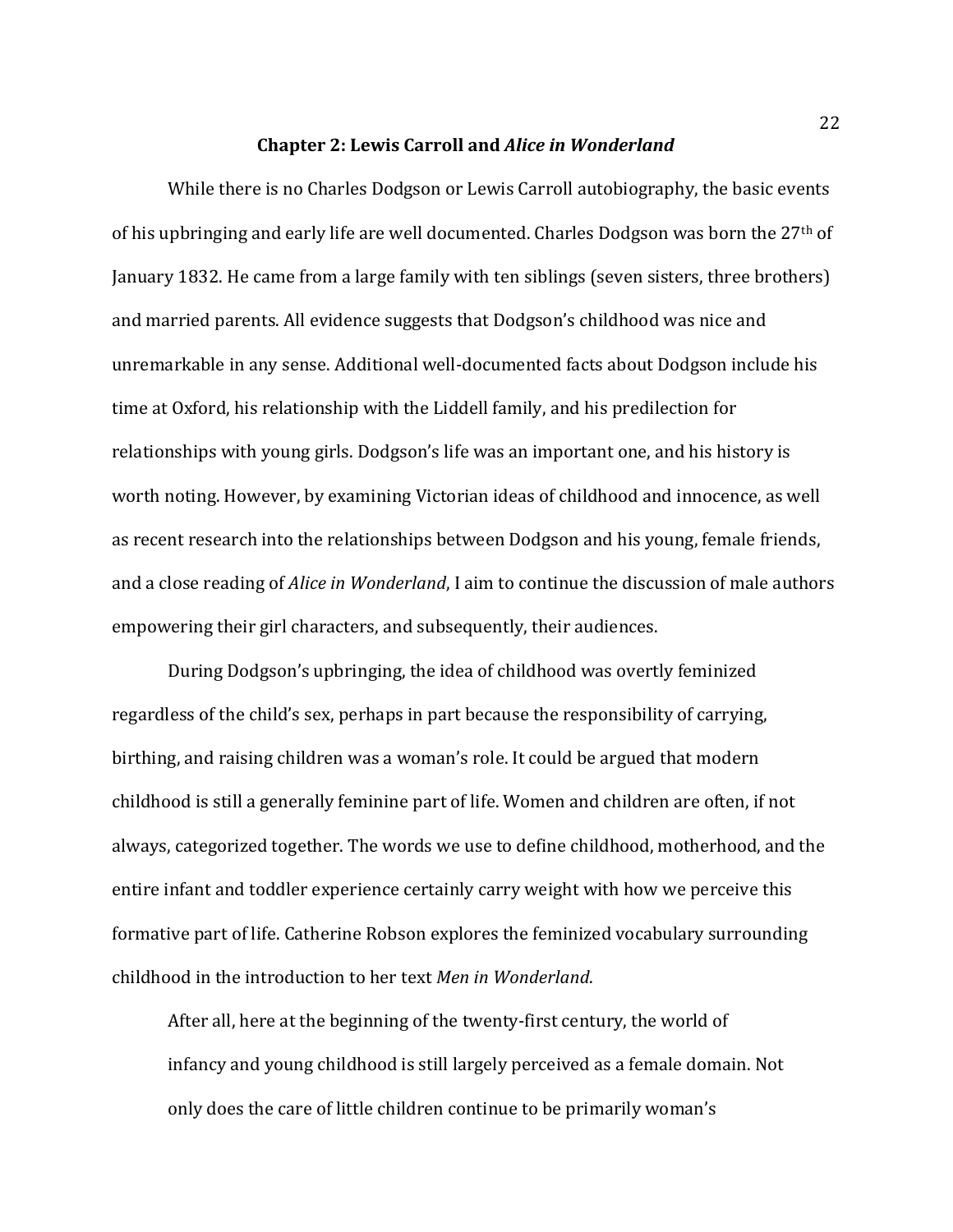responsibility, but the terms with which the early period of childhood is characterized – a time of "softness" and "vulnerability", requiring "gentleness" and "protection"- remain resolutely feminized. (4)

By understanding that childhood has, at least in the last two hundred years or so, been a rather feminine experience, perhaps we can allow Carroll some latitude with his taking on the role of writing stories from a little girl's point of view. In fact, when examining what childhood might have looked like for Dodgson, Robson states, "Young boyhood crossed the line and actually looked more like girlhood" (5). This idea comes on the heels of a discussion of how boys were dressed like their sisters, educated like their sisters, and essentially immersed into an integrated childhood with their sisters up until the age that boys were sent off for more structured education. At this point, they would then be dressed in more masculine clothes, and be educated by male professors as opposed to female governesses, while their sisters were left at home to continue their schooling in the domestic arts (4-5). Robson aptly notes, "Trousers and school thus marked the end of the first phase of existence for boys" (4). If the Victorian male existence has already undergone a rather abrupt metamorphosis by the age of six, it is no small surprise that much of the male dominated society was preoccupied with images and ideas of all things innocent and childlike. Perhaps young boys were not emotionally equipped to be ripped from the comfort of their feminized early years, only to be thrust into a rigid and rule-bound existence as a Victorian man.

Victorian girls, on the other hand, had no such change in their childhood, and were intended to spend their days in the home, learning the ways of running a household and raising a family. This childhood paradigm translated to adult life, where men held positions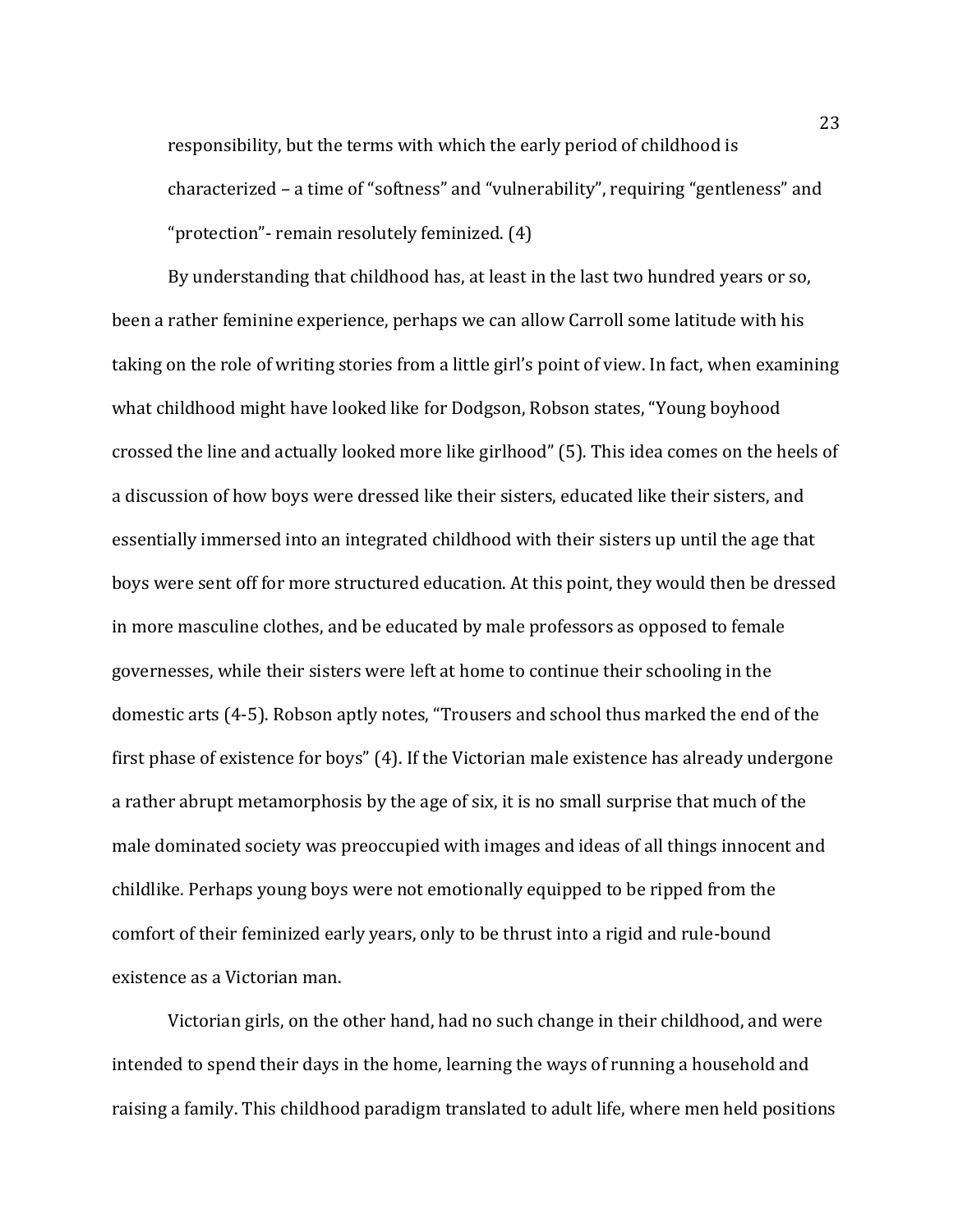of authority and women were the less powerful domestics. With this societal understanding of power, the relationships that Dodgson struck up with his child-friends seem a bit more ordinary.

There is much controversy surrounding Dodgson's photographs of child models, both nude and clothed. The purpose here is not to make value judgments about Dodgson's predilections toward young girls, nor to determine whether or not he had pedophiliac tendencies. The purpose here is to examine the very real power dynamic between Dodgson, as photographer and author, and the young girls that modeled for him, both in life for photographs and in fiction as a main character. By examining Dodgson's photography and its relationship to his real life friendships with young girls, we can better understand how he came to create such an innovative character as Alice.

Catherine Robson devotes a great deal of time to the discussion of Dodgson's photography in *Men in Wonderland*. Robson's interests lie not only with Dodgson's exploration of a new artistic medium, but the duality that he explores, and the power dynamic at play. Remembering Foucault's notion that power is a fluid relationship and Kolodny's ideas regarding the symbiotic association of art and life adds depth to the investigation of Carroll's photography.

Although the pictures are obviously the result of an unequal partnership between Carroll and his models, it will never be possible to say exactly how wide that inequity may have been…it certainly appears that Carroll had no wish to represent within these photographs any trace of his own dominant role (144). Not all of Dodgson's models were nudes, not all of them were individual young girls, and not all of them were presented in what might be perceived as eroticized poses. Even the most mundane photograph presents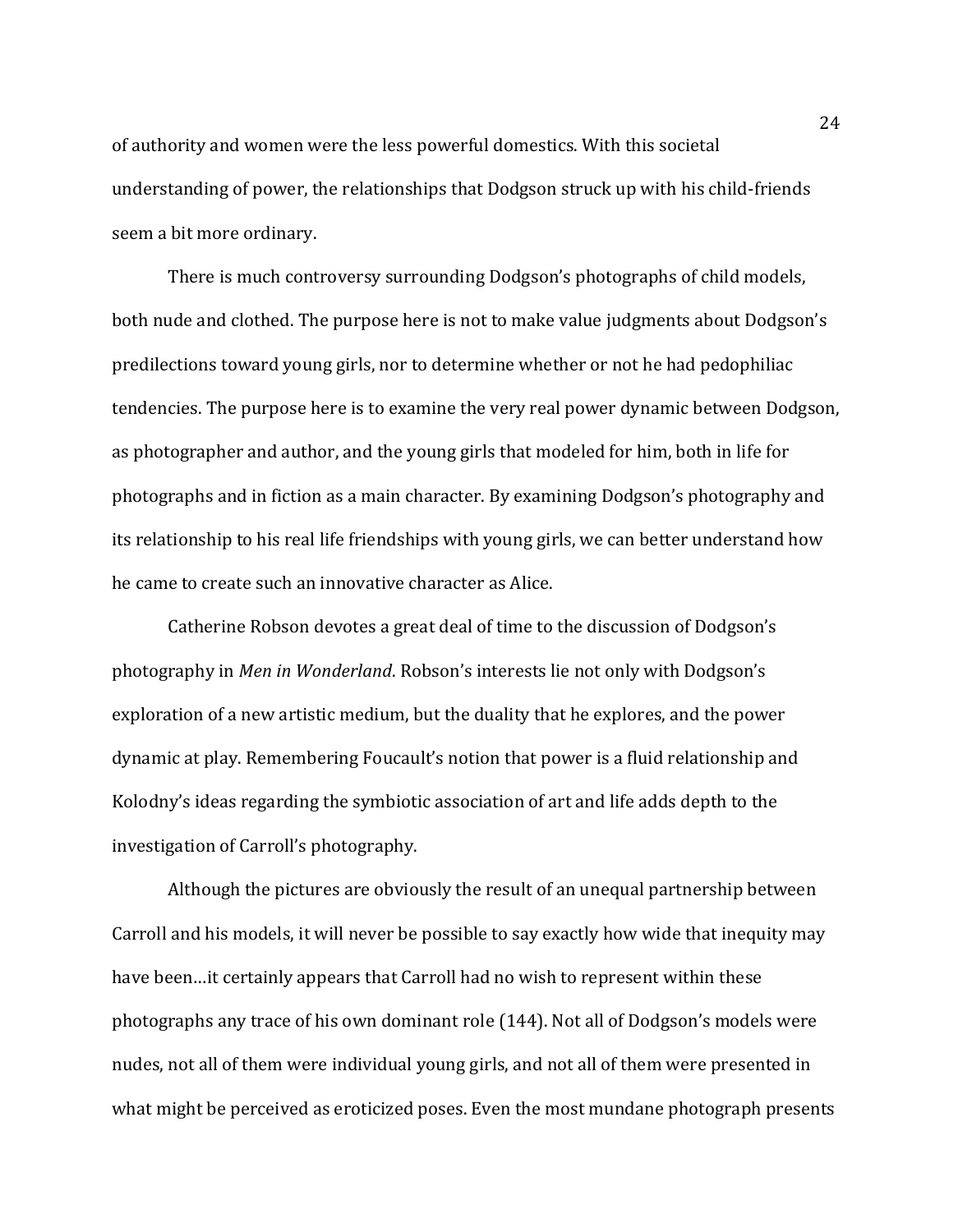an interesting dilemma in that the photographer must maintain control over the composition and creation of the image. The fact that Dodgson had no desire to "represent…any trace of his own dominant role" is of very interesting note. His goal, then, was to create an image where there was simply a little girl (or girls), arranged in a way that could be perceived as natural, so that he could capture a moment that may have looked like childhood incarnate. Granted, not all of his photographs fit this bill, but a majority of them, even those where girls are nude, or dressed as characters, seem to strive for an unobtrusive look.

This perception that Dodgson could at once be in complete control and simply capturing a candid moment translates to his role as Alice's author. While Alice appears to be on her own through her adventures in Wonderland, the man writing her is always behind the scenes creating her experiences and her reactions to them.

The notion that something could be both contrived and natural creates an interesting duality. With the composition of the Dodgson photographs, Robson explores another duality: that in which the girl models are both little girls in life, but also posed in powerful and erotically charged ways. "...Because she herself lays claim to adult power, the little girl is never diminished, or otherwise defined, by a relationship to an adult presence that stands outside of her" (144). Here Robson claims that Dodgson empowers the girls in the photographs by embracing their "little girl-ness". The idea that a Victorian man would be able and willing to empower young girls, simply by celebrating what they were, is very modern, and some might even argue, feminist in nature.

In Victorian society Dodgson was in a respectable and influential position; he was a member of the clergy, a professor at a prestigious university, and a male. Given this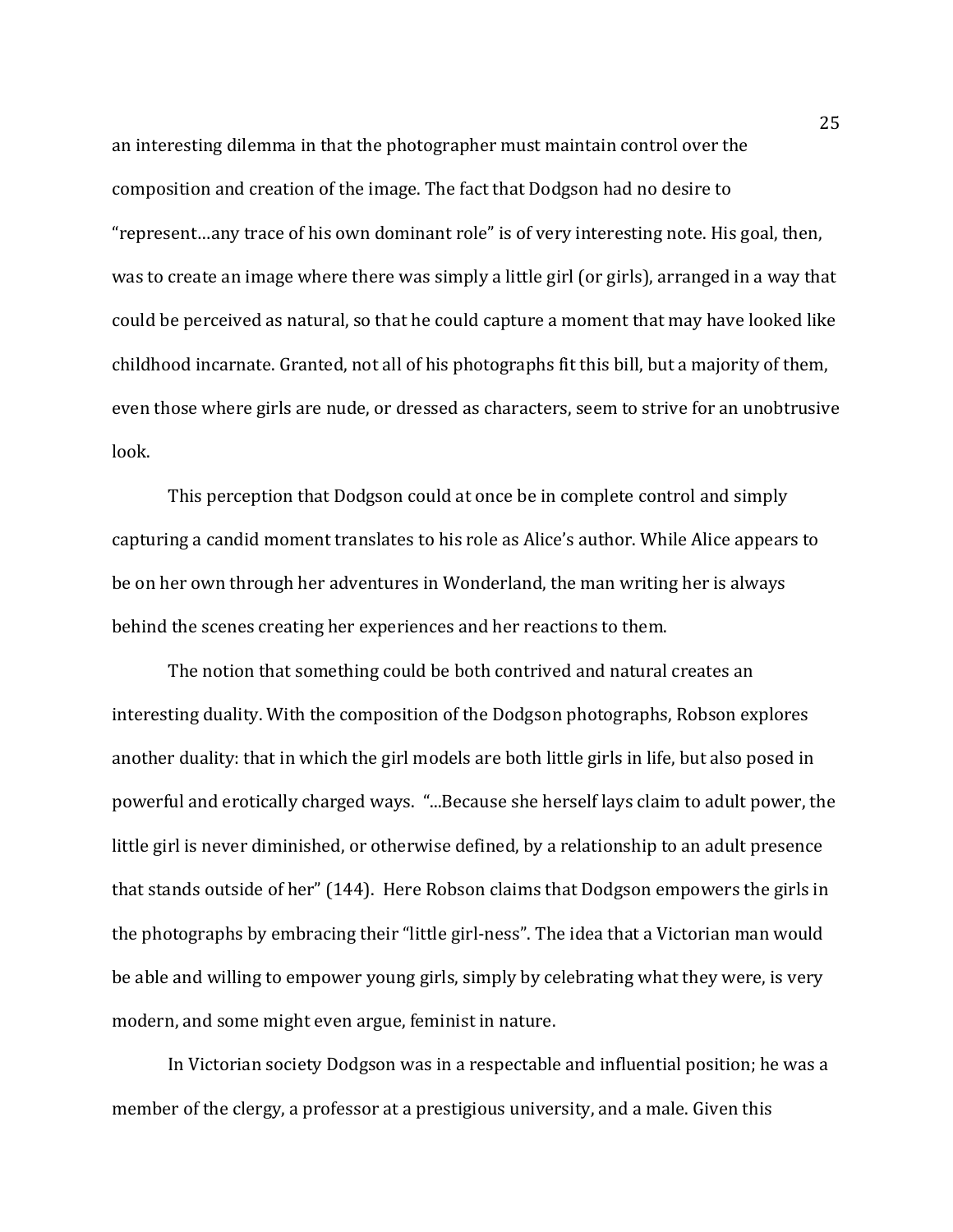knowledge, and what is known about Dodgson's affinities for all things childhood, especially girlhood, it seems that he may have been uncomfortable with his situation in the larger scheme of Victorian societal power structure. That said, he was confident enough in his powerful position that he could indeed take on a different persona, and create worlds where he perhaps didn't retain all of the power as outlined by Foucault.

In the Alice texts Dodgson is not present as a character, and the stories are very clearly not told from a male perspective. These traits seem a bit unusual for the accepted power-holding establishments in Victorian England. The pattern of inverted power only continues throughout the text as Alice becomes more aware of the absurdness of the creatures and societal practices of Wonderland (which are likely modeled after personalities in Dodgson's real world). During Alice's adventures she not only becomes aware of the ludicrous injustices in Wonderland, but she becomes confident in her abilities to change the situations she faces there. Alice eventually takes all control, at the end of her time in Wonderland, and in her statement "You're nothing but a pack of cards!" (Carroll 97), she perfectly illustrates that having such a rigid power structure is really quite nonsensical.

In his story Dodgson not only removes himself from the Wonderland power dynamic, but he gives (for lack of a better term) the power to Alice. She acts as his proxy for the duration of the story, and she is the one responsible for changing the power dynamic in that world. Translating this shift into Dodgson's world isn't all that difficult considering Dodgson held quite a powerful position in his society. While he might not have carried enough clout to conduct feminist rallies in Victorian England, he did have enough sway to publish a rather revolutionary text. The message is just subversive enough to be hidden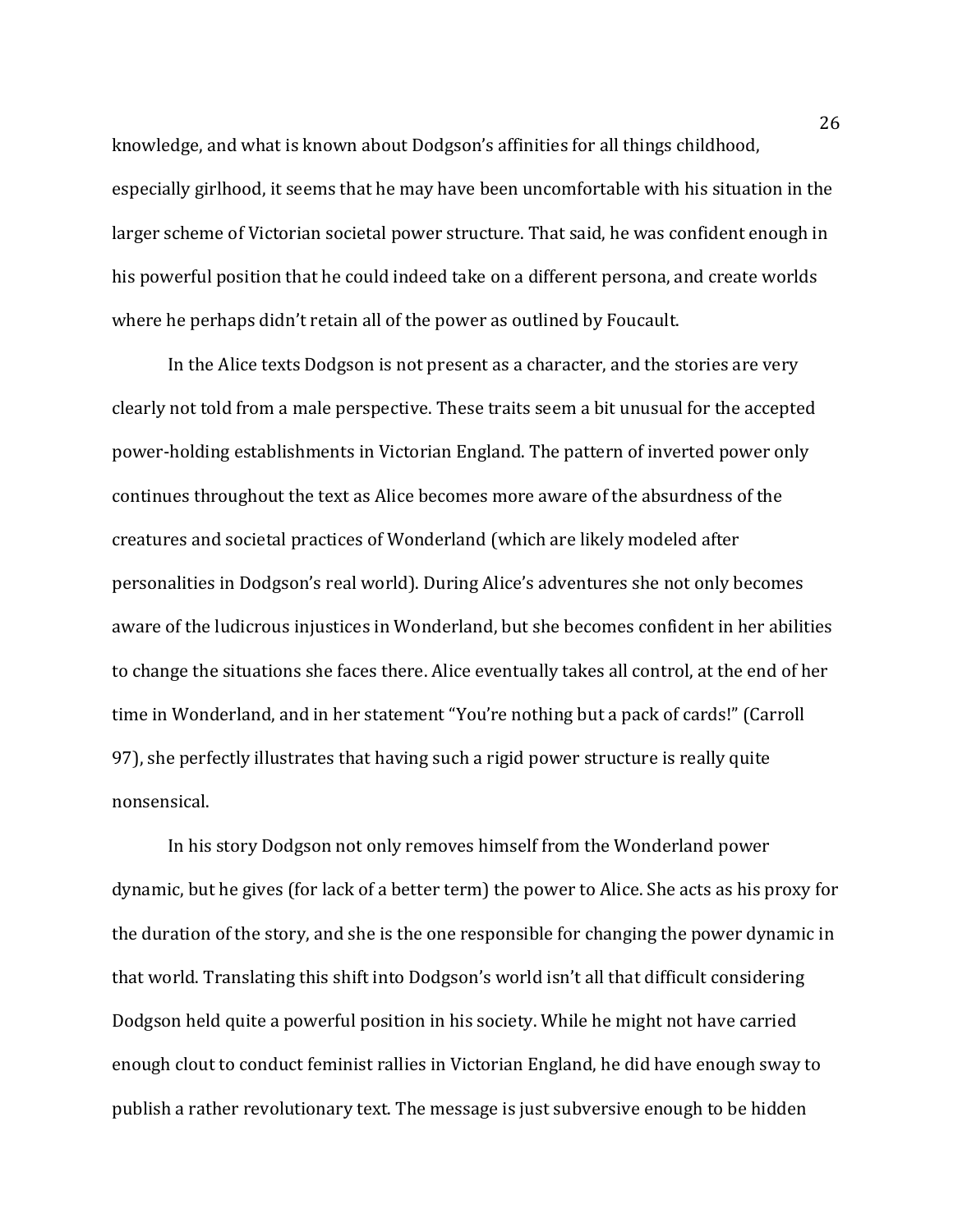under the guise of a fantasy children's dream narrative. But for anyone looking hard enough, or for those impressionable enough, the principle of an adventurous, powerful, independent girl is something that would undoubtedly work its way into their psyche.

While Foucault's ideas of power don't allow for one person to actually possess the power, as all power is regarded in terms of relationships and dynamics, we must allow that there are powerful people, with regard to the systems set in place. Dodgson was one of these people. In creating Alice he is bringing someone new into his area of the power structure, and he can do that based on his position.

In the text, Alice finds herself on the powerful side of the social equation because she refuses to sit idly by and let things happen to her and to the other less powerful creatures of Wonderland. This perfectly illustrates Foucault's notion that knowledge and social revolution can shift the power of a society. Through education, Alice's "street smarts" acquired in Wonderland, and Dodgson's feminist themes hidden in his story, the character and her target audience learned just enough about power injustices to plant seeds of revolutionary thinking.

When Dodgson, as Lewis Carroll, created his Alice stories, his immediate audience was in fact the three Liddell girls. The girls, Dodgson, and another member of the Oxford faculty were all on a canoe trip, when Dodgson was asked to pass the time with a story. Knowing this, the assumption is that his authorial intent was to entertain his young, female gathering, and not to indoctrinate them with didactic themes, or even to encourage budding feminist ideals. But simply because Carroll did not intend for his story to be political doesn't mean that his feminist sympathies don't show through. Just as an author's personality will seep into a piece, readers will inherently bring their own experiences to a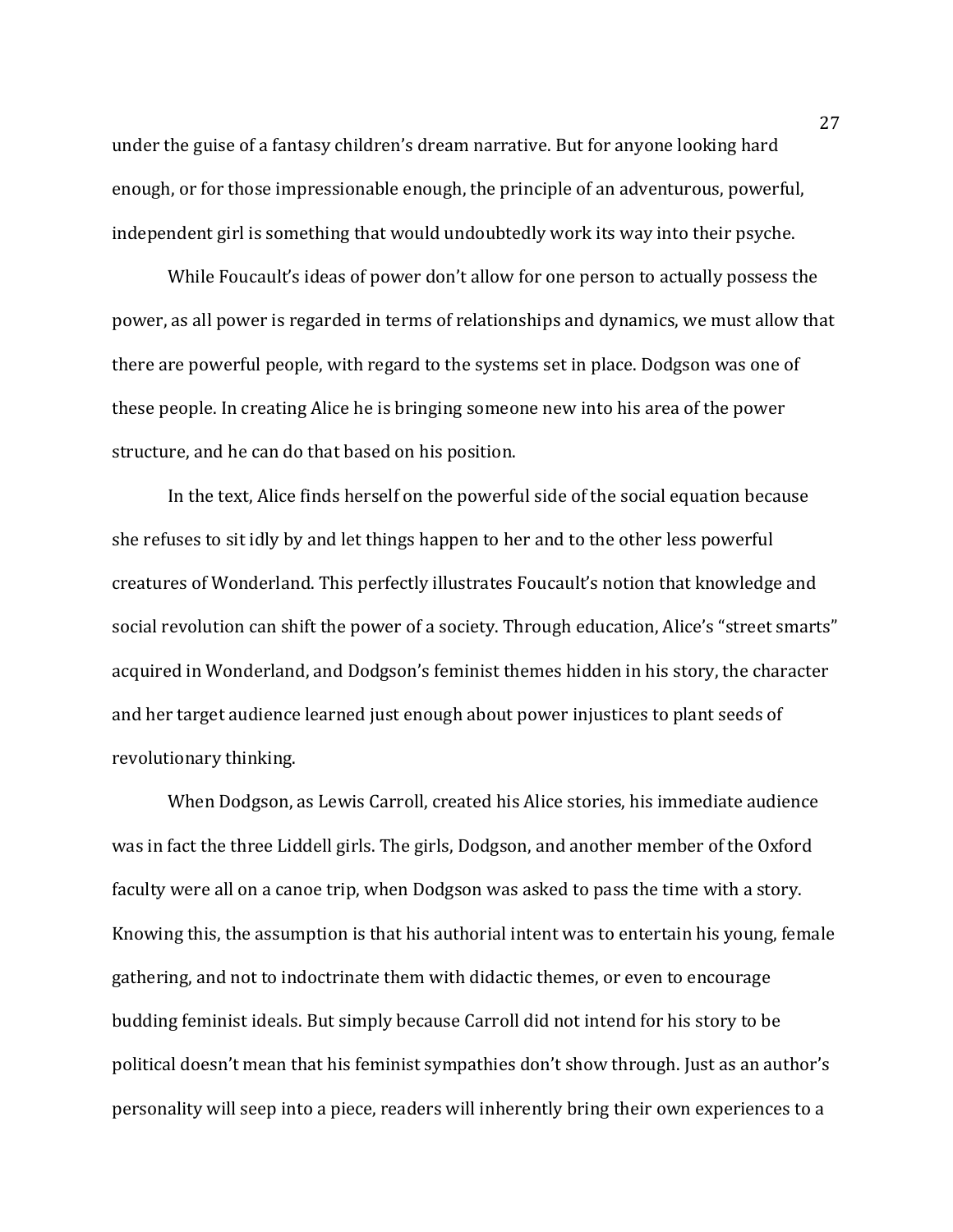text, and since the Alice text is of an age where it has seen many social revolutions, many readers can apply different backgrounds to their reading of the story. In fact, the symbiotic relationship between a text and a reader, and whatever the political implications either may have on its own carries little weight unless they are regarded as one. According to Wolfgang Iser in his text "Interaction Between Text and Reader",

What is said only appears to take on significance as a reference to what is not said; it is the implications and the statements that give shape and weight to the meaning. But as the unsaid comes to life in the reader's imagination, so the said 'expand' to take on a greater significance than might have been supposed. (1676)

While there are many stated instances of whimsy, adventure, and Alice coming in to her own as a maturing young girl during her adventures in Wonderland, the notion that she is able to do these things on her own and conduct her own business occupies the "unsaid". Carroll does not explicitly state that he feels that Alice is capable of being on her own, in fact he often portrays her struggling with the situations and company in Wonderland, but the fact that she is doing these things provides a solid base for analysis.

Carroll gives us many clues that he is sympathetic to the plights of young Victorian girls. Some researchers suggest that this understanding exists because there was such a heavy feminine influence in the author's young life (Honig 30). But it stands to reason that through his relationships with young girls, and his appreciation for all that was Victorian girlhood, Carroll felt comfortable enough to create a character as complex as Alice; a character who walks the very fine line between child and adult.

The power struggle between adulthood and childhood is something that all Alice researchers must address. In the Wonderland adventures, Alice, the child, is often put in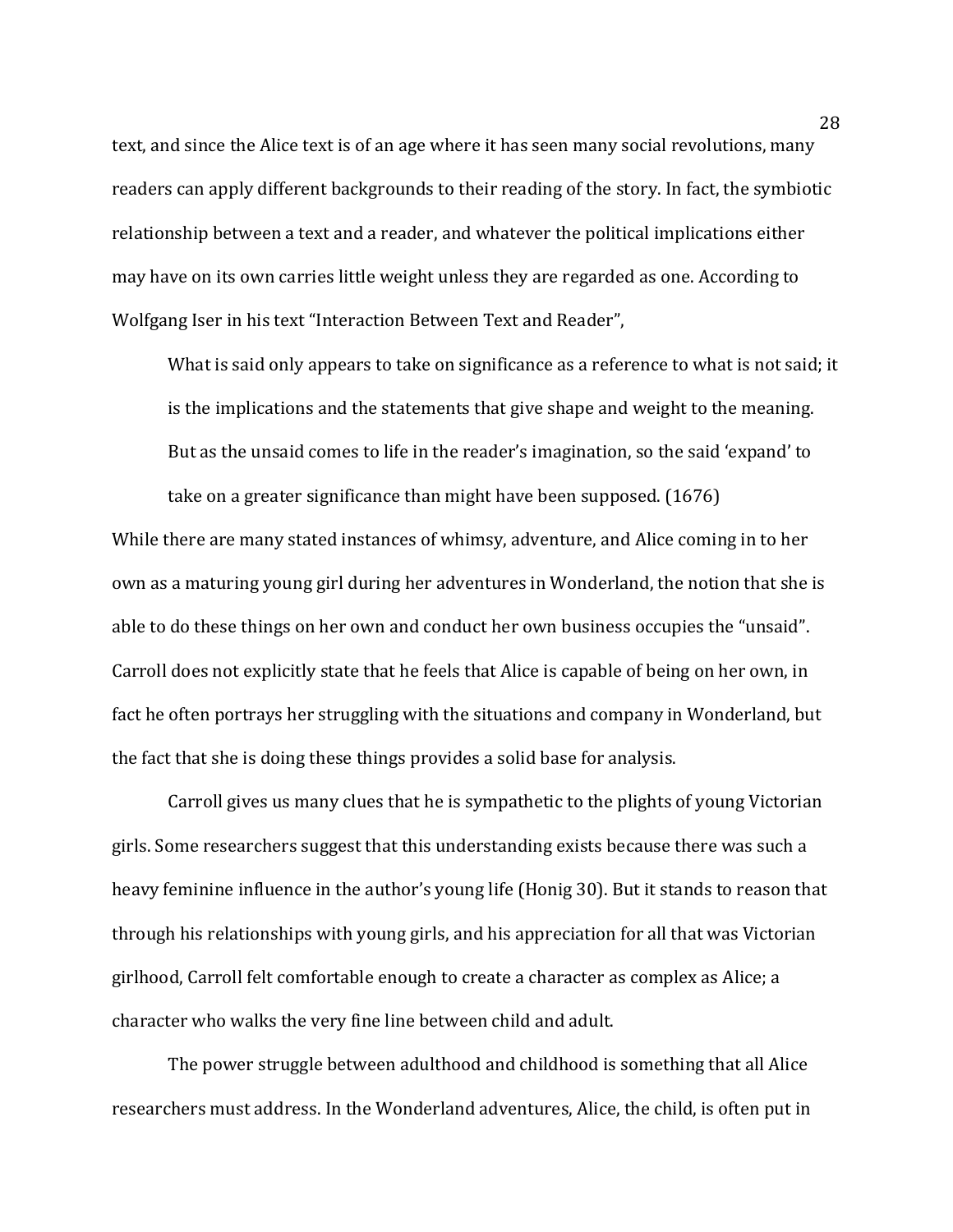the authoritative and logical role. The adults, or supposed mature beings (as many of them are not human in Wonderland) are often rude, nonsensical, dangerous and impulsive, which are many attributes that would apply to children left to their own devices. So, in Alice readers see a child acting as the adult, creating an interesting power dynamic between the perceived adult/childhood dichotomy.

Robson addresses this notion through a conversation about Dodgson's photography. Photographs "combine past and present" much like the model's "simultaneous existence with the realms of childhood and adulthood" (144). Here again we see Dodgson's desire to not only meld two aspects of a life, childhood and adulthood, but to attempt to capture them in a moment or story.

What Carroll does in *Alice* is different than what he achieves with his photographs, and not simply because the medium has changed. He allows Alice to grow up a little. Alice begins her adventures innocently enough, and she is presented with several supposed adult characters throughout her time in Wonderland. However, it is Alice the child who must provide the logic, wisdom, and rules to the adults in her encounters. Perhaps it is the presentation of Alice's adventures as a journey through Wonderland and the growth that our protagonist undoubtedly undergoes that lead the text to have such a universal appeal; all audiences can identify with some aspect of growing up.

Initially, Alice attempts to address all of the strangeness that is Wonderland by being polite and applying her formal educational tools. However, she is not above throwing the occasional crying fit when things fail to go her way, which we see almost immediately upon her arrival in Wonderland, "…she tried her best to climb up one of the legs of the table, but it was too slippery; and when she had tired herself out with trying, the poor little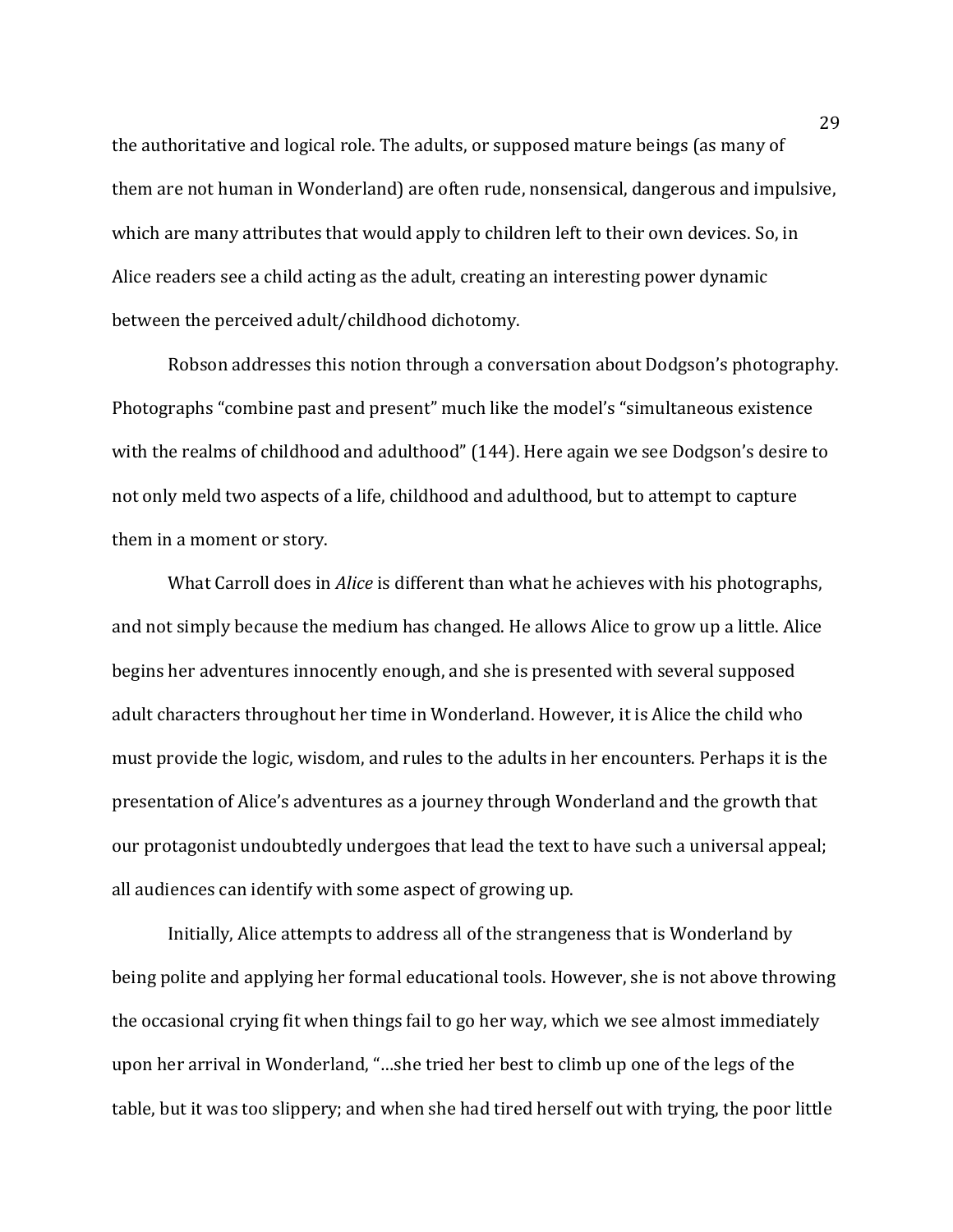thing sat down and cried" (Carroll 12). As her adventures progress, Alice learns that she must handle her strange encounters with the beings of Wonderland differently than before. "She learns to deal with new situations by acquiring new weapons not only defensive weapons, but at times aggressive ones as well. She learns to be independent, resourceful, daring adventurous, and even assertive" (Honig 77). Honig continues to provide the example of Alice standing up for herself while on trial, and going so far as to kick the Queen's soldiers, as they are nothing more than "a pack of cards" (77).

A deep examination of *Alice's Adventures in Wonderland* provides ample evidence for my claims that by writing an empowered young, female protagonist Carroll sets the stage for inspiring his audience. Given that the text is not so lengthy, the pace of Alice's development is quite quick, and rather staccato. Perhaps Carroll respected the fact that for many children attention is not long lasting, and he worked to make his points in short order. Even though many instances of Alice's growth, be it physical or emotional, are quickly stated, by careful reading and linking together the ideas, the underlying themes of power and feminism come to light.

The first point of note happens as Alice falls down the rabbit hole. At this juncture Alice has taken it upon herself to follow a waistcoat-wearing rabbit and undertake whatever adventures lie ahead. During her fall, Alice attempts to bolster her belief in her decision by considering how brave she'll be when she gets home.

"Well!" thought Alice to herself. "After such a fall as this, I shall think nothing of tumbling down-stairs! How brave they'll all think me at home! Why, I wouldn't say anything about it, even if I fell off the top of the house!" (Which was very likely true.) (Carroll 8)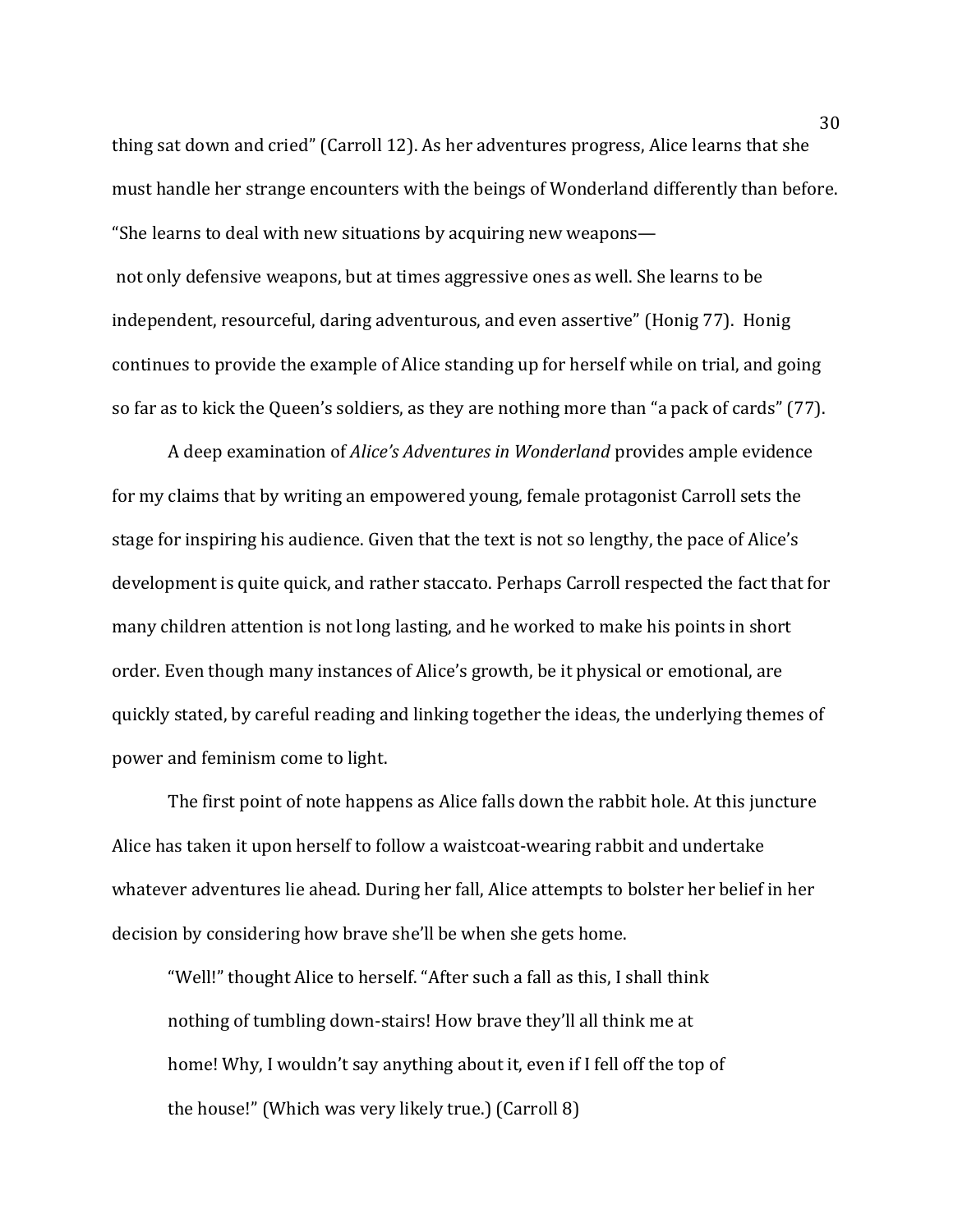We learn quite a lot about Alice's life in this brief statement. Firstly, like many children, she's clumsy. We've already seen her fall down the rabbit hole, and now we know that it's not unlikely that she's fallen down a flight of stairs at home. Secondly, we learn that Alice has a history of getting herself into precarious situations. That she mentions falling from the roof of her home suggests that it is not completely outside the realm of possibility that she'd find herself in a position where she could fall from the top of her house. How many of her female peers would be allowed to roam enough to find themselves on the roof of their house? According to Edith Honig, "(Victorian) Girls were expected to be religious, serious, moral, intellectual in a refined, socially acceptable way, and above all, obedient to parents and older brothers" (65). While parental expectations and reality are often at odds, given this rather extensive list of suggestions for female propriety it seems rather unlikely many young Victorian girls found themselves on the roof. By introducing this passage so early in the text, Carroll sets the stage for readers to understand that their heroine is unlikely to adhere to the typical Victorian expectations for little girls.

Alice is very keen on applying her schooling and logic to many of the situations that arise during her time in Wonderland. This point is noteworthy because most of the time there is no one around for Alice to discuss her knowledge with. She is independent in her intelligence, which fails Honig's list of expectations mentioned above. How could Alice's intellectual achievements be both refined and socially acceptable if there is no society for her to share it with? Victorian female intellectualism, as presented by Honig, was more for drawing room entertainment, with things like "…sketching, music, language, botany, and history. Girls were never to compete with boys in their studies, and they were always to place domestic duties before scholastic ones" (65). Early in the text readers find that Alice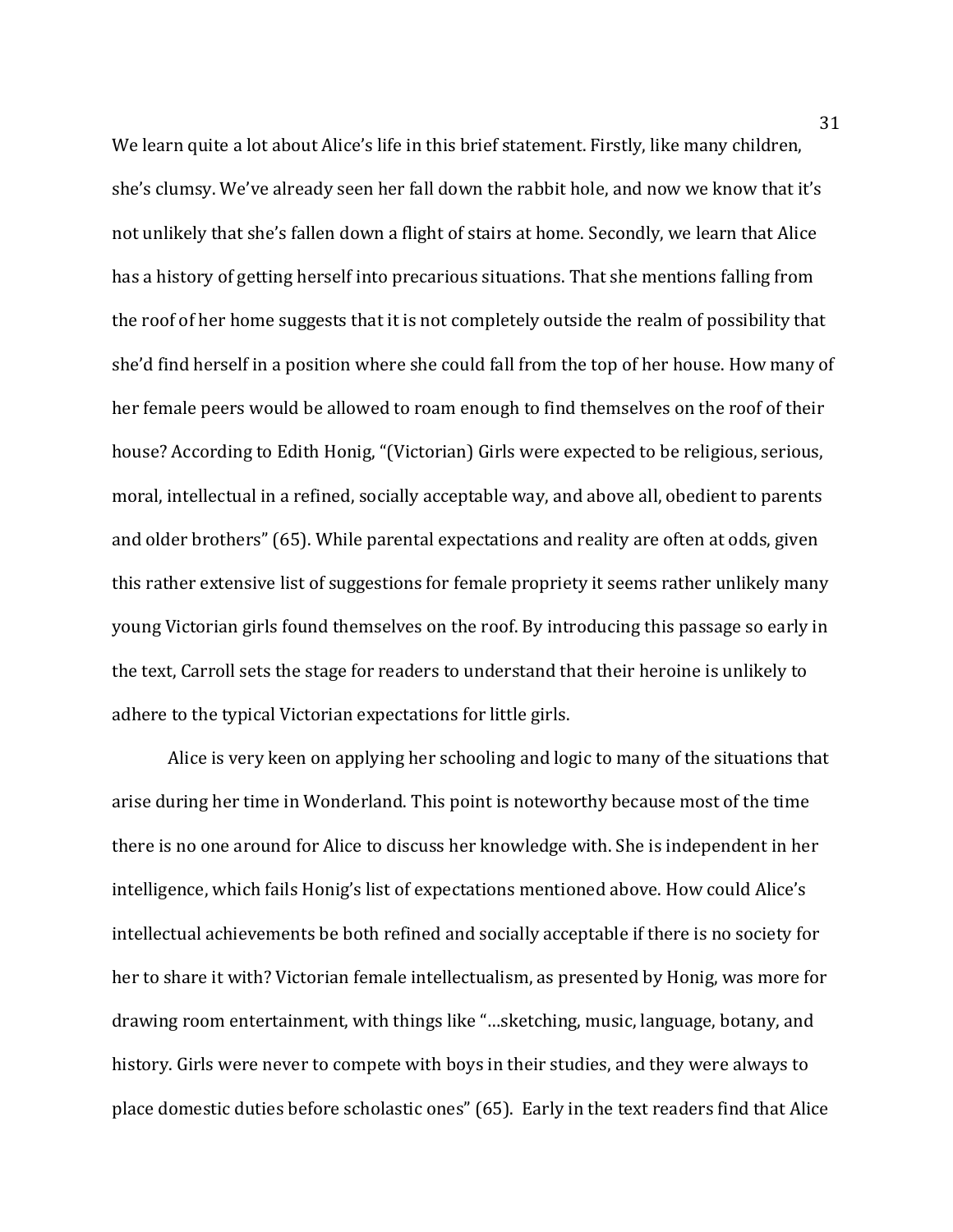is keen to apply her schooling, and though she is often her only audience, she talks her way through her trials. The first examples of this are when Alice finds herself at the door to the garden, by the three-legged table with the "Eat Me" and "Drink Me" goodies.

The scene begins with Alice realizing that she is too big to fit through a little door that leads to a beautiful garden, and her wishing that she could "…shut up like a telescope!" (Carroll 10). Instead of getting instantly frustrated, as many little girls might do, Alice uses her wits to reexamine the table for any additional keys or instruction on how to get through this hidden door. When she finds a bottle marked "DRINK ME" she gives herself a rather thoughtful talking to. Alice decides that she should check the bottle for any markings that indicate the contents might be poisonous:

…for she had read several nice little stories about children who had got burnt, and eaten up by wild beasts, and other unpleasant things, all because they would not remember the simple rules their friends had taught them…she had never forgotten that, if you drink much from a bottle marked "poison" it is almost certain to disagree with you, sooner or later. (10-11)

Here we see that Carroll sets Alice apart from other, more typical children in her age group. Where other kids might hastily chug the contents of friendly looking bottles, Alice has the wisdom to, at the very least, check for any obvious indications of poison. Carroll allows Alice to be more than what is expected of her. This is the first time readers see Alice questioning the face value of things, and trying her best to dig deeper. With Carroll encouraging Alice to think critically he makes a rather bold statement; he believes that children, young girls specifically, are capable of critical thought. This type of thinking,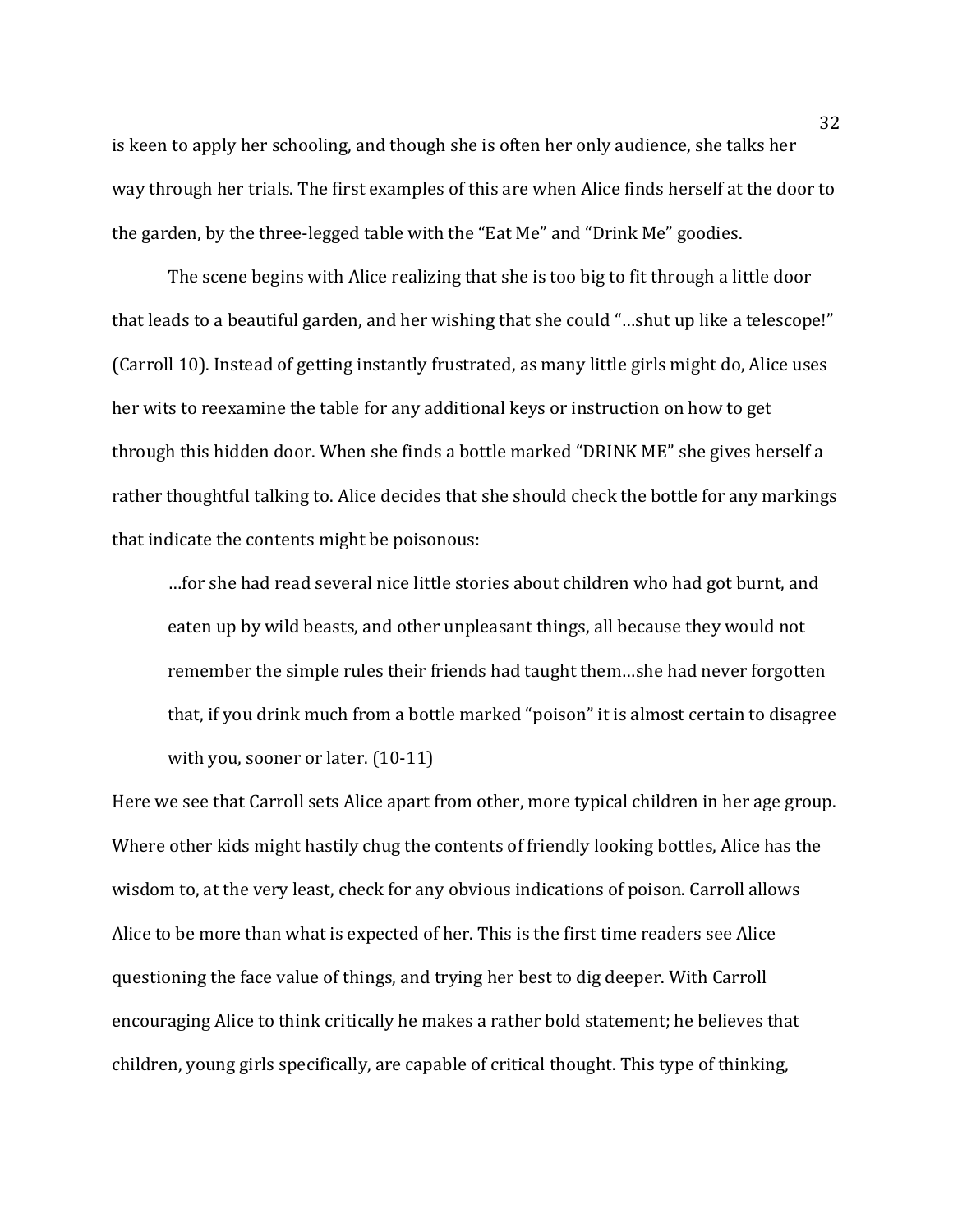especially in the Victorian era, was mostly reserved for adult men, thus the reasoning outlined by Honig that young females should obey their elders and older brothers.

Secondly, Alice applies lessons learned from others so that she may make her own decisions. The natural progression of critical thinking is to eventually come to a conclusion, and apply it to the situation at hand. This is another illustration of the power that Carroll gives Alice. She is able to decide for herself and not blindly follow the direction of someone else. Granted, some might suggest that Alice's partaking in the strange drink is precisely her doing what is instructed. However, she comes to her own conclusion, after careful consideration, to drink. She is the creator of her own adventure, so to speak.

Alice has several more occasions to apply her knowledge, and her assertiveness, as she interacts with the habitants of Wonderland. The first of these interactions happens while she's floating in her pool of tears and meets a mouse, which she promptly offends by speaking of her cat Dinah, and a farmer's dog that she knows. But the real interactions begin when she encounters the rest of the members of the caucus-race: "a Duck and a Dodo, a Lory and an Eaglet, and several other curious creatures" (Carroll 20). Readers are treated to the details of an interaction that Alice has with the Lory:

Indeed, she had quite a long argument with the Lory, who at last turned sulky, and would only say, 'I'm older than you, and must know better.' And this Alice would not allow, without knowing how old it was, and as the Lory positively refused to tell its age, there was no more to be said. (21)

This argument proves important not only because of Alice's ease and familiarity with creatures of Wonderland, but also because she is politely standing her ground. There is no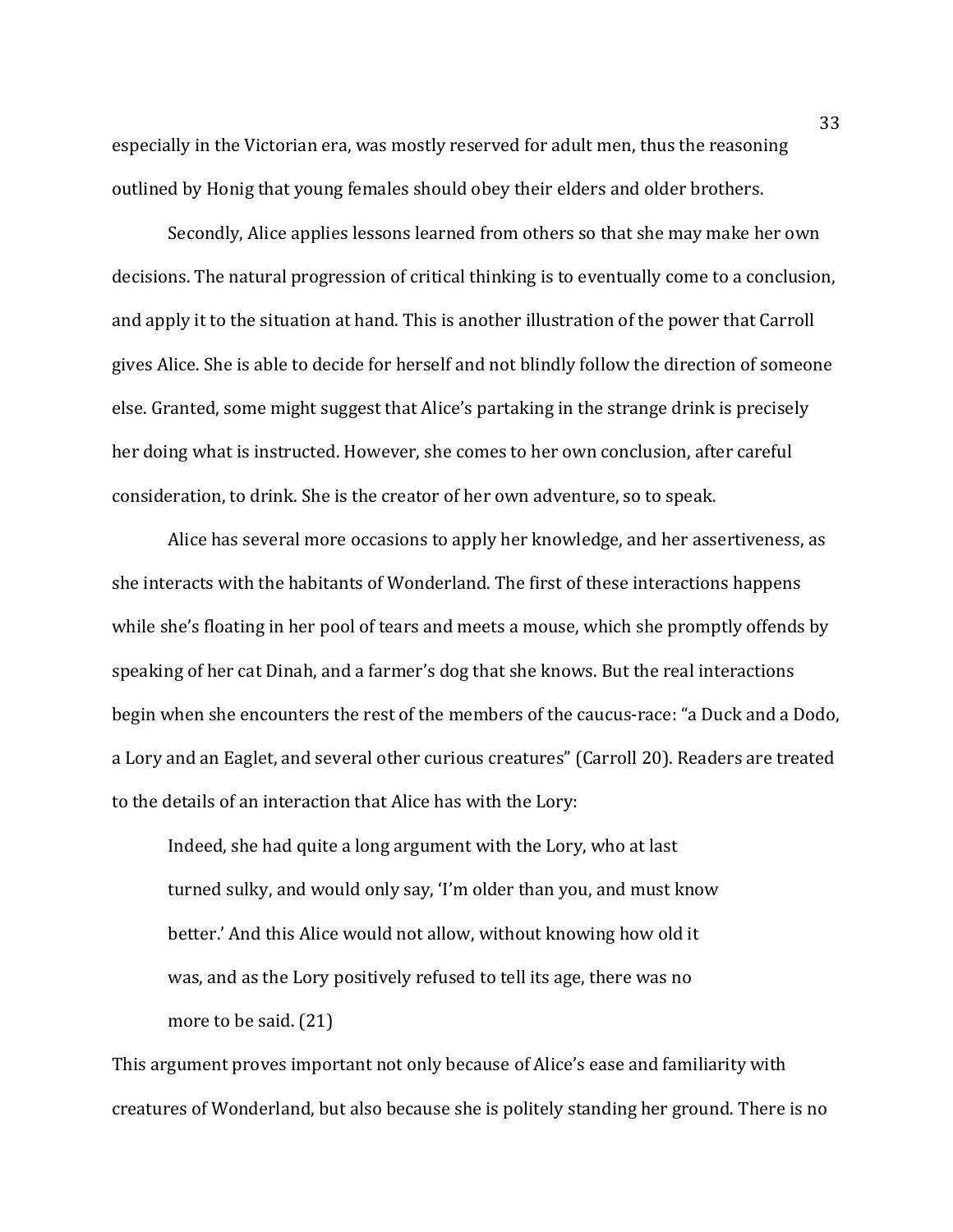indication of the subject of the discussion, but given the nonsensical tendencies of Wonderland, we can assume it was trivial. Instead of getting frustrated and throwing a tantrum, as many Wonderland creatures do later in the text, we see Alice behave rather maturely in that she applies the logic that since the Lory won't share its age, it cannot prove how old it really is. And instead of furthering the argument like a petulant child, Alice lets it drop. While this act seems rather unimportant, since it really is a non-act as she's not taking any action, we see that Alice has the maturity and rather adult capability to let a subject go.

When Alice has her discussion with the Caterpillar, we see her address her personal growth while in Wonderland. With phrases such as "…I know who I was what I got up this morning, but I think I must have been changed several times since then" (35), and "'I-I'm a little girl', said Alice, rather doubtfully, as she remembered the number of changes she had gone through, that day" (43). Here Alice is not only discussing her physical changes as the result of the consumption of the food and drink in Wonderland, but also emotionally. She has already begun to understand that she is not in an environment that is familiar to her and negates much of the social instruction she's received in life thus far. Alice also understands that her sense of self has been in constant flux since her arrival in Wonderland. Part of this understanding manifests itself in Alice as her temper.

In the scene with the Caterpillar, Alice finds herself getting rather frustrated as their discussion of her size becomes more than she can bear "Alice said nothing: she had never been so much contradicted in all her life before, and she felt that she was losing her temper" (41). Alice's temper is certainly worth noting, simply because Carroll allows her to have one. From previous discussions of Victorian expectations regarding the behavior of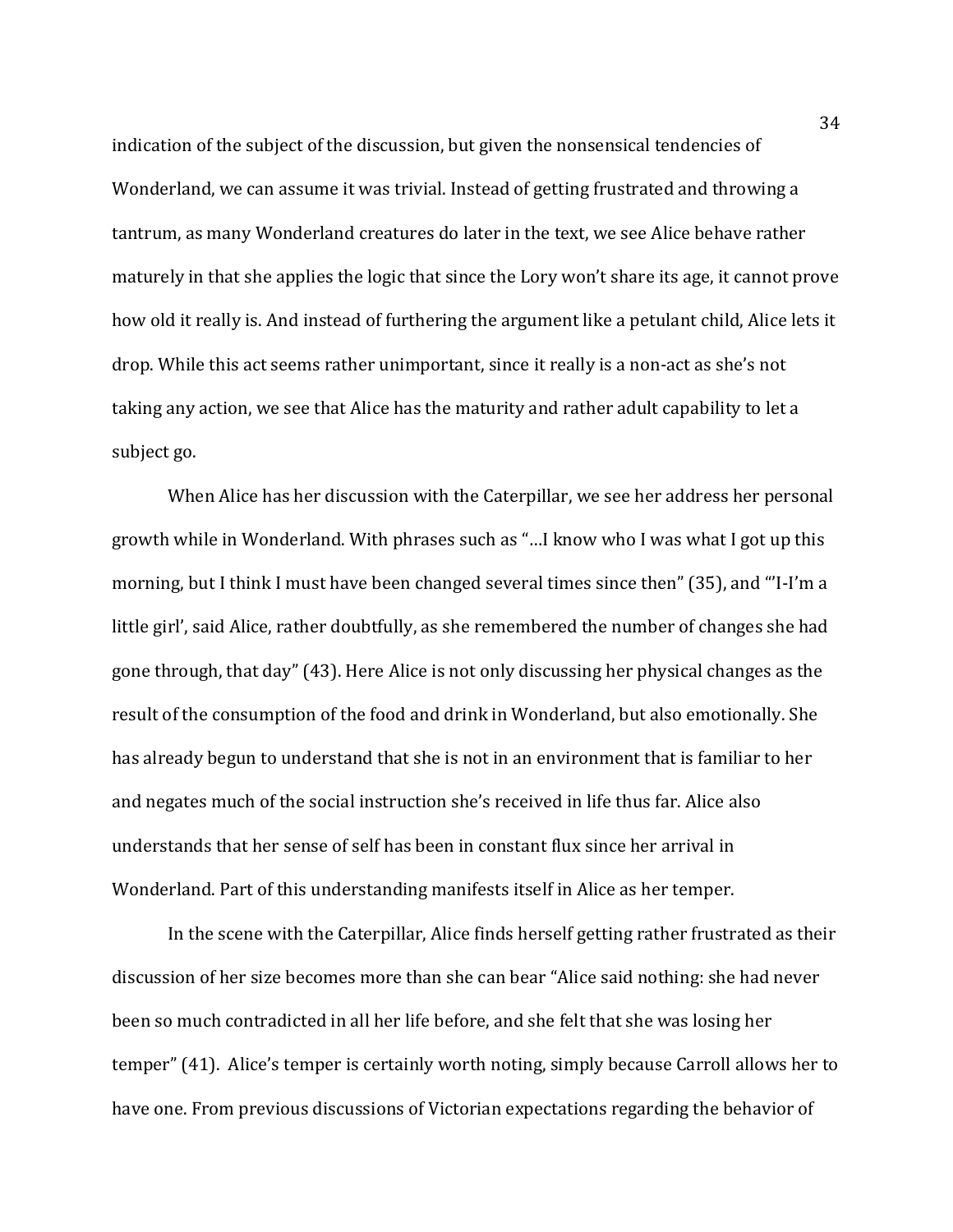young girls readers can quickly conclude that Alice's temper is atypical for the period. While Alice's interactions with the population of Wonderland up to this point in the text have all been irksome in one way or another, this conversation with the Caterpillar illustrates Alice feeling self-assured enough to assert herself with a Wonderland native. Alice is becoming independent. Through her growing confidence and knowledge of her surroundings Alice is becoming empowered. And, as Foucault suggests, this knowledge and empowerment will serve Alice in her (unknown to her) mission to gain power in Wonderland.

Shortly after her conversations with the Caterpillar, Alice happens upon the home of the Duchess. While attempting to engage the footman in a dialogue about how to gain entrance to the house, Alice is again met with an infuriating situation: the footman is "perfectly idiotic!" (46). Given Alice's temper and her developing sense of autonomy, the glimpse of her maturity we get in this scene is not surprising. After the Duchess has thrown her baby to Alice she carries the child outside.

"If I don't take this child away with me," thought Alice, "they're sure to kill it in a day or two. Wouldn't it be murder to leave it behind?" She said the last words out loud, and the little thing grunted in reply (it had left off sneezing by this time).

"Don't grunt," said Alice; "that's not at all a proper way of expressing yourself." (49) After all of the changes seen in Alice during her time in Wonderland, she is now willing to sacrifice her independence in order to save this child's life. She can no longer be the little girl she's been claiming to be; she would become a mother. Alice would be responsible, and in charge. However, this maternal action is not at all atypical for what her parents and peers would expect of Alice's actions later in her life. This scene fits perfectly with

35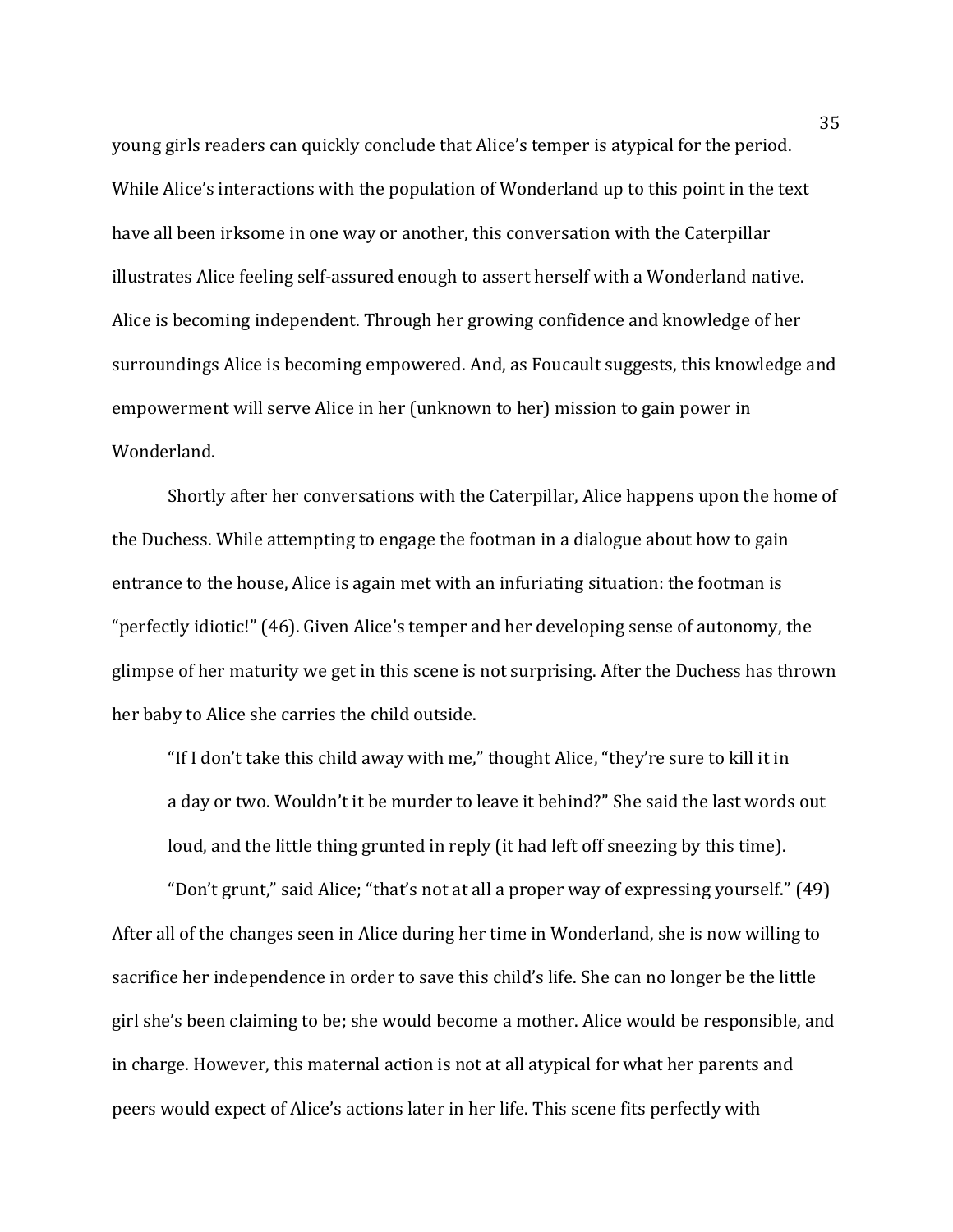Kolodny's suggestion that life is reflected in art; had the baby not transformed into a pig Alice's story would have been a cautionary tale, one where a girl went on an adventure and eventually became a mother before she was ready.

The Mad Tea Party puts Alice in a new position. Much like the entirety of her adventures, while at the table with the March Hare, the Mad Hatter, and the Dormouse, Alice is initially treated as a peer but it becomes increasingly evident that she has grown up a bit. The party carries on with stories and riddles that all seem to be on the same level as there is no real authority at the table; nobody is in charge. The result of the lacking leadership is chaos with interruptions, shouting, messes and spills, and a bit of physical abuse aimed at the Dormouse. The whole scene reads like children playing at having a tea party, and for readers provides entertaining imagery. Dialogue in this passage is quick and sharp, albeit not always intelligent, and sometimes rude.

"Really, now you ask me," said Alice, very much confused, "I don't think---" "Then you shouldn't talk," said the Hatter.

This piece of rudeness was more than Alice could bear: she got up in great disgust, and walked off…. "At any rate, I'll never go there again!" said Alice… "It's the stupidest tea-party I ever was at in all my life!" (60-61)

Alice's unwillingness to suffer the company of that motley crew reads very much like a child's tantrum, and is an illustration of Alice exercising her temper once again. However, her maturity shows in her ability to remove herself from the situation. Instead of standing by, shouting, and stomping her feet, Alice realizes that her best option is to leave, and she does just that.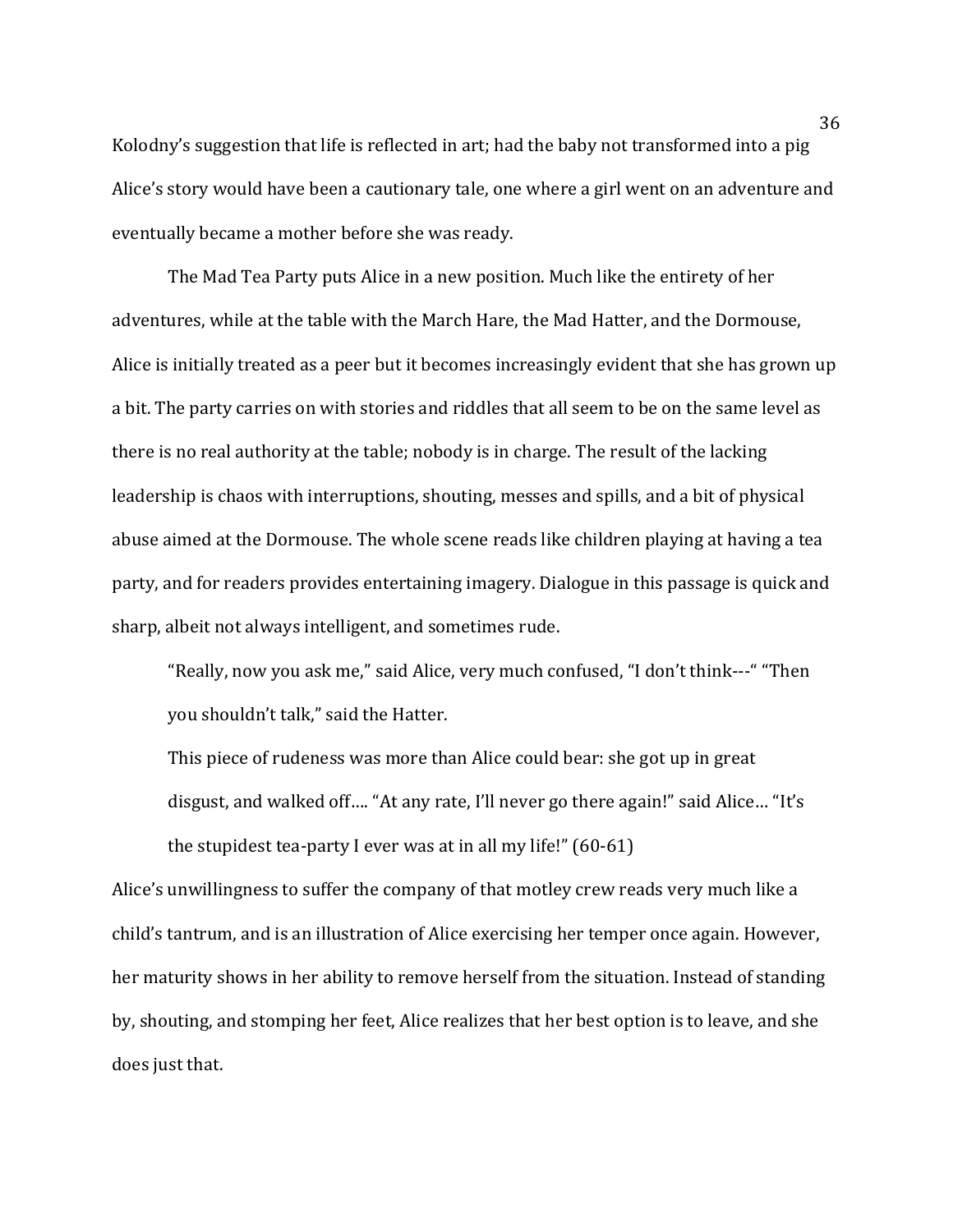Alice carries her refusal for extreme nonsense over into the Queen's croquet party. She even says to herself, "Why, they're only a pack of cards, after all. I needn't be afraid of them!" (63). As events continue the King and Queen attempt to control Alice and the other members of their court, but Alice will have none of it. After the first time the Queen of Hearts calls for Alice's beheading, our heroine responds with, "'Nonsense!' said Alice, very loudly and decidedly, and the Queen was silent" (64). Alice is brave now. And she is standing up for herself. Whether her bravery and self-assuredness comes from her growth during her adventures, or out of fear for her life, her actions are certainly unexpected for typical Victorian girls. Alice seems to walk the line between adhering to the attributes outlined above and bucking them. According to Edith Honig, "Girls were expected to be…above all, obedient to parents and older brothers" (65). Since there are no appropriate adults for Alice to defer to, she again takes on the role of the rational person in control.

While this isn't the first time Alice has taken on the role of responsible party, it is the first time her attempt succeeds. After the gardeners who try rather unsuccessfully to change the color of a rosebush are sentenced to beheading, they "…ran to Alice for protection" (65). Her self-assured reply, "You sha'n't be beheaded!' said Alice, and she put them into a large flower-pot that stood near" (65). Not only does Alice offer the gardeners comfort, she remedies the situation for them. Does Alice become a pseudo-mother for these gardeners? Mothers are often looked at by their children as the ones who will fix things, be it skinned knees or broken toys. Mothers are also often looked at as a strong force of comfort in a child's life, a truth that holds true for many long into adulthood. Seeing Alice in this role shows that she has matured enough to convince others that she is able to care not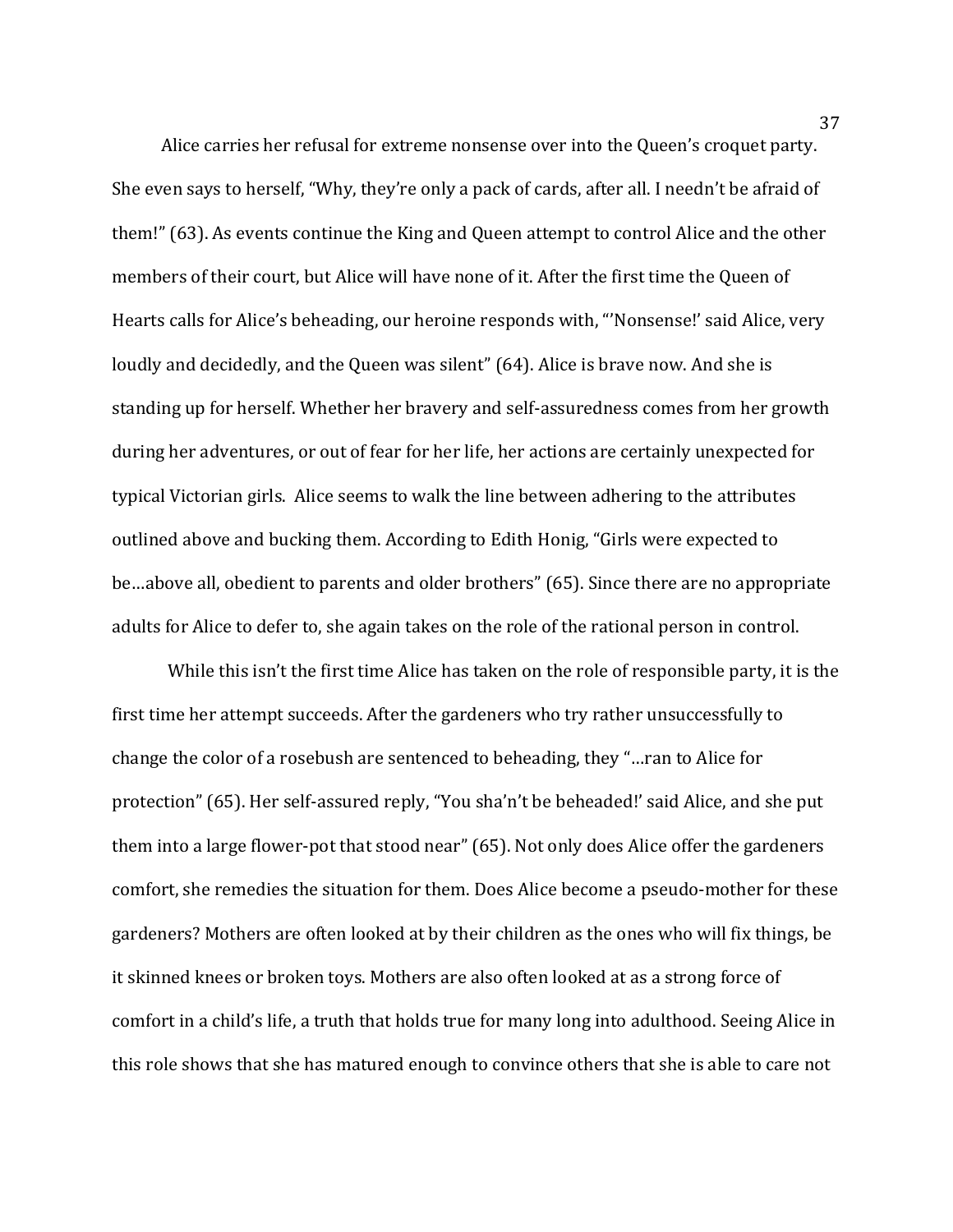only for herself, but she's capable of caring for them. She takes control of the situation at hand and ultimately saves the gardeners' lives.

Another situation we see Alice attempt to gain control over is her conversation with the Duchess. While walking arm in arm, much to Alice's chagrin, the two are having an odd conversation where the Duchess tries to attach a moral to every aspect. During these exchanges Alice sometimes gets lost in her thoughts, which the Duchess declares rudeness:

"Thinking again?" the Duchess asked, with another dig of her sharp little chin.

"I've a right to think," said Alice sharply, for she was beginning to feel a little worried.

"Just about as much right," said the Duchess, "as pigs have to fly…" (72) The creatures of Wonderland throughout the story have attempted to control every aspect of Alice's being. She's grown and shrunk, she's had to adjust her speech and recite lessons, and now she's being ordered to not think. That seems to be the beginning of the end for Alice. After this small assertion that she not only should be allowed to think, but that she has a right to, Alice seems much more confident that the silliness of Wonderland is just that, and she has little to fear.

Another right of Alice's is called into question during the trial of the stolen tarts. As everyone in the court is seated Alice realizes she's beginning to grow:

"I wish you wouldn't squeeze so," said the Dormouse, who was sitting next to her. "I can hardly breathe."

"I ca'n't help it," said Alice very meekly: "I'm growing."

"You've no right to grow here," said the Dormouse.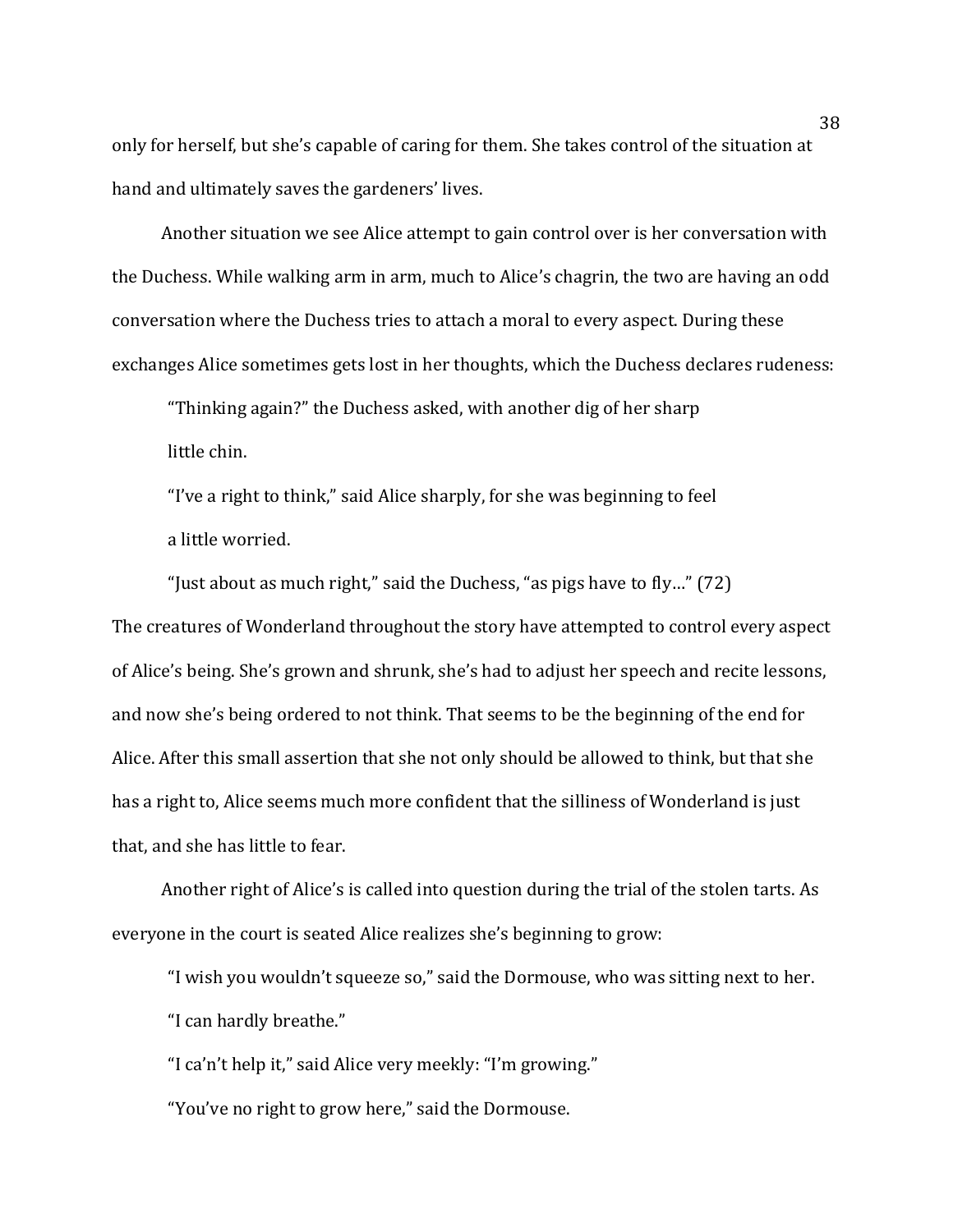"Don't talk nonsense," said Alice more boldly… (88)

Again, an element of Wonderland attempts to suppress Alice, and again, she becomes more confident and self-assured. While Alice is physically growing and taking up more space in the courtroom, she has also grown emotionally and intellectually. Alice's understanding of her agency and her abilities to impact the world around her, especially in the context of Wonderland, have become clearer at this point in the text. This is the first time that Alice's growth is unexplained: she hasn't eaten or drunk anything to adjust her size. She's just growing. And, remarkably, Alice seems to be perfectly at ease with this unexplained and seemingly inevitable growth.

Alice's exit from Wonderland is the perfect illustration of embracing her power and personal growth. After evidence in the trial of the stolen tarts has been presented, and execution threatened several times, Alice is called to the stand. After some ridiculous lines of questioning Alice eventually bursts out, "'Who cares for *you*?' said Alice (She had grown to her full size by this time). 'You're nothing but a pack of cards!'" (97). As the entire deck of cards leaps at her, Alice finds herself waking up on the very same bank we found her at the beginning of the text.

Alice's personal growth through her adventures in Wonderland is nothing short of extraordinary. Not only because the story itself is fantastic, and wildly entertaining, but also because Carroll writes Alice in a way that she does not grow up a victim of the Victorian female paradigm. He grants her a degree of autonomy that is welcome in such a creative story, but that also is not completely outside the realm of possibility in his society. Readers experience Alice's growth, and watch her grow into a self-assured and rather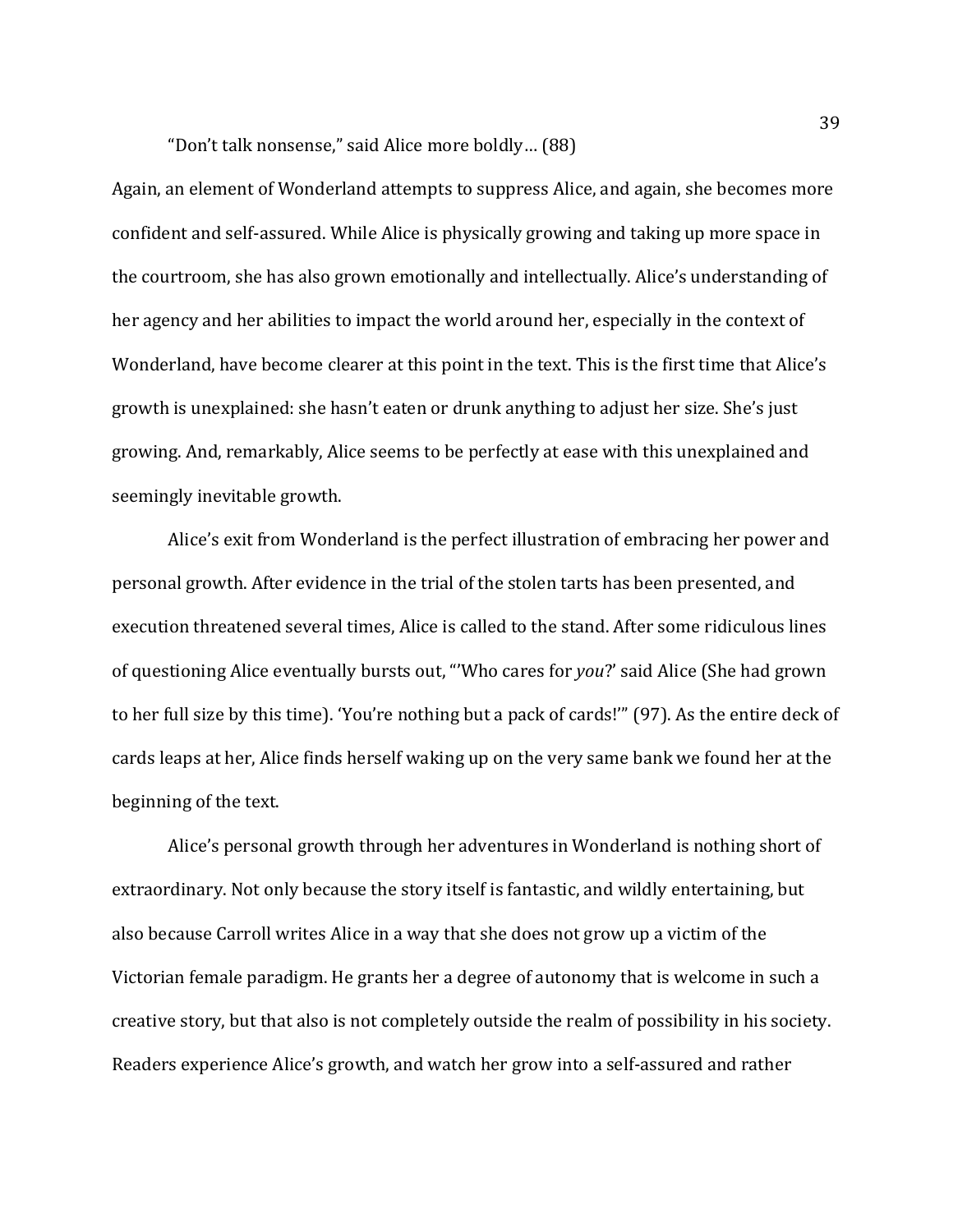forward young woman. Perhaps the most interesting part of the text happens in the final paragraph of *Alice*, when Alice's sister imagines what Alice's future holds.

Lastly, she picture to herself how this same little sister of hers would, in the after-time, be herself a grown woman; and how she would keep, through all her riper years, the simple and loving heart of her childhood; and how she would gather about her other little children, and make their eyes bright and eager with many a strange tale, perhaps even with the dream of Wonderland of long ago; and how she would feel with all their simple sorrows, and find a pleasure in all their simple joys, remembering her own child-life, and the happy summer days. (Carroll 99)

At first glace, it seems that Carroll has sentenced Alice to a life of domesticity and mothering, with no adventures of her own. In fact that would be a very tidy, traditionally happy ending to the story. So, while it could be a nice way to sum up who Alice becomes, it seems that the story ends this way, because readers might be inspired to buck this notion. How could Alice, the reader's Alice, who they have watched grow into an independent, selfreliant, worldly, and more mature female, be consigned to a typical life? Alice may have matured and grown-up during her adventures in Wonderland, but there it seems unlikely she would ever become a typical grown woman, living a life without adventure. Through her escapades she gains knowledge about herself and her abilities, and with this knowledge she becomes self-empowered. Much as Foucault's power theory suggests, with this knowledge there has been a power shift, one where Alice, as a young female in a Victorian children's book is empowered and self-reliant. With this empowered sense of self, Alice is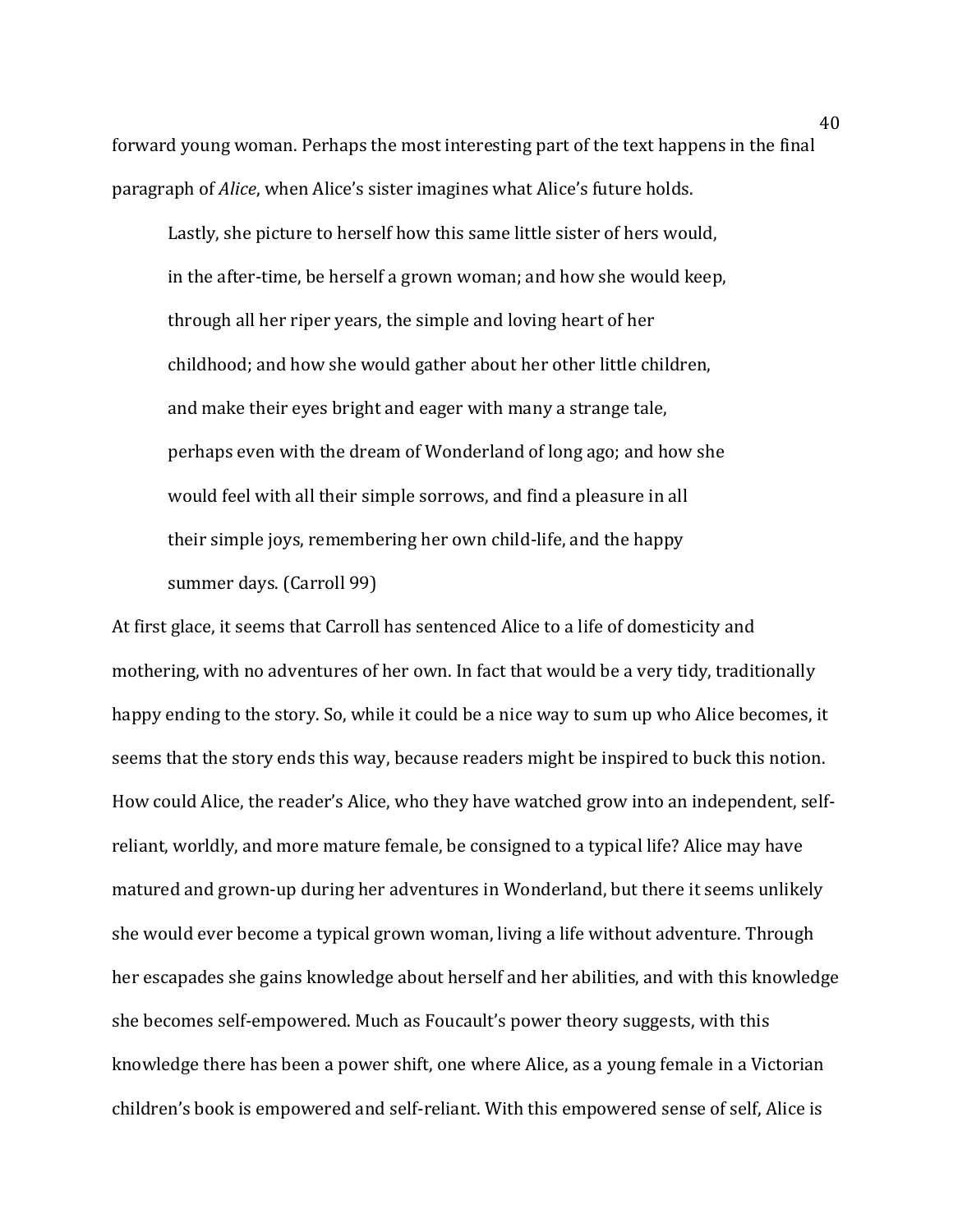equipped to make decisions for herself, decisions that might buck the social norms of her time.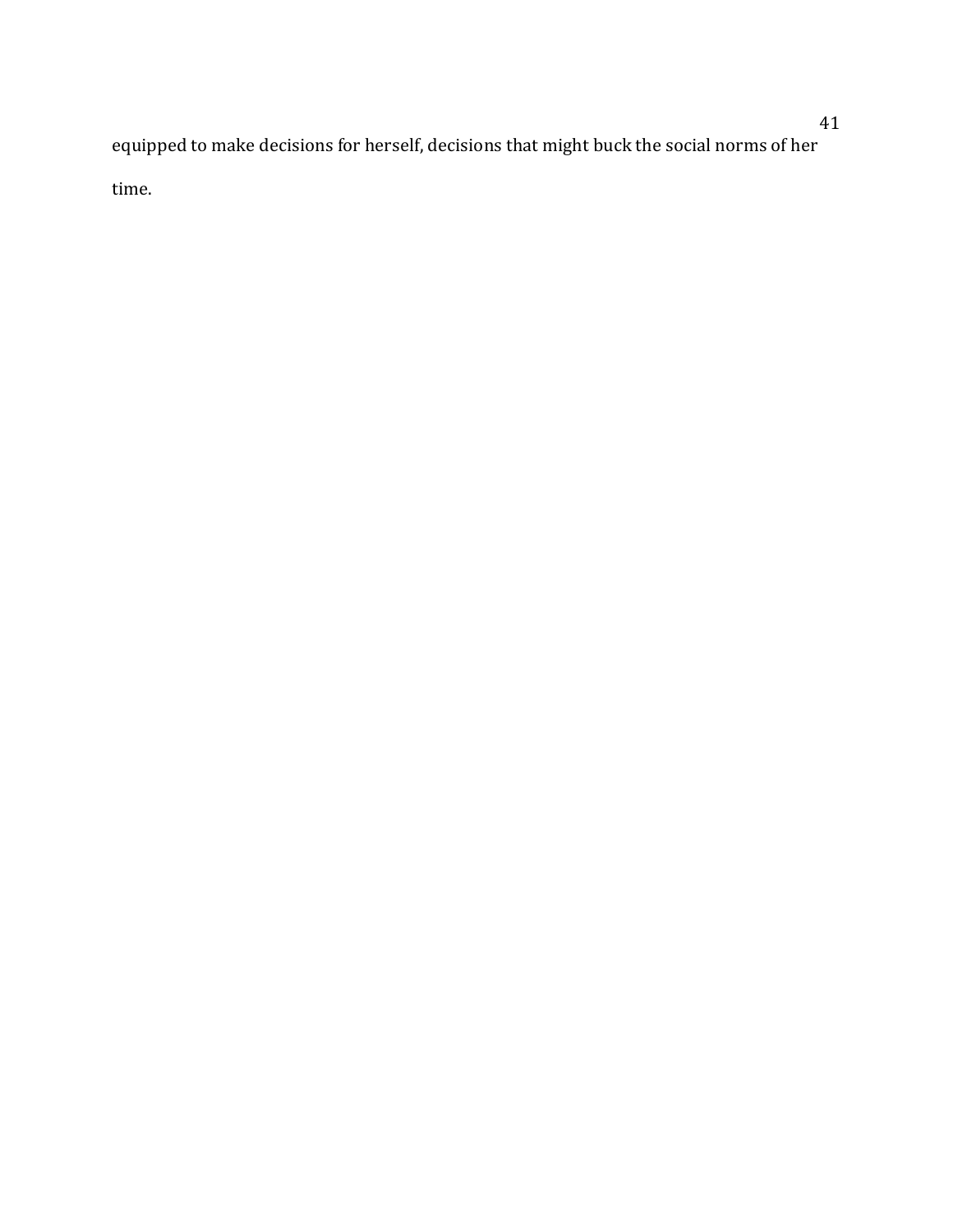#### **Chapter 3: Roald Dahl and** *Matilda*

Most children in Western civilization have had some contact with a Roald Dahl text. Whether they've read one of his books for school or for fun, seen trailers for movies based on his works, or even used words like Oompa-Loompa or snozzberry, Roald Dahl's legacy is pervasive throughout our culture. Given his popularity and lasting power, Dahl's impact on children is nothing short of amazing. Child audiences find an ally in Dahl, someone willing to empower them and show them how they don't have to accept things as they are. This camaraderie, coupled with the pure entertainment value of Dahl's works illustrates elements certain to contribute to his enduring popularity.

According to Jeremy Treglown, "By the end of his life, every third British child, on average, bought or was given a book by [Dahl] each year" (9). In his biography of Roald Dahl, Treglown continues his conversation of Dahl's writing career, suggesting that the writer's success gave him a great deal of power.

Dahl's readers would number in the millions. His work is a common point of reference all over the world…In Britain alone, between 1980 and 1990, over eleven million of his children's books were sold in paperback form—considerably more than the total number of children born there in the same period (8-9).

With such success, Dahl's power as an author is clear. In having reached so many people with his stories, Dahl's ideas regarding right and wrong, power and weakness, and hero and villain, have undoubtedly laid the groundwork for many a reader and storyteller alike. Taking this understanding of Dahl's wide readership, we can examine his life and the many discussions about his work to apply them to our investigation of power dynamics between adult male author and young female protagonist.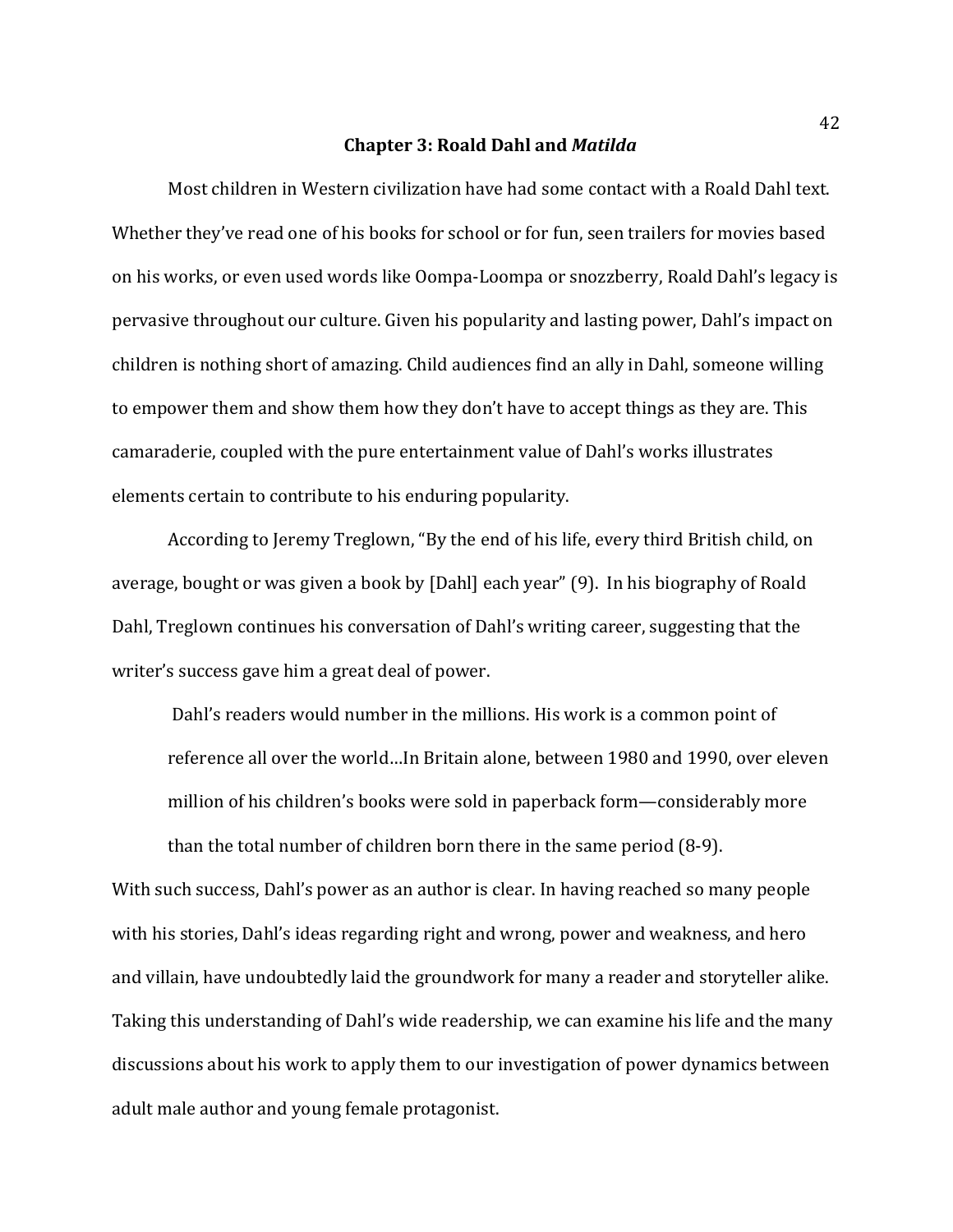Many pages have been devoted to Roald Dahl's life. For those who care to look, his history is well documented and quite colorful. Some researchers paint Dahl as a loveable old grump and others would have readers believe that he was a calculating and arrogant businessman (Treglown 10). While my purposes here do not demand a thorough investigation of all details of Roald Dahl's illustrious history, there are some facts and ideas that are pertinent to this conversation of power and feminism; ideas that become all the more important when considering Kolodny's claim that, "The power relations inscribed in the form of conventions within out literary inheritance…reify the encodings of those same power relations in the culture at large" (2149).

Dahl was born to moderately wealthy Norwegian parents and raised in Wales. After the deaths of his eldest sister and his father, Dahl became the sole male in the household, as his elder half-brother had been sent to boarding school; Dahl was four years old (13-14). While Dahl was always very fond of his mother, Sofie, and she of him, the warmth between mother and son did not always satisfy the emotional needs of the young boy. Treglown writes,

His nickname at home was "The Apple," because he was the apple of his mother's eye. …Much was expected of him, and although he never lacked for either encouragement or material rewards, his mother showed him little physical warmth. The bereaved boy was both the center of attention and very lonely. (15)

Dahl understood that his mother was simply too busy to give him every bit of attention that he wanted as a child. In his first autobiography, *Boy*, Dahl's recollections of his mother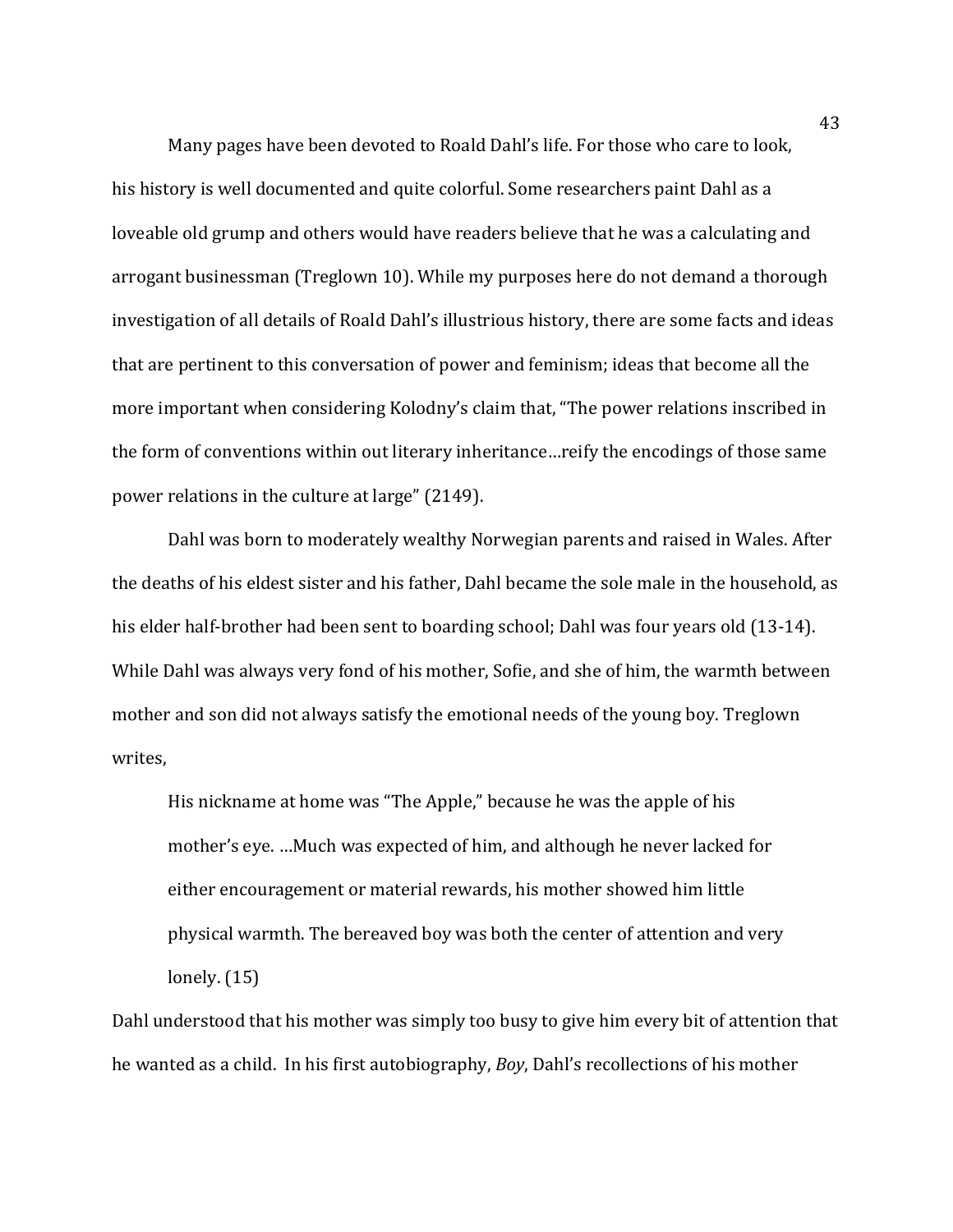paint her as a saintly, strong, and fiercely independent woman. In a passage after explaining the loss of his sister and father Dahl says,

She had five children to look after, three of her own and two by her husband's first wife, and to make matters worse, she herself was expecting another baby in two months' time. A less courageous woman would almost certainly have sold the house and packed her bags…But she refused to take the easy way out. (Dahl 22)

There is sadness to Dahl's words about his mother, but instead of resentment readers find reverence. During the recollection of his first encounter with corporal punishment at school, for having put a dead mouse in a chocolate jar at the local sweet shop (35-48), Dahl paints his mother's reaction as such: "She went downstairs and put on her hat. …She was walking very quickly, with her head held high and her body erect, and by the look of things I figured that Mr Coombes was in for a hard time "(50). Every child knows the body language of a parent on the warpath, and it is often a relief to know that someone else will be on the receiving end of the coming punishment. Here Dahl's deep respect for his mother is evident, and hers for him. While Sofie might not have been the most affectionate of mothers, she clearly expected her children to be respected and cared for at school, and not in a way that resulted in them taking a beating.

This story of corporeal punishment can be taken as a literal example of art imitating life, given that Matilda and her classmates face similar and worse punishments at school. Dahl also sows the seeds for an adult savior, a character type that does not always appear in his works but certainly does in *Matilda*.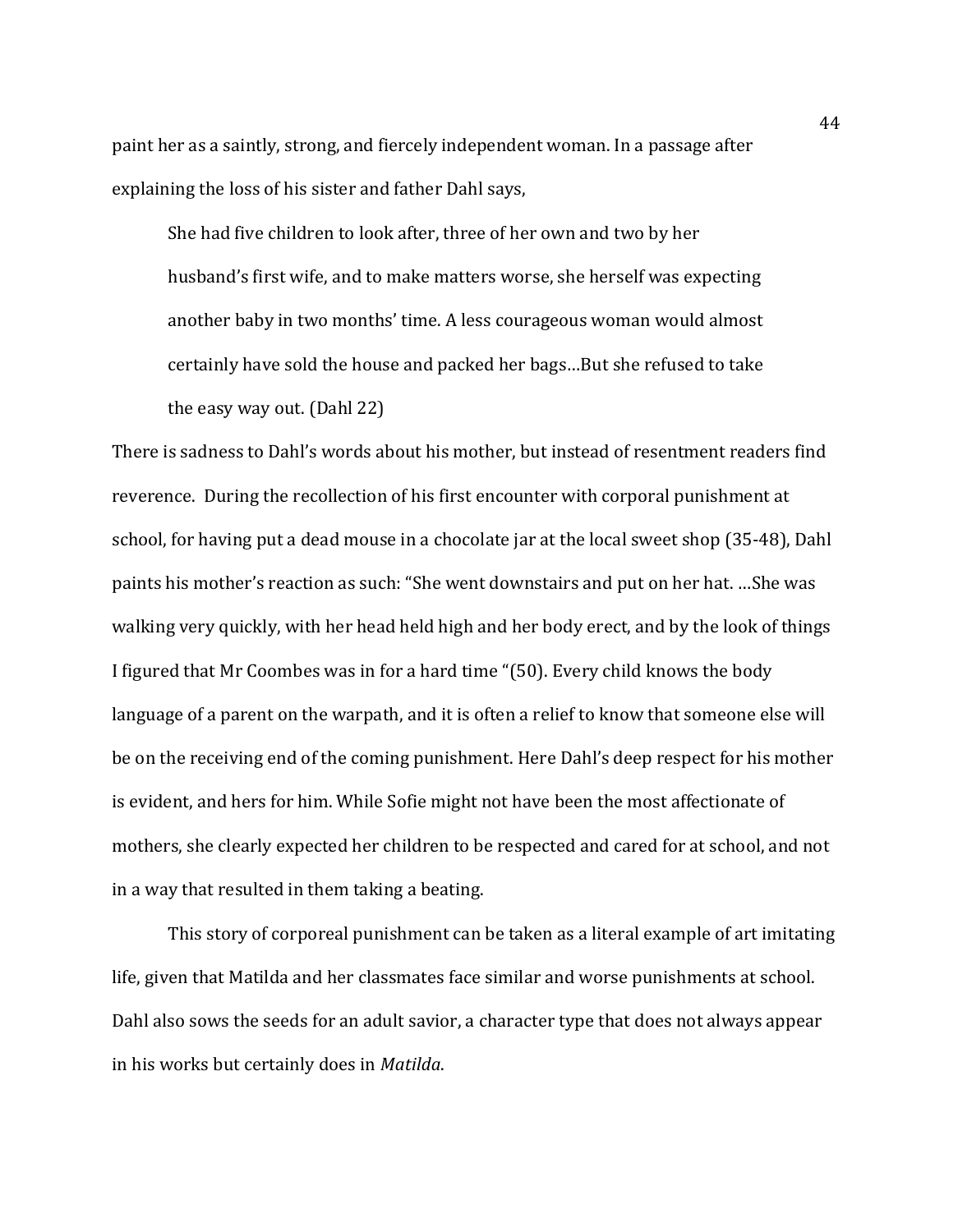In the last pages of *Boy,* Dahl explains how he was to be sent off to Africa for three years while working for the Shell Corporation. His excitement about an African adventure as a young adult is clear, and he seems to vividly remember the conversation he had with his mother about his leaving for so long.

> I was her only son and we were very close. Most mothers, faced with a situation like this, would have shown a certain amount of distress. Three years is a long time and Africa was far away. There would be no visits in between. But my mother did not allow even the tiniest bit of what she must have felt to disturb my joy. (158)

Again we see the deep respect between mother and son. Knowing this relationship existed, it seems all the more unusual that Dahl featured so many horrible mothers and mother figures in his tales. Sofie was not the only female role model in Dahl's life, but she was certainly the anchor for his sense of self. Dahl's self-empowerment eventually became rooted in his ability to tell a good story.

While never particularly good in school he did find solace in stories: reading them, writing them, and telling them. Dahl always had an active imagination, and his stories often got more elaborate with each telling (Treglown 21). After a rather adventurous stint as a pilot in the Royal Air Force during WWII, Dahl began trying to sell his stories. At this point his works were often geared toward adult audiences and generally had elements of sex, murder, and sordid affairs. However, there was almost always a hit of humor or playfulness in his stories. Dahl seemed to simultaneously not take his work too seriously but was very serious about it.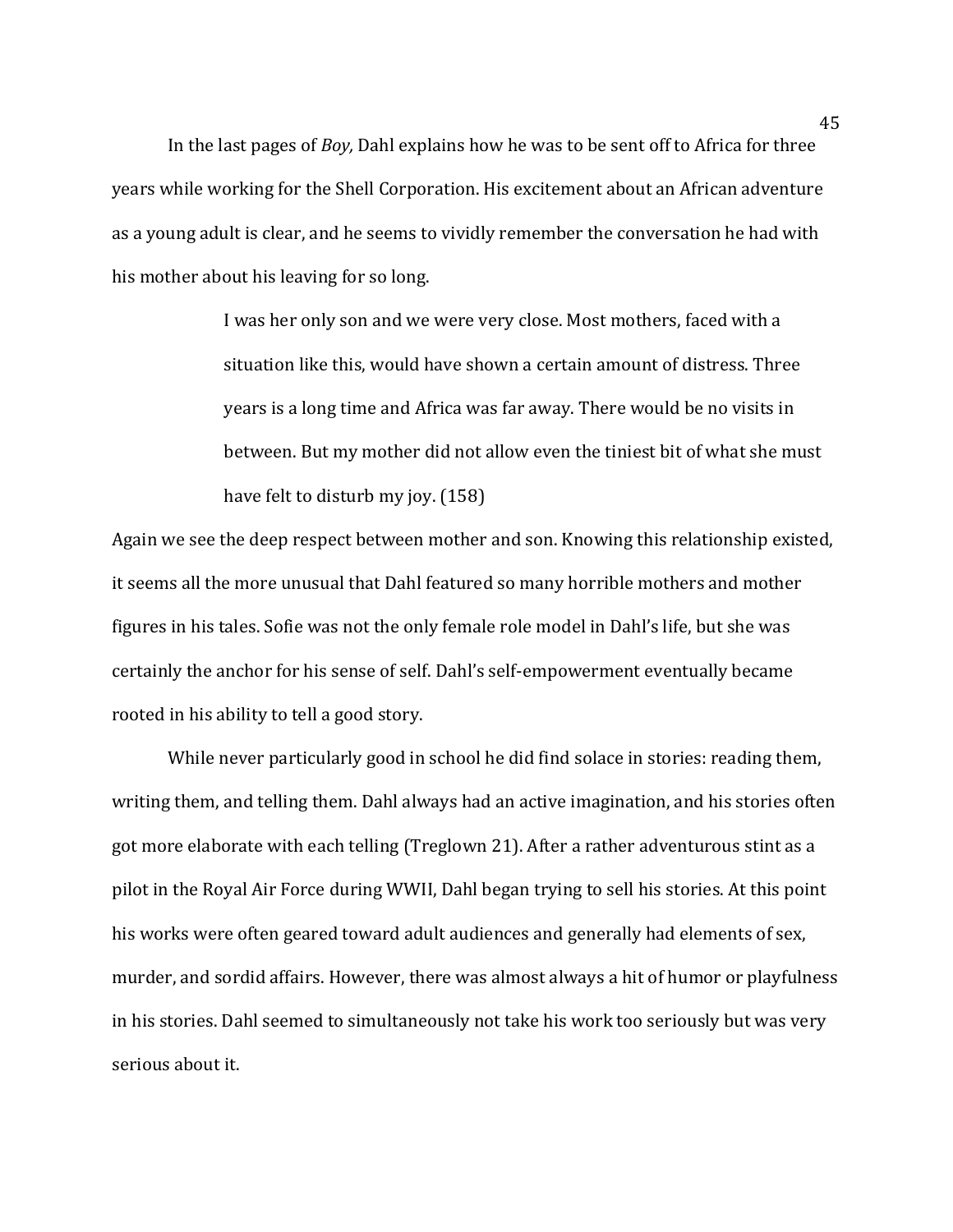Many theorists have closely examined the power dynamics in Dahl's works for children. Most often the power relationships examined are those between children and adults, with Dahl frequently allying himself with the children. Chen-Wei Yu claims that Dahl's character creation is a thinly veiled way for the author to put himself into the story:

If his alignment with well-behaved child characters against authoritarian figures is an attempt at subversion…then his punishment of those ill-behaved characters also seems emblematic of a position he adopts from those adults who used to oppress him (Yu 157).

Yu's claim here that Dahl is simultaneously a powerful and oppressive adult, and a willful oppressed child, presents an instance where the author is on both sides of the power dynamic. If the claim that Dahl wishes to be present in his text is true, then the entire notion of empowering the audience through empowering his characters becomes very complex, as the author is attempting to also empower himself through the text. Perhaps Dahl's desire to be on both sides of the power equation come from the impact of the traumatic events of his childhood.

Dahl, much like Matilda, was forced into maturity early in life. Treglown states, "Arguably, he never grew up. Much of his behavior seems like that of someone who had been forced into a premature but permanent, and rather unconvincing, show of adulthood" (11). Dahl's alignment with his child protagonists rings all the more true with the suggestion that the tragic events of his early childhood rendered him somewhat stunted in his maturation from childhood to adulthood. But even if Dahl never fully matured he did eventually become an adult and possessed all of the power that adulthood brings, though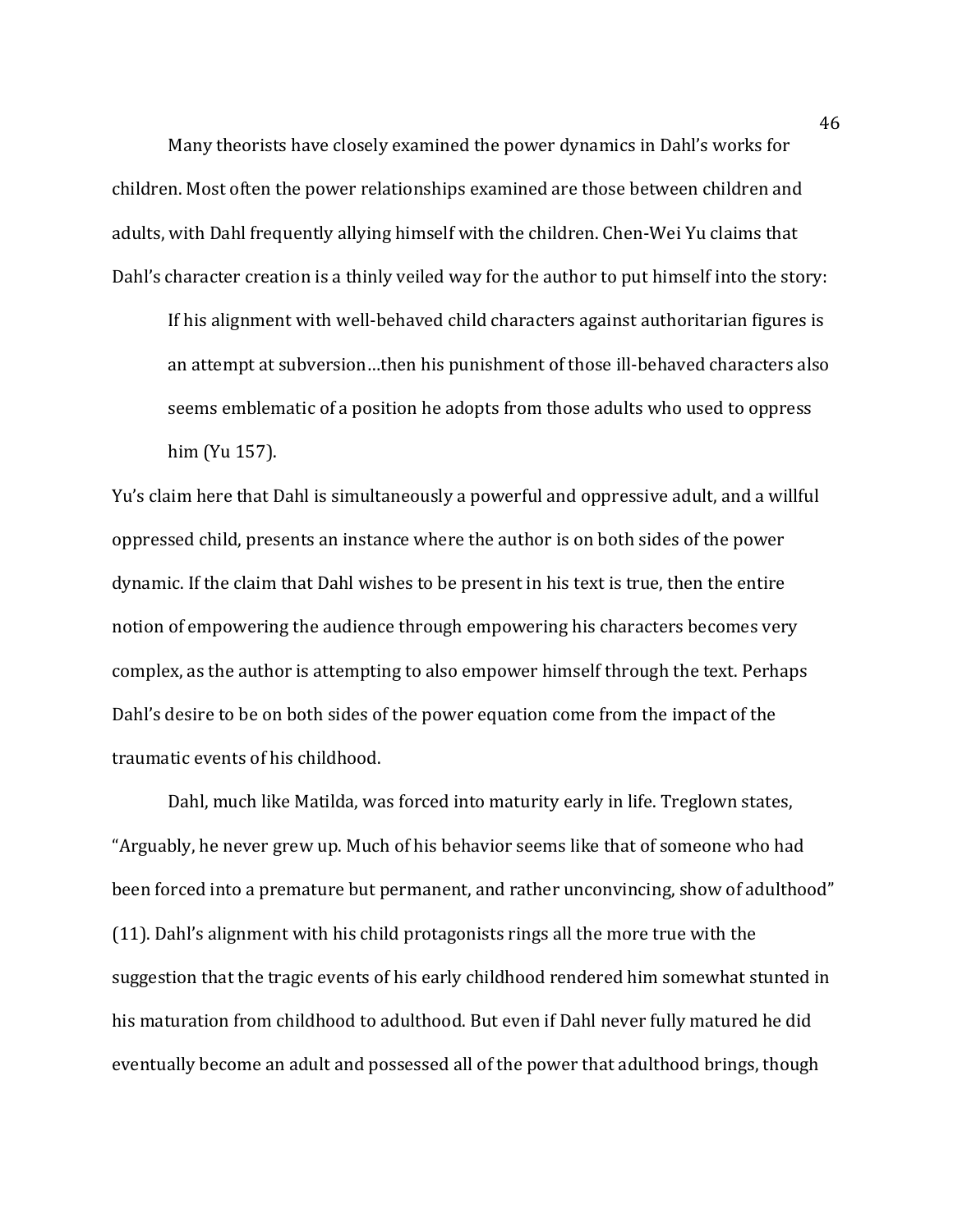perhaps he never reached an understanding of how to balance his life with a child-like spirit in an adult body.

Power dynamics and struggles riddled Dahl's life and subsequently influenced his writings. Dahl did understand that there were grey areas for the relationships he wrote about. During an interview Dahl stated, "although the child loves her mother and father, they are subconsciously the enemy. There's a fine line, I think, between loving your parents deeply and resenting them" (quoted in Talbot 98) (Yu 156). We see Matilda struggle with this "fine line" in the beginning of the text; it doesn't seem that she loves her parents so much as she wants them to be people deserving of her respect.

Matilda's is constantly told and shown by her parents that she is supposed to be the less powerful element in the relationship. She quickly learns, by being left home alone at the age of three while her mother plays Bingo in the next town over, that she has a great deal of inherent power. She is capable of taking care of herself, and she eventually ventures out in search of more books to fill her afternoons with. Early on we see Matilda faced with problems and her having enough agency to solve them on her own.

In applying the Foucauldian theory that power only exists when there are two parties willing to adhere to an established dynamic, readers quickly see that any sort of established pattern in the text will be challenged.

Matilda's family falls into traditional, heterosexual, nuclear family categories. During a scene where her father explains the family business to his children, he fails to address Matilda, assuming that since she is a girl she has no business in business and certainly not with vehicles. The same is true when there is a family discussion about arithmetic, the father expects that because Matilda is a girl that she can simply not do figures in her head.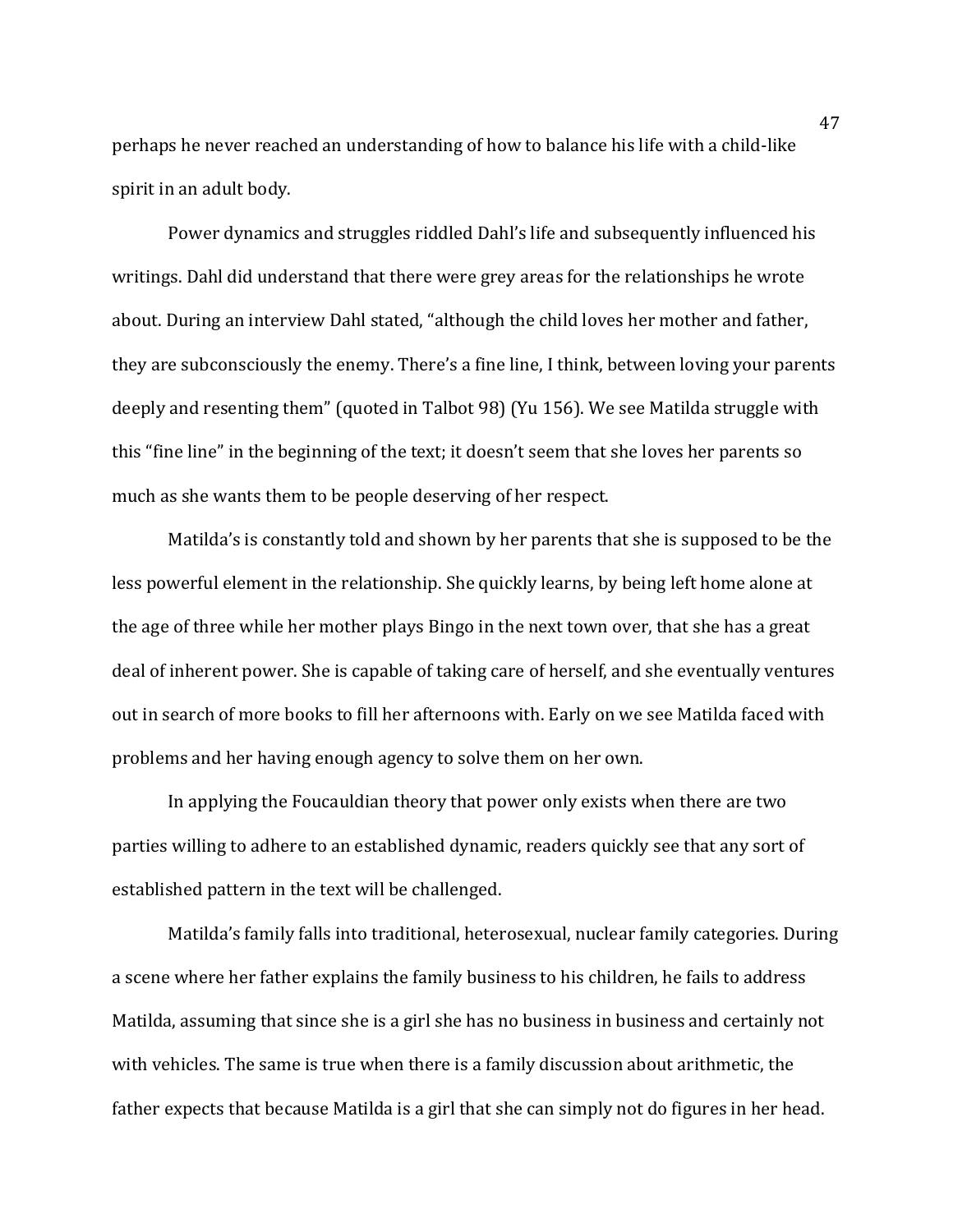Matilda does not take lightly to these oversights and subsequently punishes her family. By allowing Matilda to engage in such retaliation does Dahl then condone this behavior from a little girl?

Matilda's punishments are for the most part pretty harmless and are essentially designed to embarrass her parents, and mostly her father. This dynamic between Matilda and her father, and eventually the very masculine Miss Trunchbull, illustrates an interesting dichotomy at work in the texts. Dahl here is willing to allow his character to maintain her inherent feminine traits, but also to acquire and act on more typically masculine traits. At the same time Matilda has distrust and severe disdain for masculine adults, as they have failed her in the most important ways, especially with regard to her education which Matilda values very highly.

Foucault suggests that power shifts happen when those who have less power become knowledgeable and self-empowered. *Matilda* perfectly illustrates these requirements and the intended power shift. By closely examining the text we are able to identify Dahl's overt messages about relating knowledge and kindness to selfempowerment, and to uncover his points to empowering young girls.

In the early pages of *Matilda,* readers are treated to introductions to Matilda's parents who are described as inattentive, self-absorbed, and emotionally and verbally abusive to their daughter. One early description reads, "The parents, instead of applauding her, called her a noisy chatterbox and told her sharply that small girls should be seen and not heard" (Dahl 11). Additionally, Matilda learned to read at the age of three, and by the time she was four she was able to read "fast and well and she naturally began hankering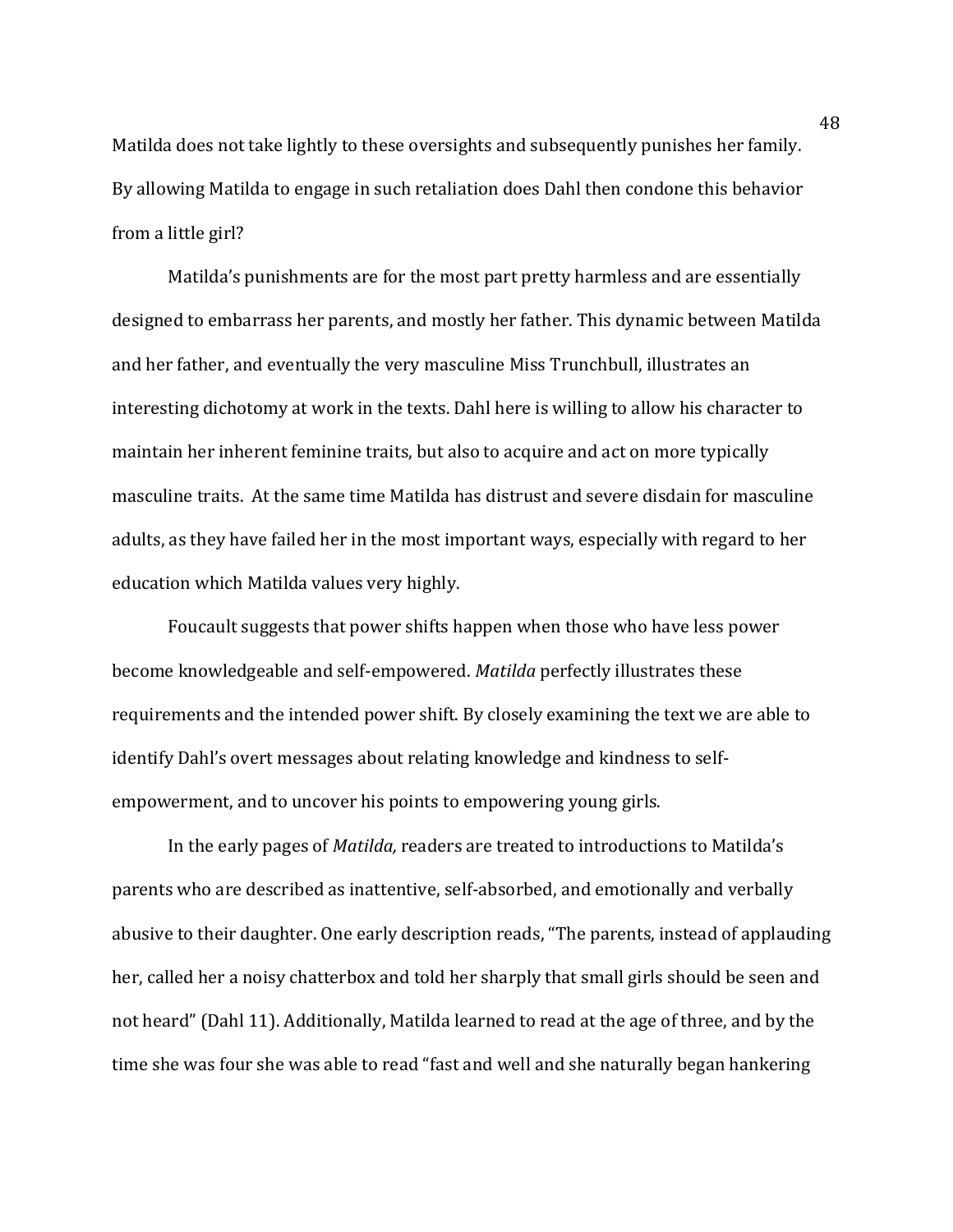after books" (11). Thus begins Matilda's adventures with literature, and her journey to self-empowerment.

In one scene at the public library, where Matilda goes every afternoon, the librarian inquires as to the parent's involvement in Matilda's reading adventures. When Matilda reveals that she walks by herself, even taking the busy roads and crossing streets, the librarian suggests that Matilda should ask her mother for permission. Matilda's response is perhaps one of the most empowering lines in the entire book, "I'd rather not…She doesn't encourage reading books. Nor does my father…She doesn't really care what I do" (16). While this scene is sad, illustrating the blatant neglect that Matilda faces at home, it is also empowering in what Matilda has discovered about being left to her own devices. Since her parents don't care what she does in the afternoons, she has decided that reading and expanding her worldview through literature is how she would like to spend that time. Additionally, Matilda realizes that by not asking for permission her parents can't accuse her of breaking any rules or doing anything wrong. In this scene, Matilda is four years old; at this very tender age she already understands that her home and parents won't provide the stimulation or support she clearly desires. Instead of sitting idly by and waiting for her parents to wake up to her extraordinary abilities, Matilda takes responsibility for creating the change she wants and needs.

The theme of Matilda creating change is carried throughout the text; first we see it in the library scene, then we see Matilda carrying out punishments for her parents, and eventually taking revenge on Miss Trunchbull. Thankfully, Dahl explicitly defines Matilda's power dynamic in the text.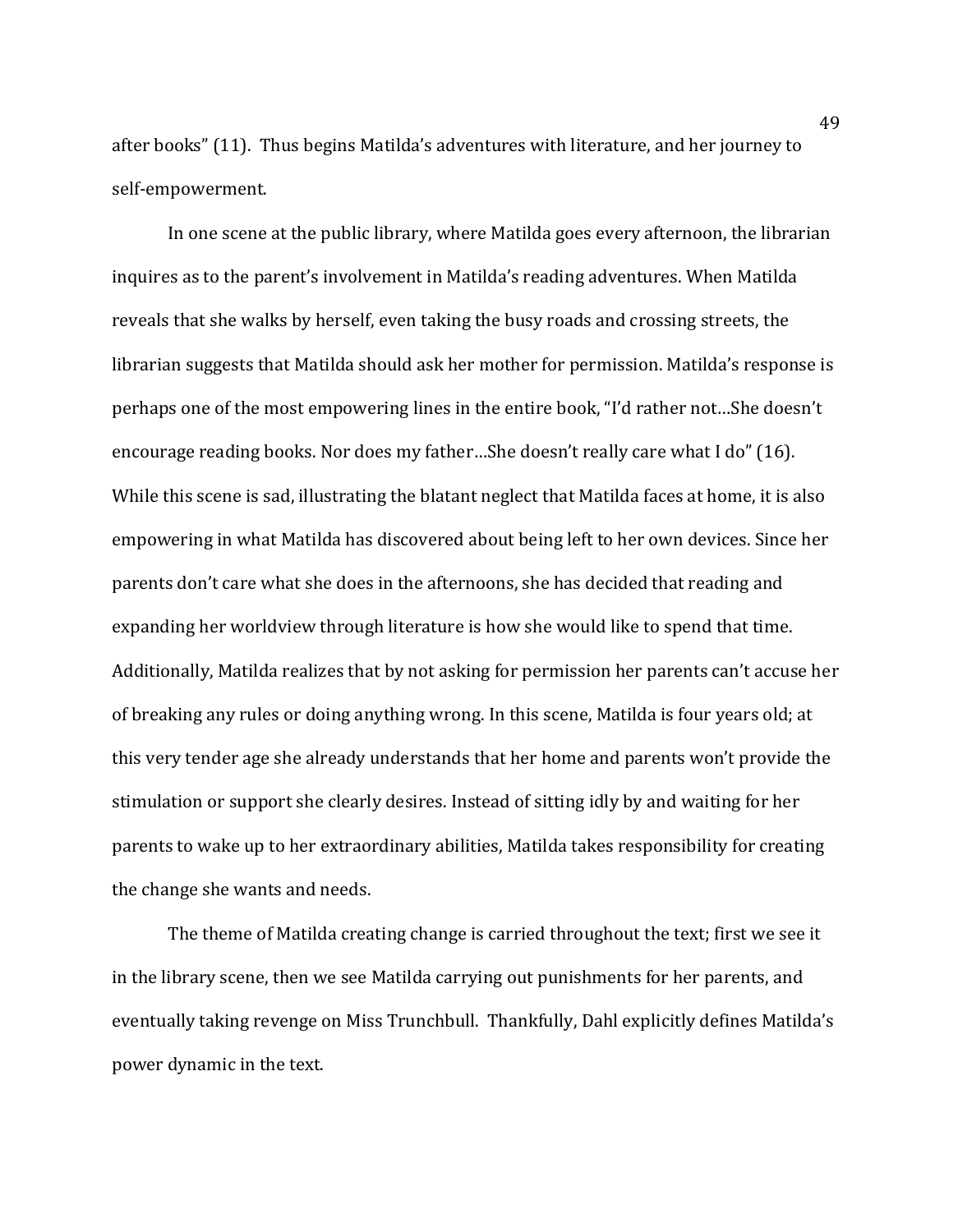Being very small and very young, the only power Matilda had over anyone in her family was brainpower. For sheer cleverness she could run rings around them all. But the fact remained that any five-year-old girl in any family was always obliged to do as she was told, no matter how asinine the orders might be. (49)

Here we see Foucault's notion that power has to be a relationship. Matilda's parents are the more powerful people by default, and based on age, size, and order in the family, Matilda has less power. However, in the one area that Foucault suggests can instigate power shifts, knowledge, Matilda is far superior to her family. Dahl sets his audience up for major power shifts very early in the text.

There are two prominent scenes with Mr. Wormwood where Dahl suggests that Matilda possesses attributes that he does not. The first of these is when the father rips pages out of Matilda's library book: "There seemed little doubt that the man felt some kind of jealousy…how dare she enjoy reading books when he couldn't? How dare she?" (41). According to the author, Mr. Wormwood is unable to read well. His illiteracy doesn't come about out of sheer laziness, though that might be a contributing factor; he simply can't read.

The second of these scenes with the father is when he tries discussing the daily profits for his business. After a particularly successful day, Mr. Wormwood comes home and sits his son down to discuss business affairs. Matilda happens to be in the same room as her father and brother, and while not directly addressed during the conversation, she is privy to the discussion. While her father rattles off several large numbers, and asks his son to figure out the total profit, Mr. Wormwood admits to requiring a calculator. Matilda, without hesitation quickly comes to the correct answer doing mental math. Instead of

50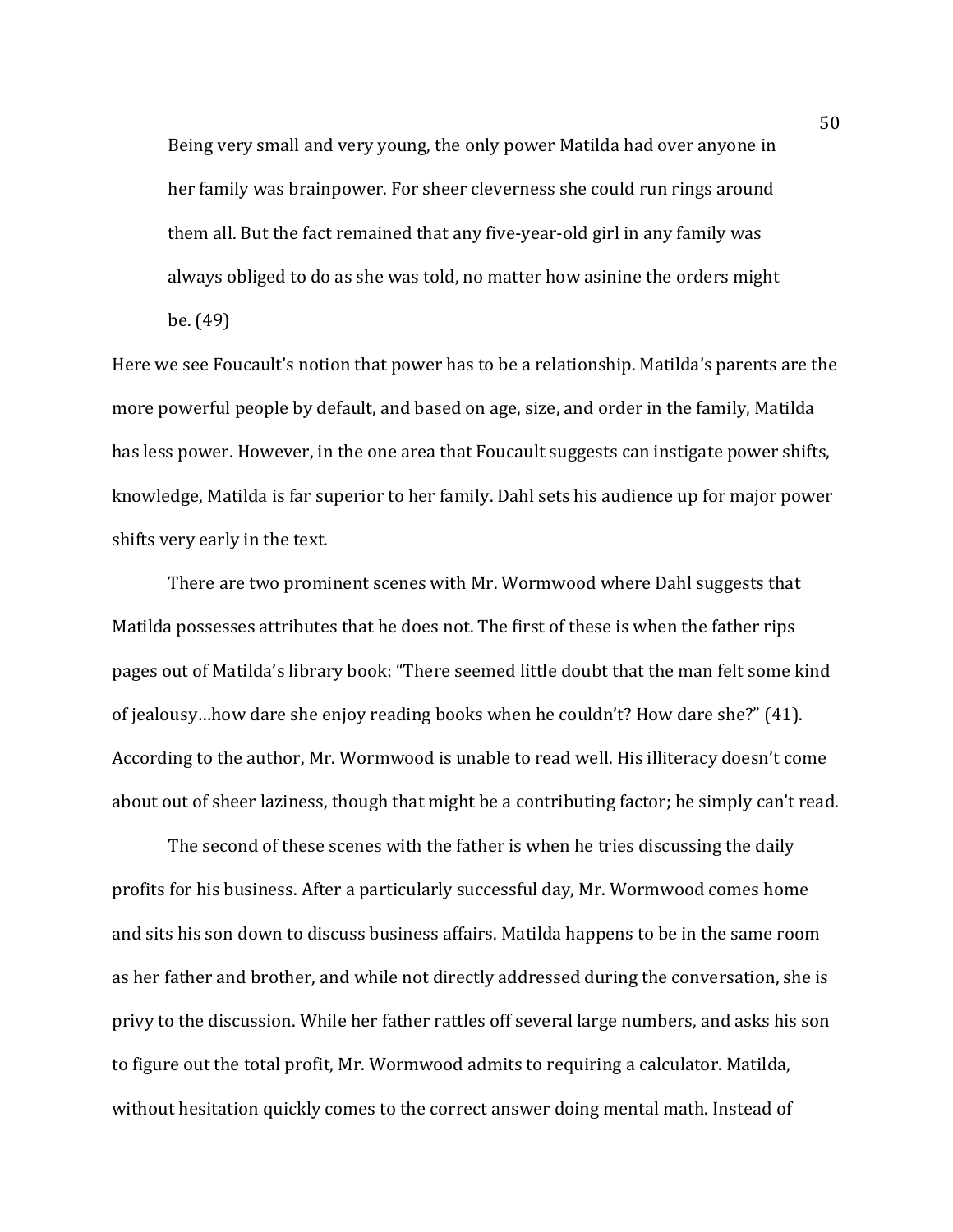praising his daughter and being awestruck by her abilities, Mr. Wormwood becomes defensive and begins calling her names and spitting accusations of cheating "No one in the world could give the right answer just like that, especially a girl! You're a little cheat, madam, that's what you are! A cheat and a liar!" (55). This particular scene illustrates another instance where Matilda's abilities cause her father to feel inferior to his young daughter, but it also provides an interesting gender argument that we had yet to see in the text.

Readers have clearly seen, up to this point, that Matilda is an extraordinary young girl, but we hadn't seen her suffer any blatant gender biases. Matilda generally suffers the wrath of her parents simply because she isn't like them and prefers to do things that they don't, not because she's a girl. But here we see Mr. Wormwood explicitly state that there is no possible way a girl could do such figures, especially in her head. We don't know if he means that girls can't do figures, or if girls shouldn't be able to participate in any conversations pertaining to business; either way his message is that Matilda is less capable than her brother due to her sex. Thankfully, Dahl creates a text where Matilda does not require her parents for much other than food and shelter; she certainly does not need their acceptance or guidance. This inherent independence is her first step into selfempowerment.

Matilda's ability to learn things on her own serves her well in the early pages of the text. It isn't until we meet Miss Honey that we see an adult take an interest in Matilda's well being and intellectual growth. When Matilda is able to recite advanced multiplication tables and read long sentences, she tells Miss Honey that she taught herself, and gives her parents no undue credit. This particular exchange allows readers to see another example where

51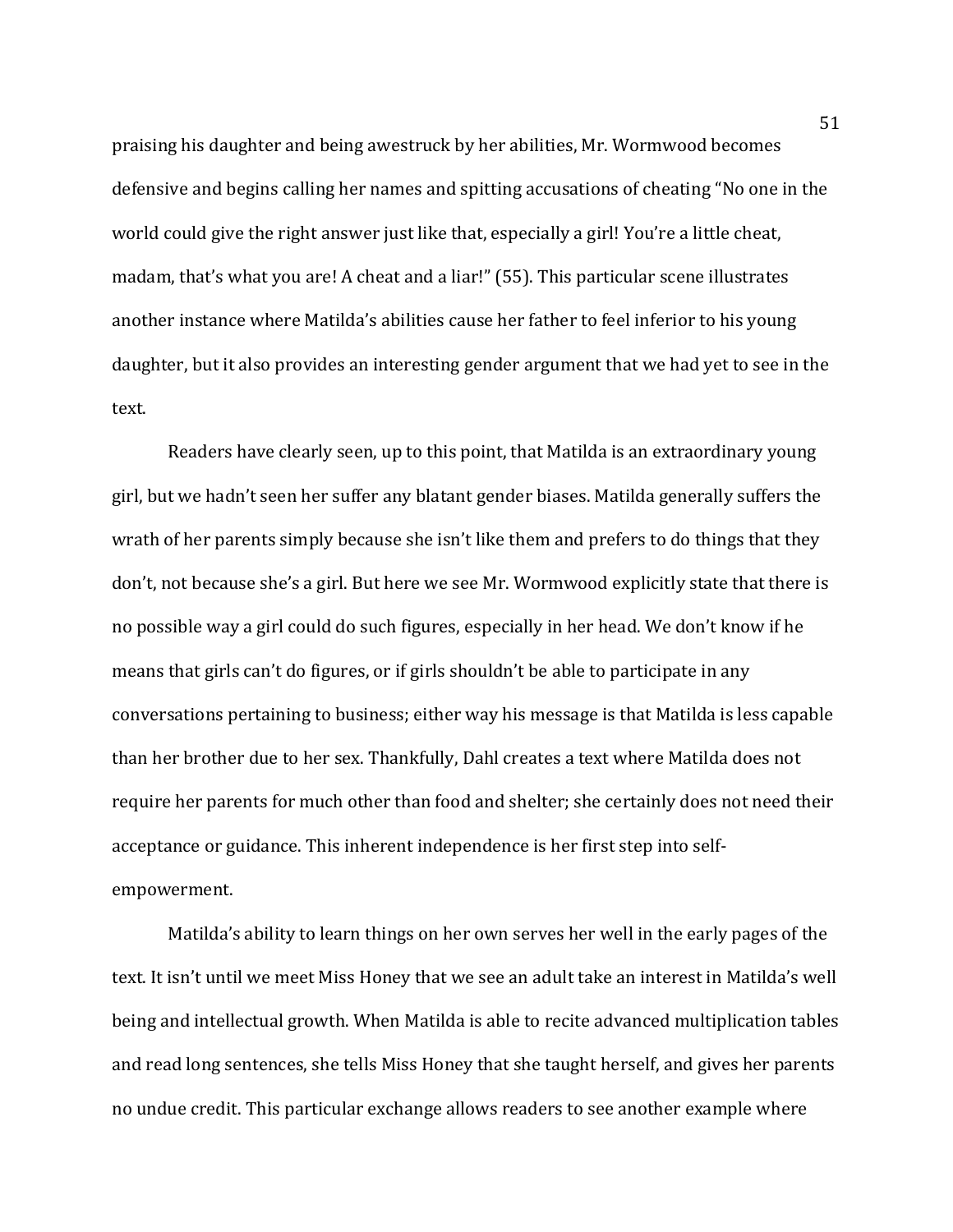Matilda has an inherent power; she is able to learn things, and learning is certainly something that all children can relate to.

Up to this point in the text no other characters have tried to relate to Matilda. However, Miss Honey is able to have an open and honest relationship with the small girl about her abilities and opinions. When questioned about her mathematical skills Matilda plainly states, "I've always said to myself that if a little pocket calculator can do it why shouldn't I?" (74). This line is a perfect illustration of Matilda's self-empowerment. She refuses to rely on a calculator, instead opting to figure out math problems mentally; she wants to do it on her own.

The desire to do things on her own continues as the conversation between teacher and student progresses. When asked about reading, without any sort of pretense or snobbishness, Matilda politely explains how she's read all of the children's stories and several adult novels at the public library (80). Not only has Matilda read these books, she's formed opinions about major themes in the literature she's consumed, "Do you think that all children's books ought to have funny bits in them?" Miss Honey asked. "I do," Matilda said. "Children are not so serious as grown-ups and they love to laugh" (81). This exchange is the first scene where Matilda's opinions have been asked. Miss Honey not only asks what Matilda thinks, she also respects the child's answer. Respect is something new for Matilda, especially mutual respect, and it clearly impacts the way she feels about Miss Honey for the rest of the text.

Matilda's self-empowerment is contagious. Miss Honey is able to confront the tyrannical Miss Trunchbull on Matilda's behalf, "Normally Miss Honey was terrified of the Headmistress and kept well away from her, but at this moment she felt ready to take on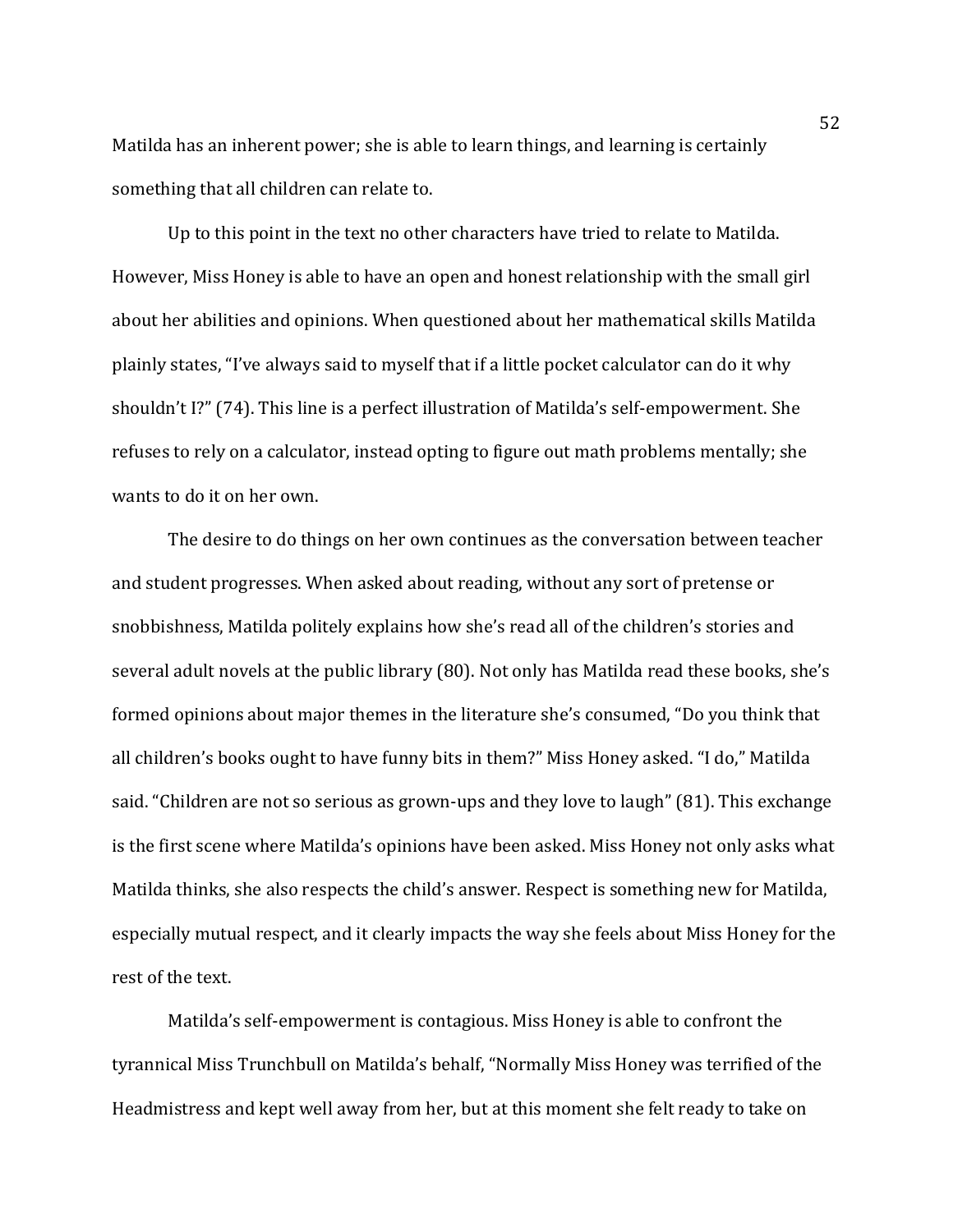anybody" (82). The meeting does not go well. Miss Honey's request that the girl be placed in a higher, more challenging class falls on deaf ears. But the mere fact that she is empowered by Matilda, a huge role reversal from anything even remotely traditional, illustrates the point in Foucault's power theory that power shifts begin with small movements and through knowledge.

Another character inspired by Matilda is her friend Lavender, "Matilda liked her because she was gutsy and adventurous. She liked Matilda for exactly the same reasons" (102). Up until this point Matilda hasn't had any real friends. In Lavender she not only has a friend, but an ally. They are in this mission to survive school together. When Lavender is tasked with procuring the water jug for Miss Trunchbull's weekly visit to the classroom, she finds inspiration from her friend. Matilda had shared her successes in punishing her family with Lavender. These stories inspire Lavender to take on Miss Trunchbull in her own way; she finds self-empowerment "It was *her* turn now to become an heroine if only she could come up with a brilliant plot" (136). Lavender's plan involving a newt, Miss Trunchbull's water pitcher, and a little luck, works as a brilliant vehicle for the power shifts which inevitably happen.

While being blamed for Lavender's newt stunt, Matilda discovers her blinding hatred of all things unfair and unjust. Through this discovery, she is able to harness her extra sensory powers and tip Miss Trunchbull's water glass. Firstly though we see the small girl yell at the gigantic headmistress in her own defense. This seemingly inane exchange is a change for Matilda. While she has stood up to her parents, in her own way, she has never yelled at them. By shouting at Miss Trunchbull, we see that through her first week at school she has been empowered enough to feel justified in doing so. Foucault's notions of power

53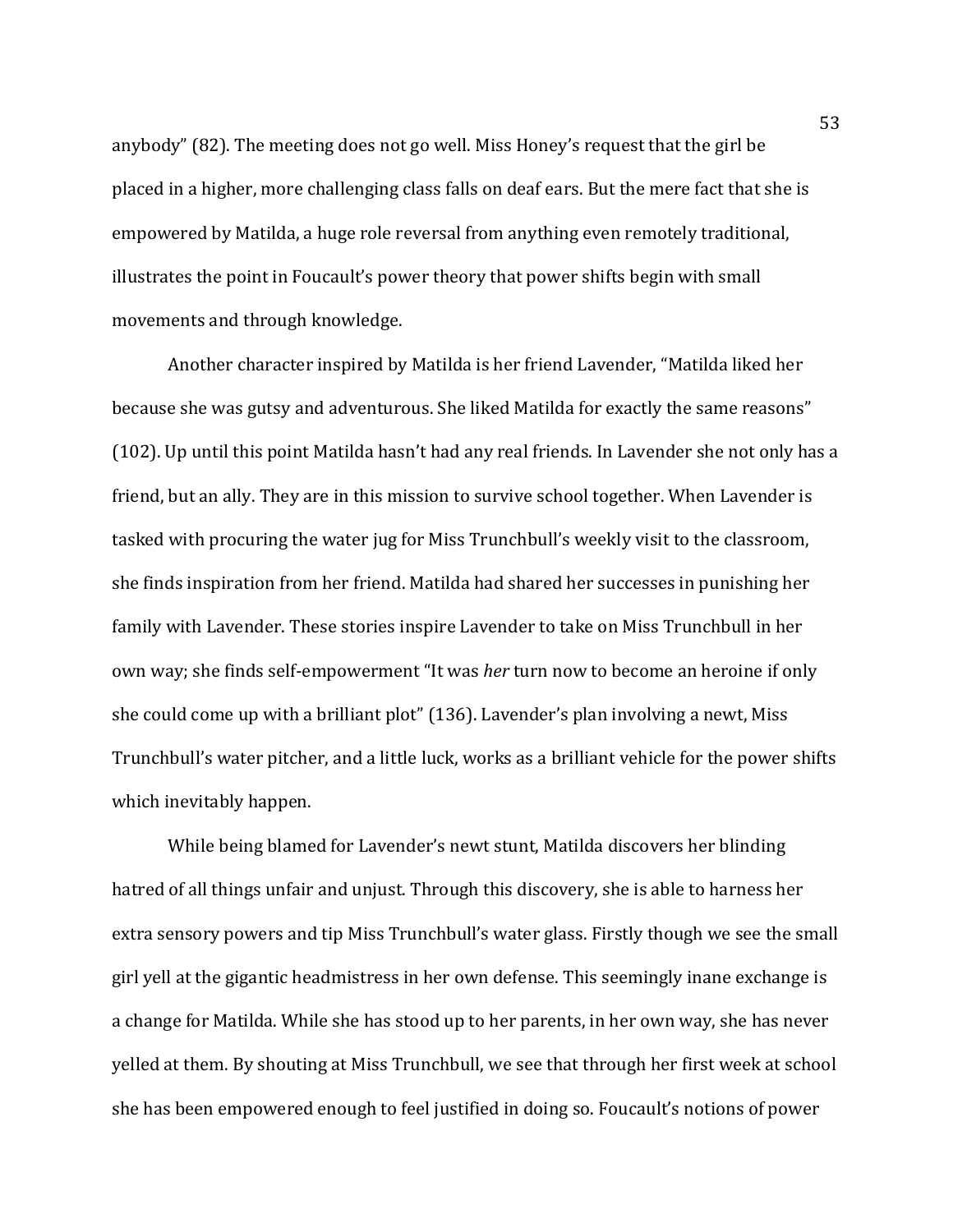suggest that the first step to changing power dynamics is noticing that there is an imbalance that needs to be rectified. Here Matilda sees that the imbalance is directly impacting her character and quite probably her personal safety.

School provides a host of new experiences for Matilda, after the instance where she tips the glass using only her eyes, Matilda realizes that something extraordinary has happened and asks to speak with Miss Honey. The only other person we've seen Matilda ask for help from is Mrs. Phelps, the librarian. Granted, needing help is a rarity for the small child, but she sees Miss Honey as someone that she can trust. When Matilda approaches her teacher with something so seemingly unbelievable, Miss Honey is skeptical but does not dismiss Matilda's story. There is a mutual respect between the two, which is something new for both of them. Miss Honey and Matilda find power within each other, "…Matilda all of a sudden became wildly animated. It seems as though a valve had burst inside her and a great gush of energy was being released" (177). Now that Matilda has found a willing audience she has a lot to say; up to this point in her story Matilda has been very quiet, essentially only speaking when spoken to and never revealing her own ideas or opinions.

Given that Miss Honey allows Matilda to feel important and respected, Matilda in turn feels a certain duty to protect her teacher and friend. When Miss Honey reveals that the evil aunt who tormented her throughout her childhood is in fact Miss Trunchbull, Matilda takes it upon herself to settle the score. While Miss Honey is telling her story the language is not terribly subtle in illustrating that she needs help, "Any courage I had was knocked out of me when I was young. But now, all of a sudden I have a sort of desperate wish to tell everything to somebody" (195), "The voice she [Matilda] was hearing was surely crying out for help. It must be" (196), "You must understand I [Miss Honey] was

54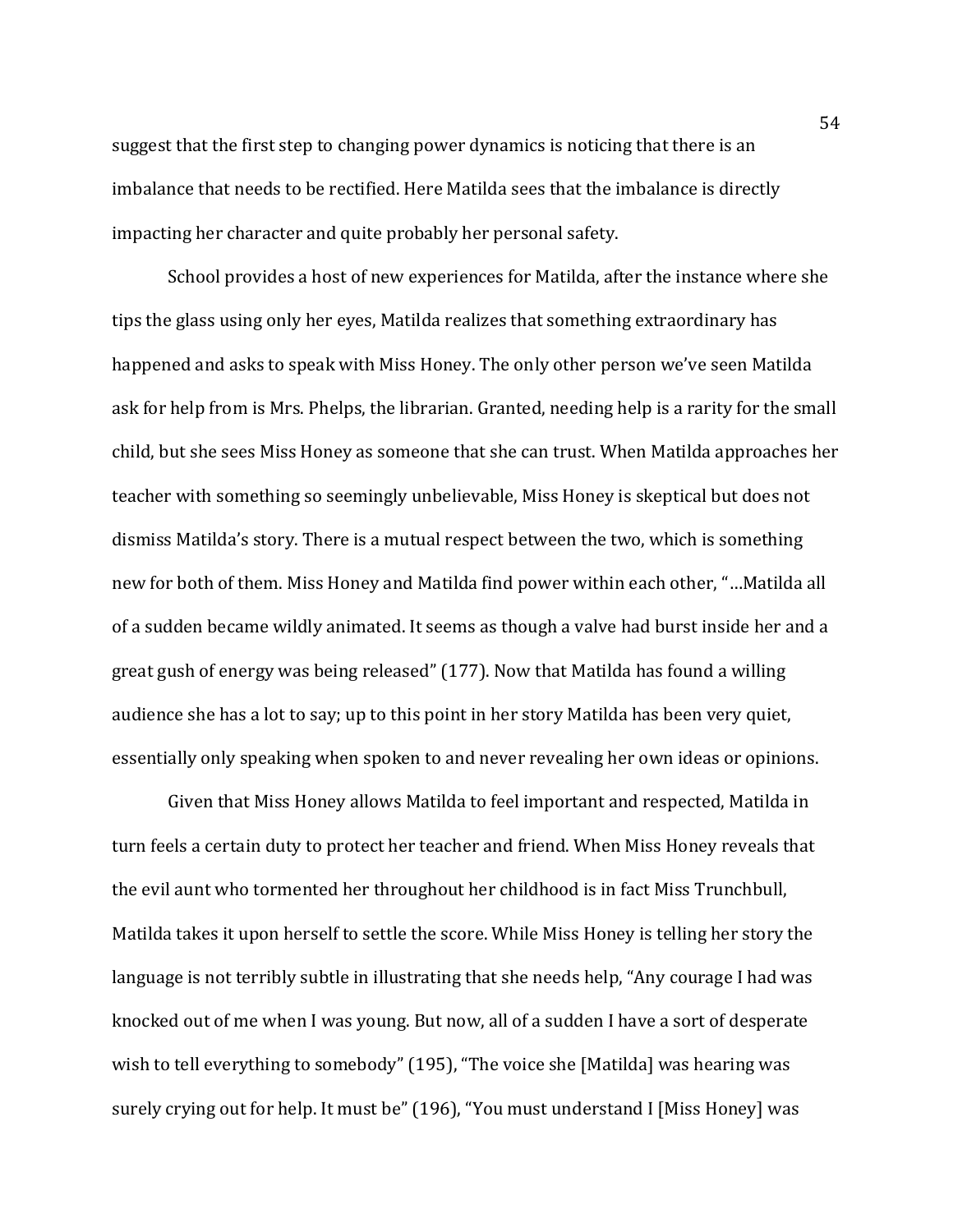never a strong character like you" (198). The expected power dynamic between adult and child and teacher and student is inverted here. Miss Honey needs the type of support that she provides for Matilda, and the girl provides that for her. Miss Honey is vulnerable and shares her secrets with Matilda, who takes it in stride, and almost immediately begins planning her revenge against Miss Trunchbull.

The mere idea that Matilda is willing to stand up to Miss Trunchbull illustrates how empowered the child feels. When readers meet the headmistress, she is described as, "a gigantic holy terror, a fierce tyrannical monster…[she had] an aura of menace…she marched…long strides and arms aswinging" (67). Dahl immediately uses almost every negative and terrifying description available in the English language when describing Miss Trunchbull. These descriptions come on the heels of Miss Honey's introduction where she possesses more traditionally feminine traits, "She had a lovely pale oval madonna face with blue eyes…Her body was so slim and fragile…like a porcelain figure…a mild and quiet person" (66). These two women are clearly created to be polar opposites.

Miss Honey embodies all traditionally female traits, and both the children in the text and readers will quickly align with her. Perhaps this alignment comes simply from the fact that she is a nice person, but it might also have something to do with the fact that she possesses recognizable gender traits. Miss Trunchbull, on the other hand, is an incredibly unpleasant and rather terrifying person, and she wants it that way. There is no attempt on her part to exude any warmth, kindness, or softness. Dahl spends a great deal of time painting a clear picture of how this tyrannical headmistress should be seen, but perhaps the most interesting line in all of that description is that, "She was above all a formidable female" (82). Couldn't it be argued that most females are indeed formidable, especially if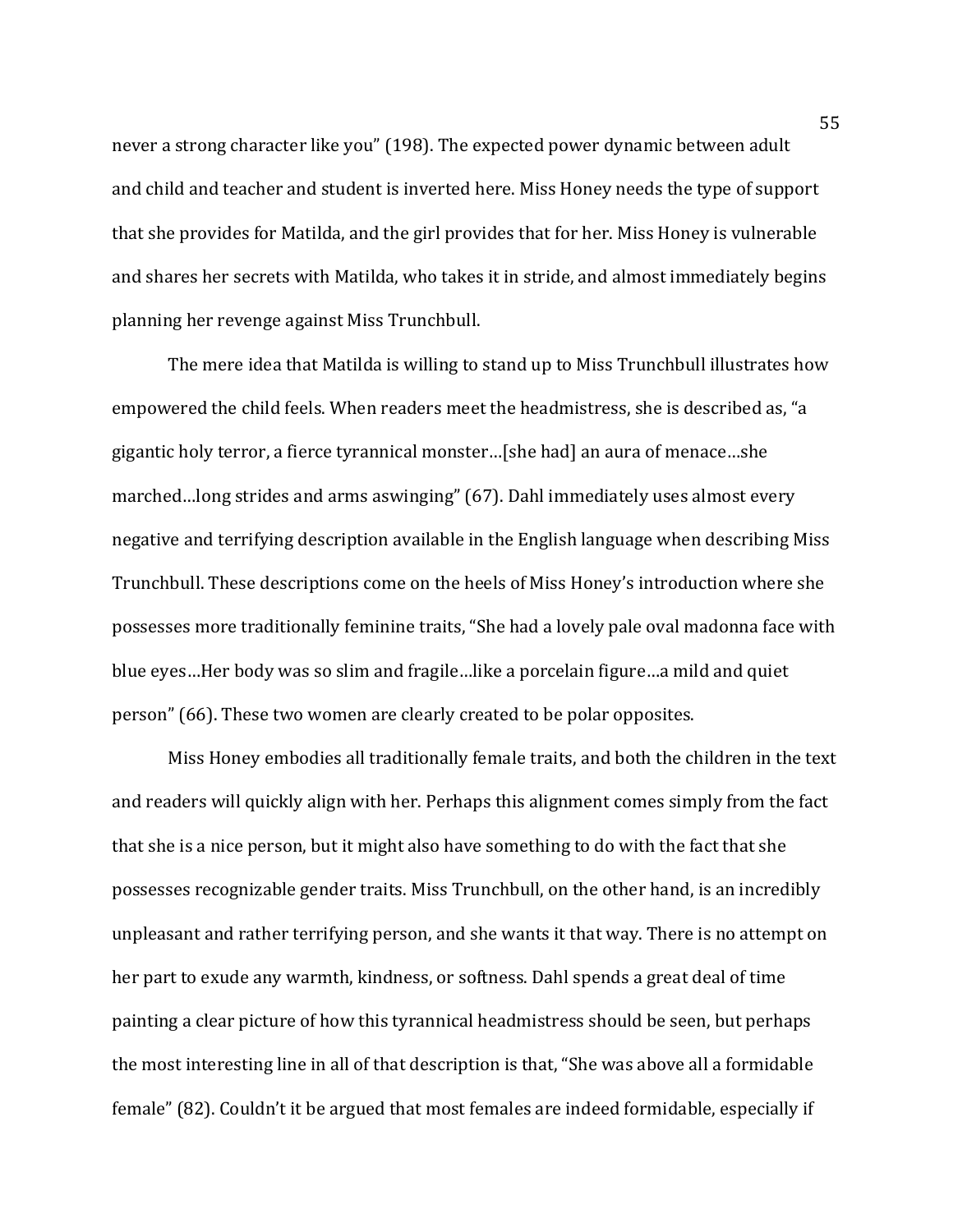given the right circumstances? Granted, most females don't possess the large physical attributes that Miss Trunchbull does, "…the bull-neck…the big shoulders…the thick arms…sinewy wrists…powerful legs" (83), but is physical prowess the only marker for intimidation? Clearly not, as we see Matilda, a small and young girl, in clear victory over Miss Trunchbull at the end of the story.

We firstly see Mrs. Wormwood coloring her hair, wearing makeup, and doing all of the things she finds feminine and fashionable. At one point she even tells Miss Honey, "A girl should think about making herself look attractive so she can get a good husband later on. Looks is more important than books…"(97). As far as Mrs. Wormwood's definitions of womanhood go, she fulfills every one of them. But readers still aren't meant to like her.

Miss Honey is the very antithesis to Mrs. Wormwood; she is small, beautiful in a natural, plain sort of way, and more focused on intellectual development than physical markers of wealth. Miss Honey is kind and caring, but also typically soft spoken and frail. She needs to be cared for and protected, as her way of caring for herself is not sustainable. Miss Honey doesn't need a man, but she needs someone, and this is just one of the traits that lead readers to feel sympathetic toward her; we want to protect her.

Mrs. Wormwood and Miss Honey are essentially opposites. Ann Alston suggests, "Miss Honey is the thin, frugal, virginal, intelligent character, as opposed to Mrs. Wormwood who has an 'unfortunate bulging figure' and is rude, unintelligent, and implicitly immoral" (Alston 107). In this text the idea that the best solution to Matilda's parenting problem is for her to leave her dysfunctional but, for all intents and purposes, nuclear family, and instead live with a single, yet caring, woman. "Miss Honey is domestic in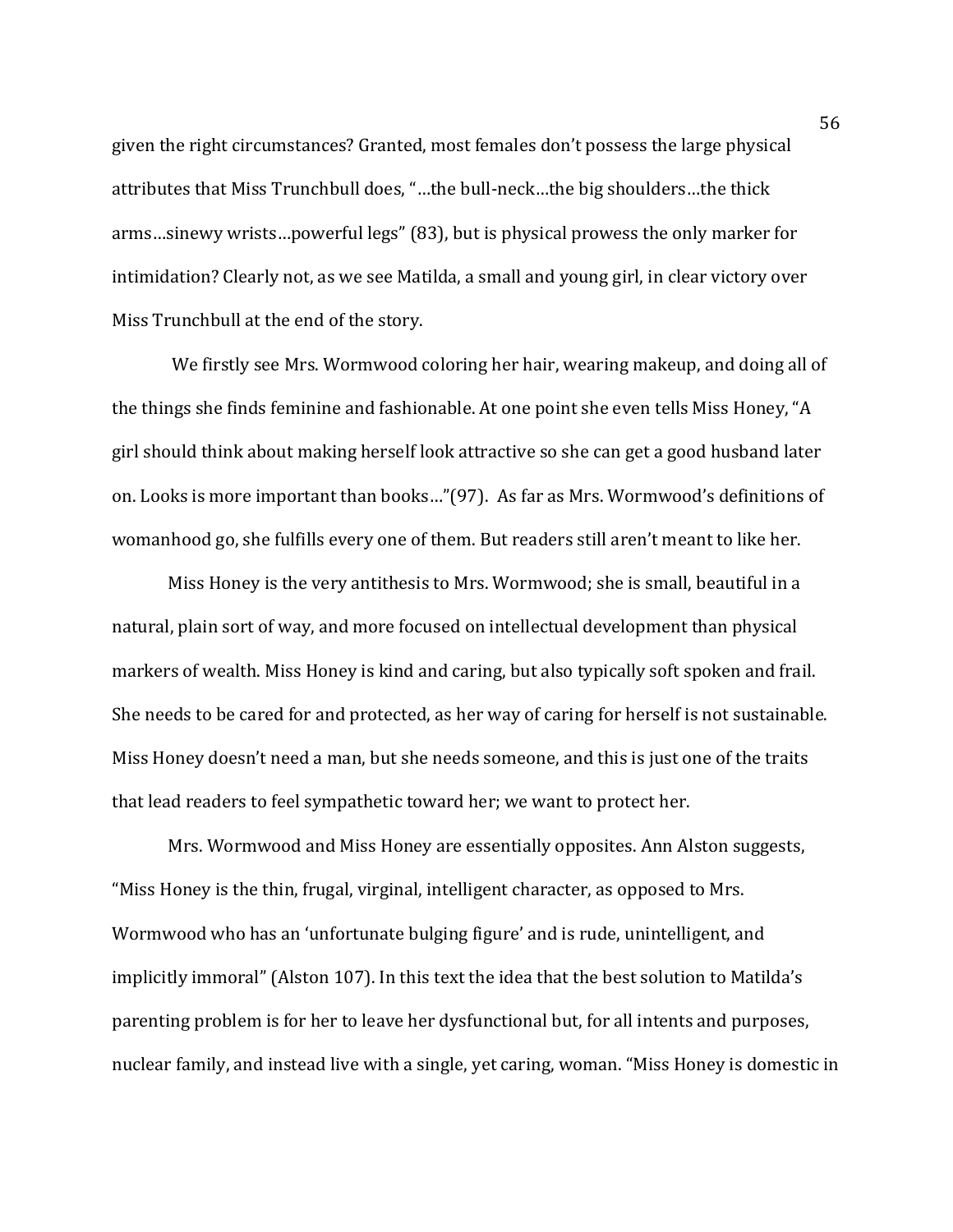every good sense and has routines and rules- everything an ideal family would have except a husband" (65-66).

Rounding out the triumvirate of women in the text is the anti-female, Miss Trunchbull. She plainly takes pains to not embody any classically feminine traits, though she isn't exclusively masculine either. Readers are lead to believe that her stature and demeanor would cow most men, as well as women and children. Miss Trunchbull is essentially an asexual monster. Even though readers could be confused by her inability to adhere to one side of the simplified gender binary, there is no question that they shouldn't feel any sympathies toward her. She is evil embodied, and we don't like her.

She seems to care very little for Dahl's intended audience too, "I don't like small people…I cannot for the life of me see why children have to take so long to grow up. I think they do it on purpose" (151). The irony of a headmistress of an elementary school who hates small children isn't lost on Dahl's readers. Though, there is no need to rely on Miss Trunchbull's telling of her disdain, her actions provide enough evidence. Whether she is twirling a small girl by her pigtails, hanging a boy from his ears, or forcing a child to eat an enormous chocolate cake in front of the entire school, none of Miss Trunchbull's scenes do anything to inspire even the faintest glimmer of sympathy or likeability.

Miss Trunchbull's hatred for pretty much everyone in the book is especially concentrated on little girls. She says, "…a bad girl is a far more dangerous creature than a bad boy. What's more, they're much harder to squash…Nasty dirty things, little girls are" (85-86). The headmistress seems to put great stock into the abilities of little girls; if they didn't possess some element of power, or some *je ne sais quoi* that seems to frighten the hulking woman then she wouldn't hate them so much.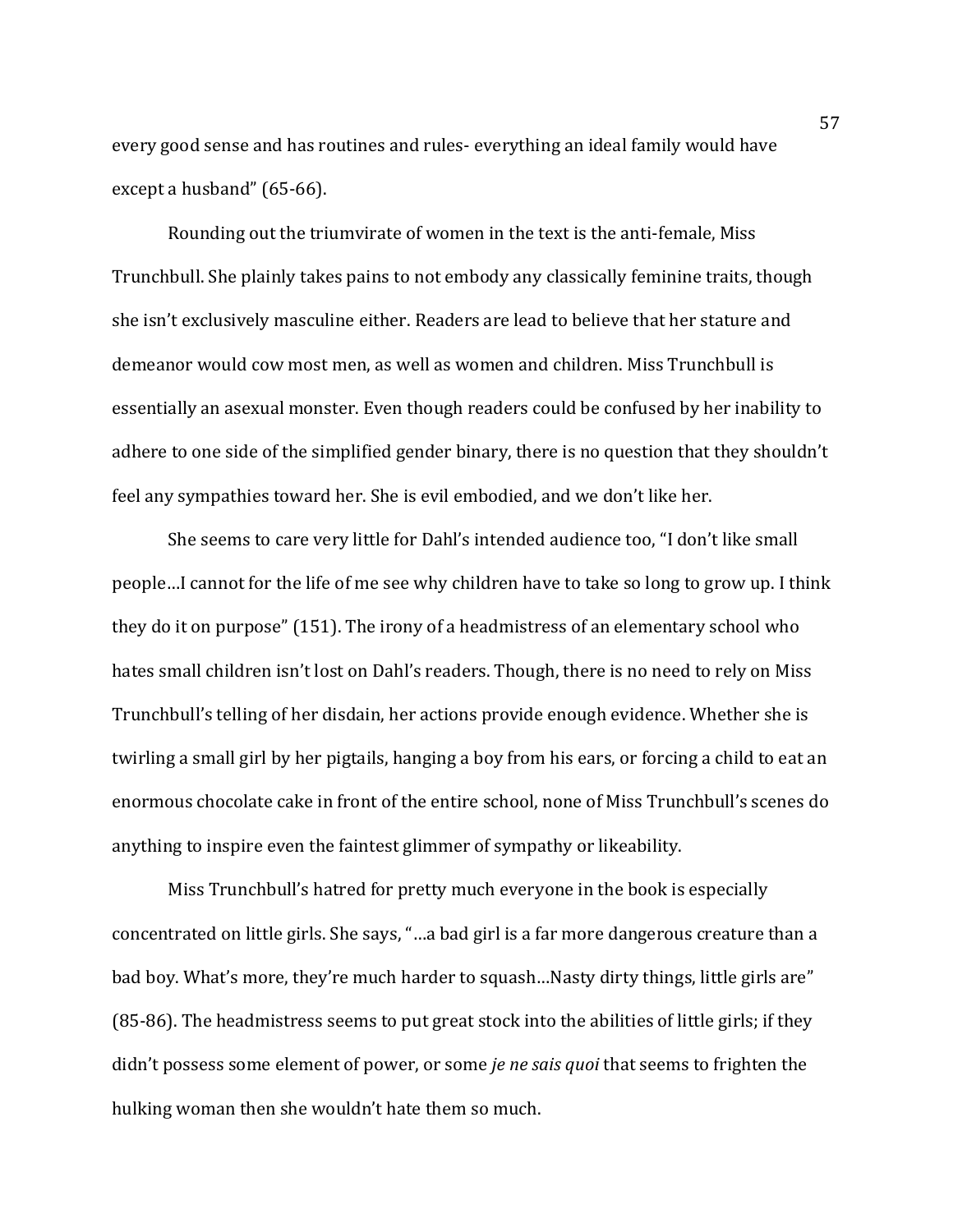Another element of power throughout the text is that of reading and education. Readers initially see Matilda finding solace in books and at the public library. Dahl's appreciation for literature and the power that knowledge and reading can give a person are evident throughout the text. There is a scene in the public library where Dahl provides instructions on how public libraries work, through a conversation with Matilda and Mrs. Phelps:

"Did you know", Mrs Phelps said, "that public libraries like this allow you to borrow books and take them home?"... "Could *I* do that?"... "When you have chosen the book you want, bring it to me so I can make a note of it and it's yours for two weeks. You can take more than one if you wish." (19)

Here Dahl provides a multi-faceted conversation about library policies. On the face of it, the conversation is between two characters, and Matilda is learning how she can continue devouring literature without having to come to the library as often. But with the slightest amount of interpretation, Dahl is also informing his audience that things such as libraries exist, and they will let you borrow any book you wish for up to two weeks, for free. This is the type of information that could start a knowledge based, Foucauldian power shift. Dahl's audience now knows that most any information they desire is accessible at the public library, safe spaces that have almost any book one could want and are welcoming to children.

Matilda's self-empowerment directly correlates to her love of books. And Mr. Wormwood's deep-seated inferiority complex is worsened by his daughter's literacy. Dahl mentions more than once that Matilda's enjoyment of books is something powerful when compared to her family, "Perhaps his anger was intensified because he saw her getting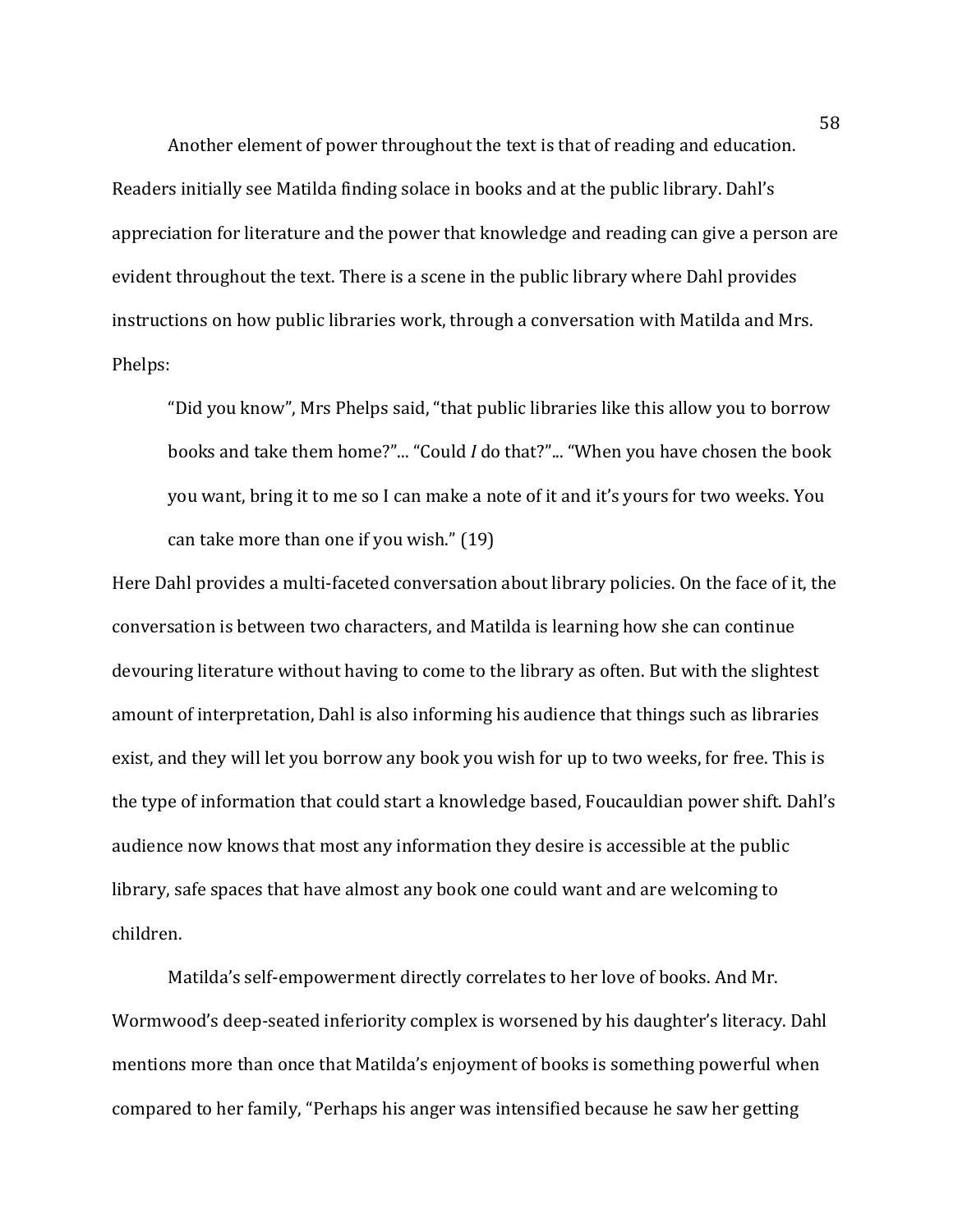pleasure from something that was beyond his reach" (38-39), "How dare she, he seemed to be saying with each rip of a page, how dare she enjoy reading books when he couldn't?" (41). Matilda doesn't seem to realize just how much power her literacy gives her. She understands that the texts are pleasurable to read, and that through books she has been on many global adventures without leaving her house (21), but she doesn't seem to realize that her reading makes her father feel inferior to her, and it contributes to his wrath.

Foucault's theories about power and how the dynamic requires both a relationship to define those with power and those without, and his notions about how power can change through knowledge are clearly outlined throughout *Matilda*. Just as Dahl found great comfort and power in writing, Matilda finds both in her ability to read. Through Matilda's adventures, Dahl very much wishes to inspire his audience to turn to books in order to find their own self-empowerment, regardless of their gender, size, or circumstances. The lessons that *Matilda* teaches are wide reaching; Dahl's message of empowerment and founded self-righteousness are clearly intended to inspire all readers. Matilda, a small child, was able to take on both her parents and Miss Trunchbull, all very intimidating adversaries, so shouldn't Dahl's audience take heart in that, and apply the lessons to their own lives?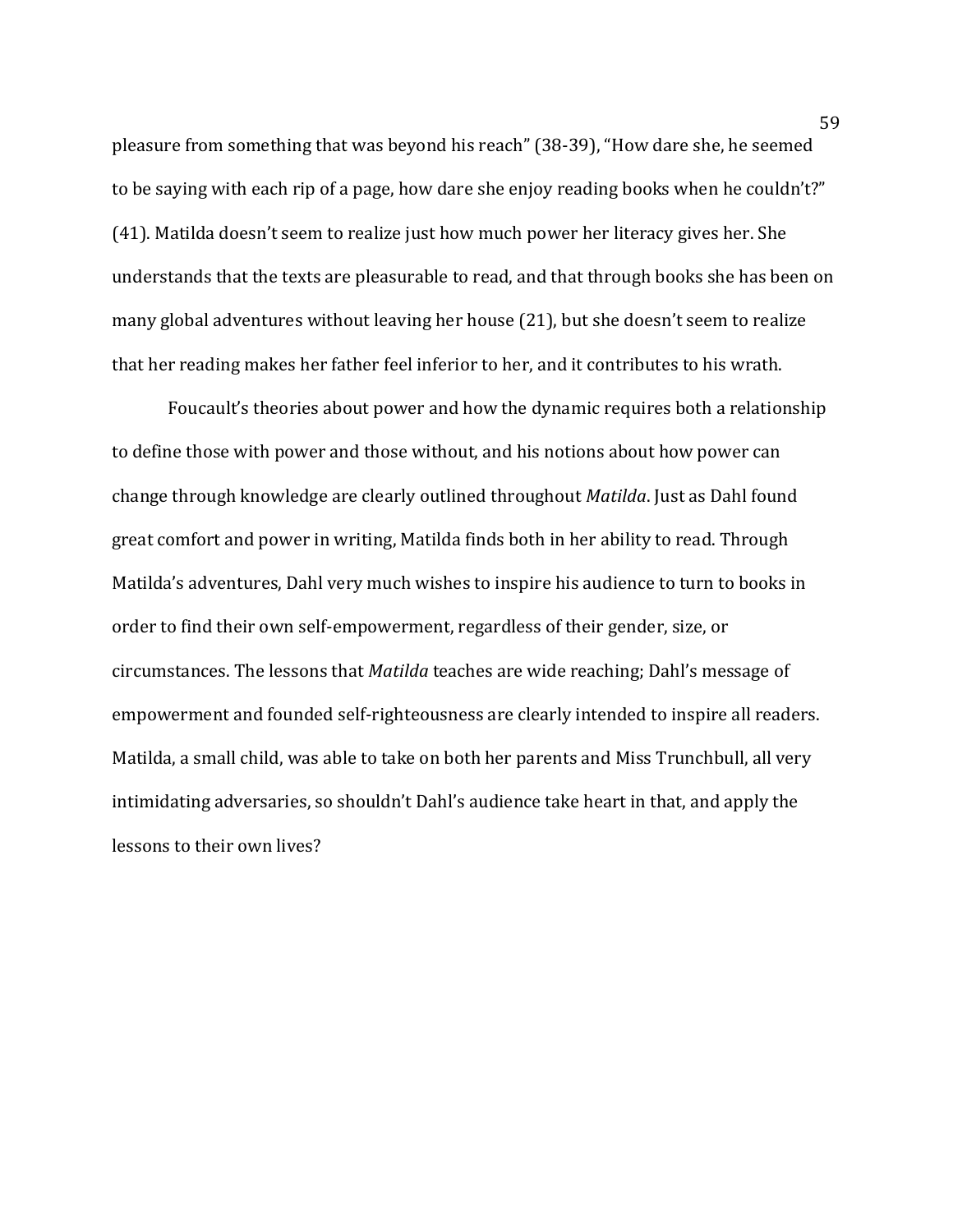#### **Chapter 4: Conclusion**

This project set out to be an examination, to see what there was to see when looking at men writing for and about young girls, and I was able to do that by reviewing *Alice in Wonderland* and *Matilda* through a feminist lens. The power dynamics at play there, essentially the most powerful people creating literature for some of the least powerful (i.e. adult, white men writing for female children), could have worked to maintain the status quo of power in society. However, instead of suggesting that their protagonists were powerless and should train themselves up for a life of domestic dullness, the authors in these examples took an alternate route. Carroll and Dahl wrote stories about young girls that embarked on adventures, and through educational experiences were self-empowered enough to change their surroundings. Applying Foucault's notions of power being a fluid relationship and Kolodny's theory that art and life have a symbiotic relationship, it became more and more clear that these texts are generally perceived as empowering to young female audiences.

Alice's adventures lead her to stand up for herself when creatures of Wonderland suggest that she has the same right to think as a pig has to fly, or that she should submit to their will, like when the Queen of Hearts orders Alice beheaded. Alice asserts herself in a way that was unexpected for girls in the Victorian era, and by doing so she represents an early example of an empowered female who successfully navigated an adventure on her own.

Matilda's story is a different, more domestic adventure. The most exotic place she visits is her school, and the people she must stand up to are all human adults. Given the 120-year difference between publishing dates, *Matilda*'s initial audience had a different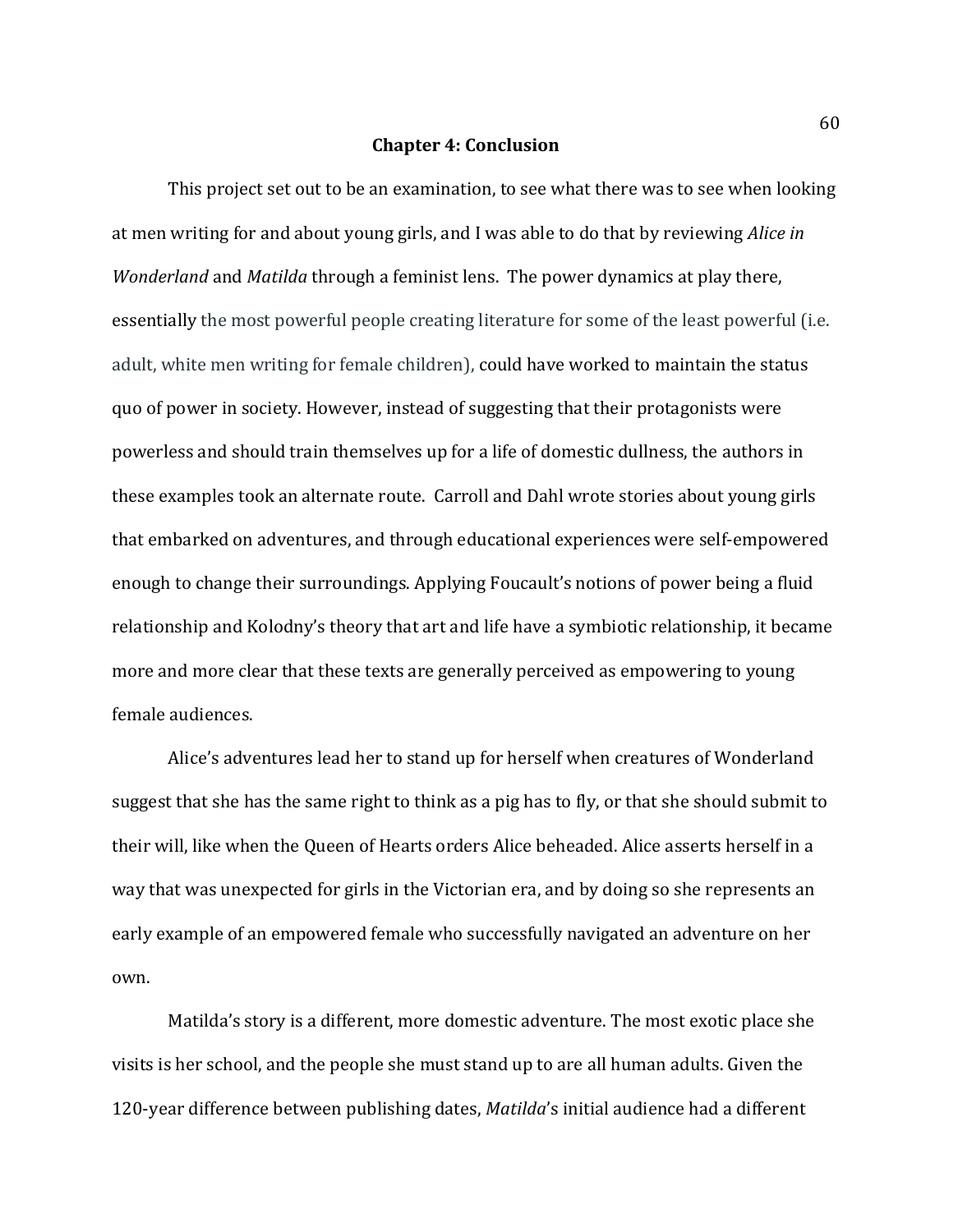perception of how girls should behave and what their aspirations should be. That said, the 1980s did not provide a perfectly gender-equal environment for adults or children, and *Matilda* gives an additional push toward the empowerment of girls. One of the earliest elements on Matilda's path to self-empowerment is her ability to read. Armed with this knowledge she realizes that she must take control of her surroundings in order to fashion a life that is safe and nurturing. Early in her adventures, Matilda realizes that in order to survive her horrible parents she must punish them for bad behavior, and she later discovers her extraordinary powers that help in the battle against her tyrannical headmistress.

By incorporating some biographical information into the project, I was able to get a clearer picture of what each author brought to the proverbial table in the way of experiences with the females in their own worlds. Removing any notions of blatant authorial intent, but keeping in mind the idea that art imitates life, it was important to investigate what relevant relationships the authors had with women in their lives. Based on the biographical research and close reading of the source texts, I can confidently conclude that there is a strong message of female empowerment within each story. And with Foucault's notions of power this message of empowerment and shift in power doesn't end with the last page of the text. *Alice* and *Matilda* offer their audiences the type of empowerment that goes beyond the page; they allow the children who read the texts to carry that message into their own lives, and become empowered people in their own right.

The conversation regarding adult men writing to empower both young female characters and a young female audience is something relatively new. Existing research on power dynamics in children's literature and feminist literary theory are typically binary in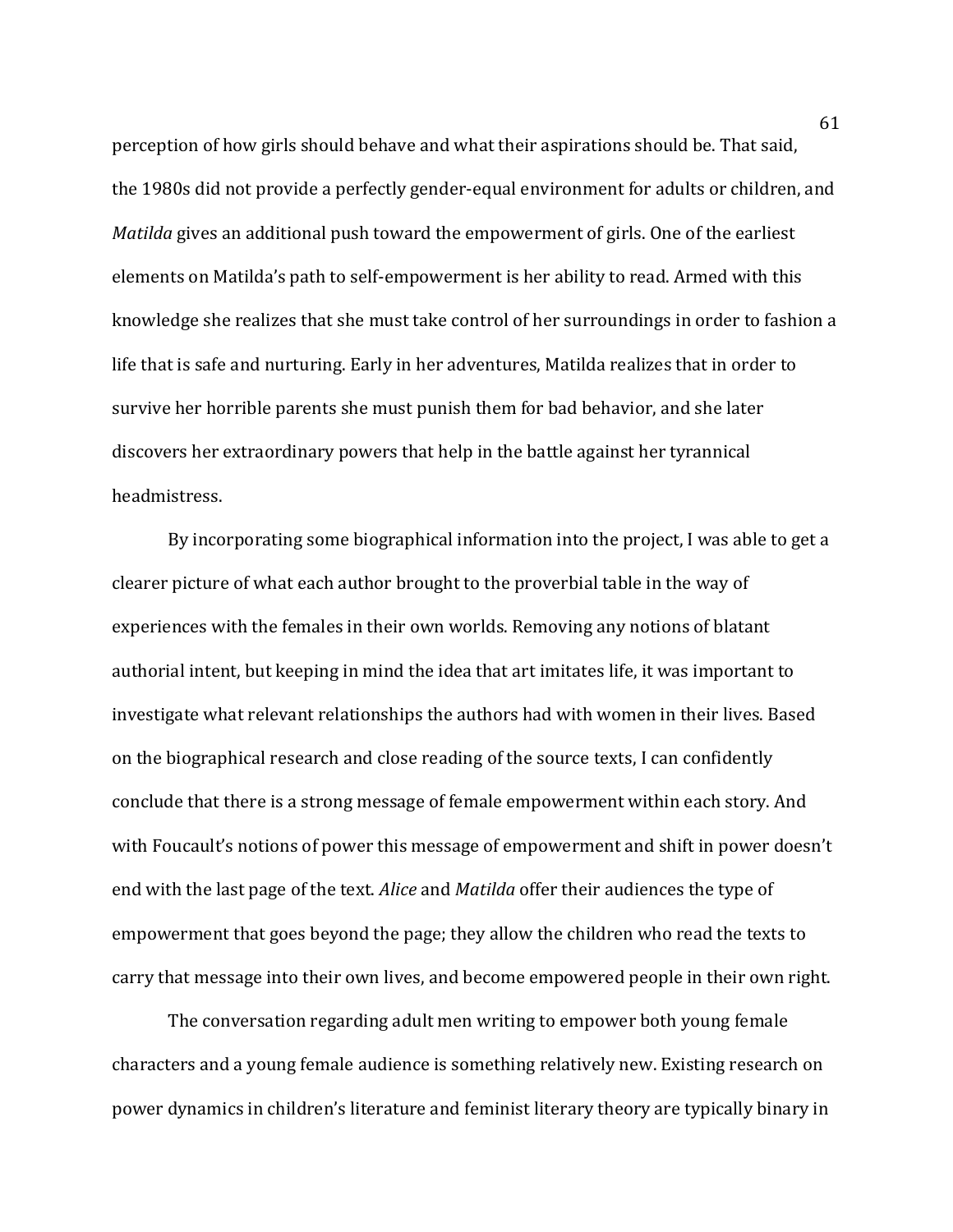nature: children and adults, authors and readers, and men and women. Current conversations in these fields, according to my research, seem to lack interest in the intersection between author/character/audience. These intersections are increasingly important, as feminism becomes a broader topic, one that regularly includes men and their thoughts on empowerment.

Just as power is defined here as an ever changing relationship, the current definitions of feminism are also fluctuating. Messages of gender equality are more prevalent in modern society than in the times that Carroll and Dahl lived in. This expanding ideal makes more room in the conversation for those who agree with gender equality and for the empowerment of girls. By allowing for more people to participate in the ongoing discussion, feminists can add this new element of men empowering young girls to a growing list of theoretical perspectives.

Roald Dahl and Lewis Carroll wrote stories of empowered girls and their adventures*.* By sharing these stories with the world these authors could be considered feminist mentors for their audiences; whether or not they set out to be seen as such is debatable, given the socio-political climates of their respective times. Regardless of their intent, I can confidently say that the messages in their texts empower their characters, and hopefully, by proxy, their readers.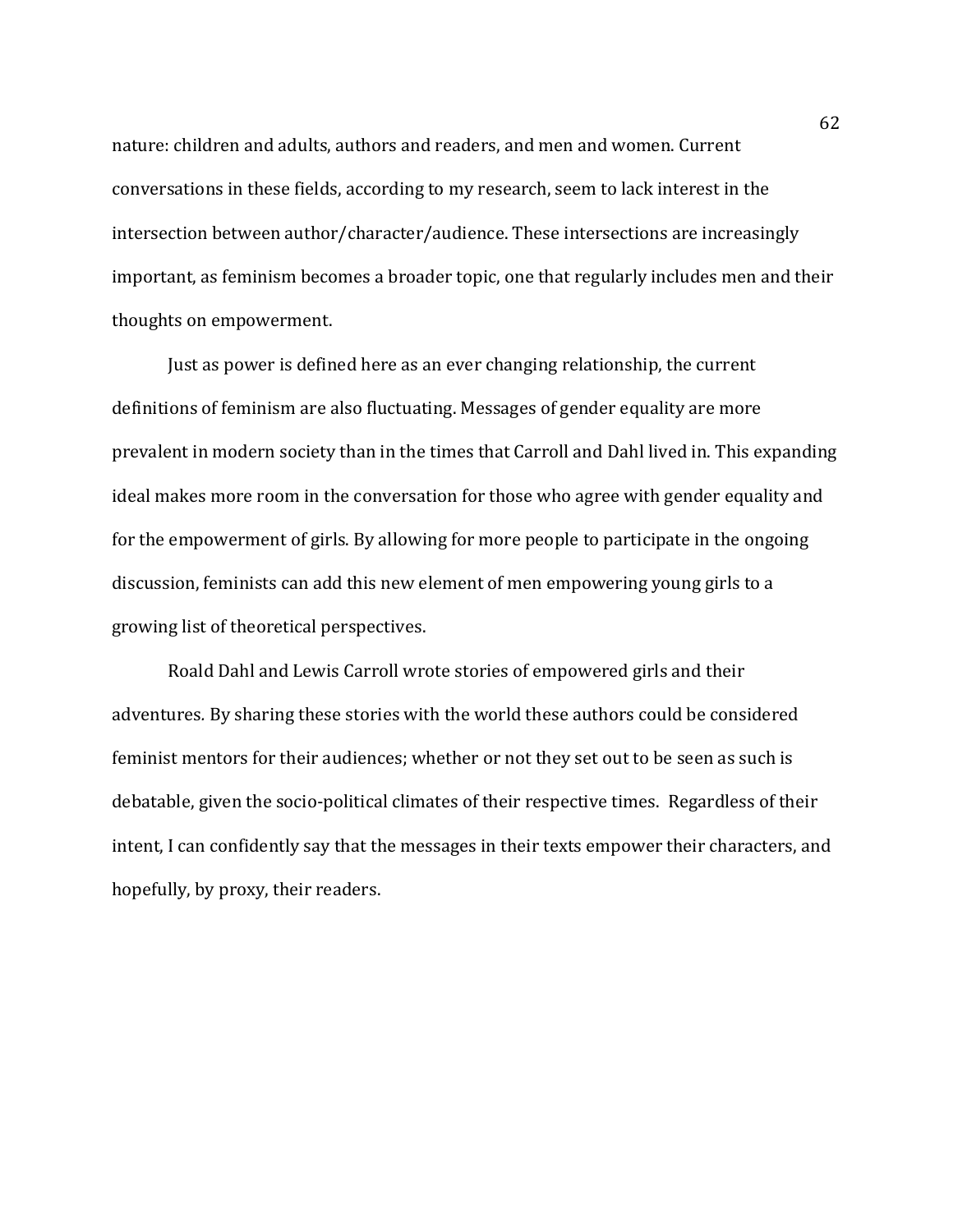### **Works Cited**

Carroll, Lewis. *Alice in Wonderland*. New York: W.W. Norton, 1992. Print.

Dahl, Roald. *Boy: Tales of Childhood*. London: Jonathan Cape, 1984. Print.

Dahl, Roald. *Matilda*. New York: Penguin Group, 1988. Print.

- Foucault, Michel. *Power/Knowledge: Selected Interviews and Other Writings 1972-1977*. Ed. Colin Gordon. Brighton: Harvester, 1980. Print.
- Heath, Stephen. "Male Feminism." *Feminist Literary Criticism*. Ed. Mary Eagleton. London: Longman, 1991. 193-223. Print.
- Honig, Edith Lazaros. *Breaking the Angelic Image: Woman Power in Victorian Children's Fantasy*. New York: Greenwood, 1988. Print.
- Hourihan, Margery. *Deconstructing the Hero: Literary Theory and Children's Literature*. London: Routledge, 1997. Print.
- Iser, Wolfgang. "Interaction between Text and Reader." *The Norton Anthology of Theory and Criticism*. Ed. Vincent Leitch. New York: W.W. Norton, 2001. 1673-682. Print.
- Kolodny, Annette. "Dancing through the Minefield: Some Observations on the Theory, Practice, and Politics of a Feminist Literary Criticism." *The Norton Anthology of Theory and Criticism*. Ed. Vincent Leitch. New York: W.W. Norton, 2001. 2143-165. Print.
- Lesnik-Oberstein, Karin. *Children's Literature: Criticism and the Fictional Child*. Oxford: Clarendon, 1994. Print.
- McGillis, Roderick. "The Delights of Impossibility: No Children, No Books, Only Theory." *Children's Literature Association Quarterly* Winter 23.4 (1998): 202-08. *Project Muse*. Web. 28 Nov. 2011.